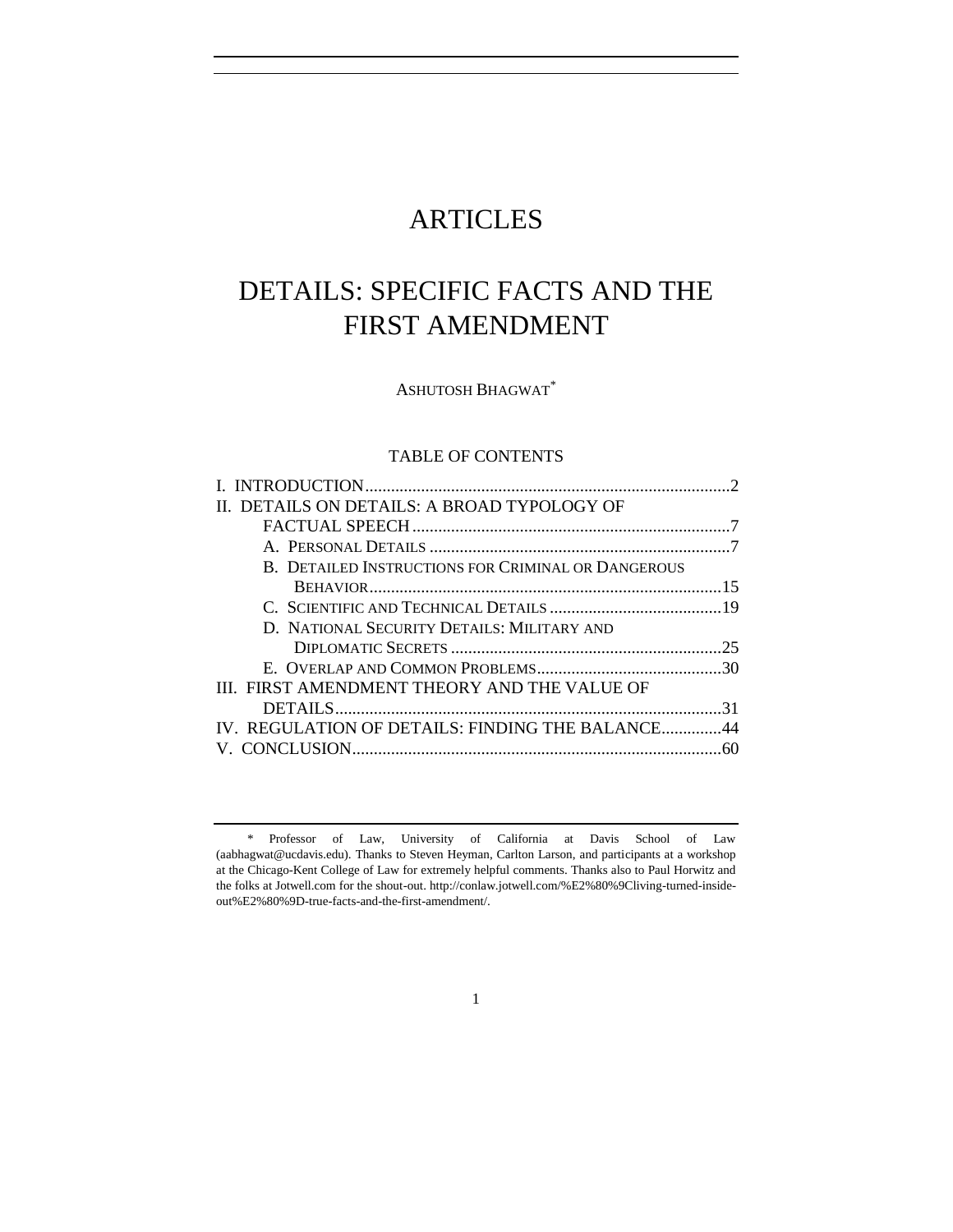## <span id="page-1-1"></span>I. INTRODUCTION

<span id="page-1-0"></span>In an opinion that many would argue gave birth to modern free speech law, Justice Oliver Wendell Holmes, Jr. described the purpose of the First Amendment as protecting the "free trade in ideas [because] the best test of truth is the power of the thought to get itself accepted in the competition of the market."<sup>1</sup> Thus was born the "marketplace of ideas" metaphor that has heavily influenced the subsequent development of free speech jurisprudence.<sup>2</sup> In another seminal opinion, Justice Louis Brandeis emphasized that "a state is, ordinarily, denied the power to prohibit dissemination of social, economic and political doctrine which a vast majority of its citizens believes to be false and fraught with evil consequence" because such prohibitions interfere with the "public discussion," which is at the heart of deliberative democracy. $3$  More recently, the Supreme Court has articulated the view that "[u]nder the First Amendment, there is no such thing as a false idea. However pernicious an opinion may seem, we depend for its correction not on the conscience of judges and juries but on the competition of other ideas."<sup>4</sup> These three statements constitute some of the most famous declarations of First Amendment liberty in the history of the Supreme Court. What is noteworthy about these opinions, however, is that they all focus on the freedom to articulate ideas, including opinions and doctrine. What they do not address is the treatment of facts in free speech law. It is true that the most recent case quoted above, *Gertz v. Robert Welch, Inc.*, goes on after denying the existence of false ideas to state that "there is no constitutional value in false statements of fact,"<sup>5</sup> but this is a reference only to false facts. What about true facts? What is their role in the pantheon of free speech? Are they equivalent to opinions, or do facts warrant distinct First Amendment analysis? How does factual speech relate to the underlying purposes of the First Amendment? And have the answers to these questions

<sup>1.</sup> Abrams v. United States, 250 U.S. 616, 630 (1919) (Holmes, J., dissenting).

<sup>2.</sup> For examples of Supreme Court references to the metaphor in important modern free speech cases, see Citizens United v. FEC, 130 S. Ct. 876, 896, 906 (2010); Davenport v. Wash. Educ. Ass'n, 551 U.S. 177, 188–89 (2007); Virginia v. Hicks, 539 U.S. 113, 119 (2003); Reno v. ACLU, 521 U.S. 844, 885 (1997); Rosenberger v. Rectors and Visitors of the Univ. of Va., 515 U.S. 819, 850 (1995); Hustler Magazine, Inc. v. Falwell, 485 U.S. 46, 52, 55 (1988); FCC v. League of Women Voters of Cal., 468 U.S. 364, 377 (1984) (quoting Red Lion Broad. Co. v. FCC, 395 U.S. 367, 390 (1969)). *See generally* Kathleen M. Sullivan, *Free Speech and Unfree Markets*, 42 UCLA L. REV. 949 (1995) (contrasting the manner in which courts treat the economic marketplace and the marketplace of ideas).

<sup>3.</sup> Whitney v. California, 274 U.S. 357, 374–75 (1927) (Brandeis, J., concurring).

<sup>4.</sup> Gertz v. Robert Welch, Inc., 418 U.S. 323, 339–40 (1974) (footnote omitted).

<sup>5.</sup> *Id*. at 340. *But see* United States v. Alvarez, 132 S. Ct. 2537, 2550–51 (2012) (holding that even false statements of fact receive some constitutional protection).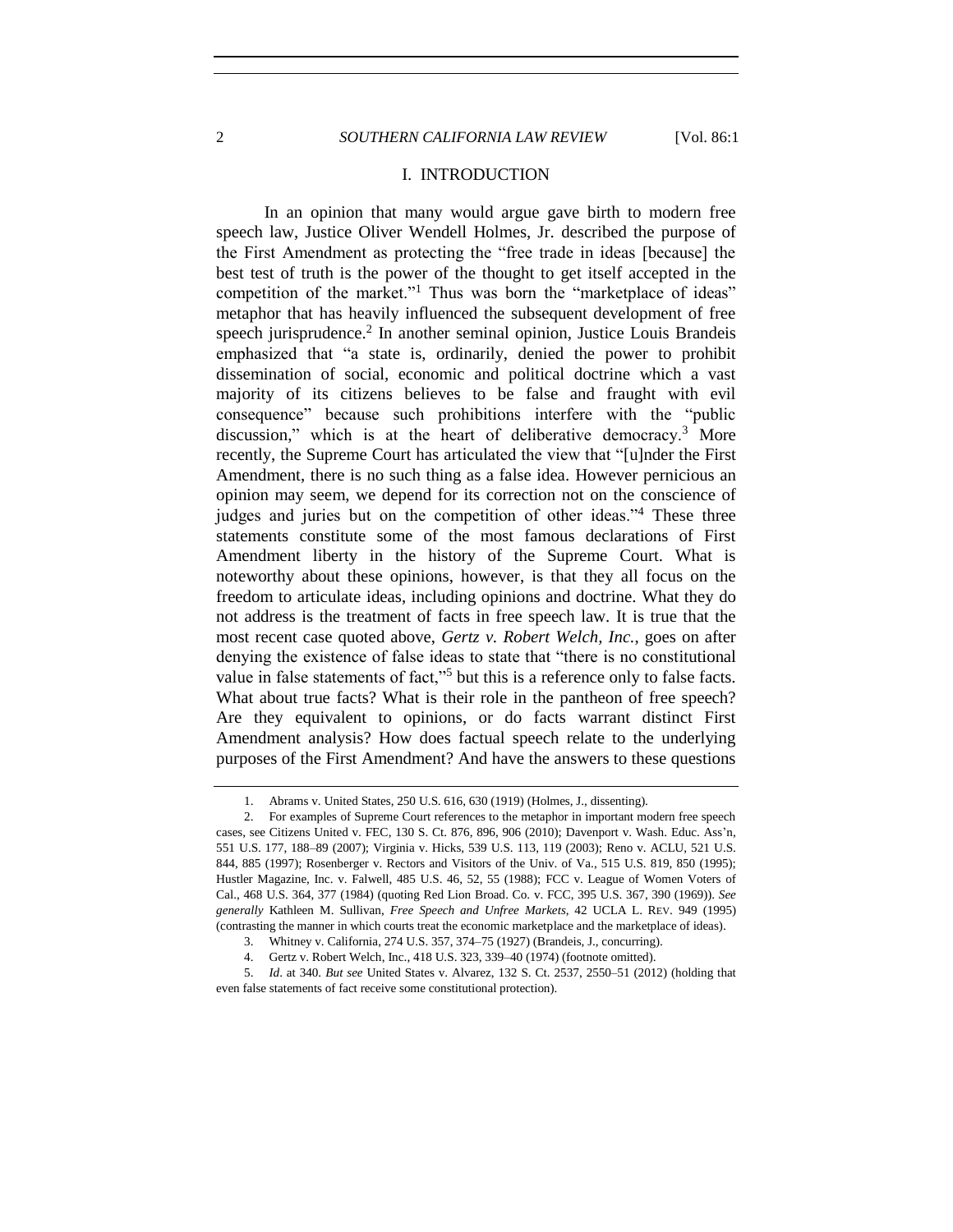shifted in light of the rise of the Internet as the dominant modern avenue for the dissemination of speech? These are the questions that this Article explores.

<span id="page-2-1"></span><span id="page-2-0"></span>It seems safe to say that most students of the First Amendment have assumed the Constitution accords the same protection to at least true facts as it does to opinions. That assumption, however, is remarkably unexplored in the literature. The only sustained attention to the questions raised here appears to be Eugene Volokh's magisterial article *Crime-Facilitating Speech*, but as the title suggests, Volokh's article is not primarily about facts as such, but rather about the potential for speech—including factual speech—to enable criminal activity and so cause social harm.<sup>6</sup> Nor does Volokh focus especially on the role of the Internet. Thus, while this Article draws upon Volokh's work in some areas, its approach is quite different. Aside from Volokh, the primary references in the literature to the role of facts in First Amendment analysis appear to be a recent essay by Frederick Schauer on the topic of facts,<sup>7</sup> a short article by Cass Sunstein that examined (among other things) protection for "technical data,"<sup>8</sup> and a brief discussion of scientific speech by Barry McDonald in an article otherwise focused on the First Amendment protection granted to scientific research.<sup>9</sup> Schauer's essay nicely demonstrates the failure of First Amendment theory to seriously engage with facts, $10$  but it is otherwise primarily concerned with factual falsity—indeed, Schauer explicitly acknowledges that he is not focused on the harm caused by true facts.<sup>11</sup> The Sunstein and McDonald pieces are quite specialized and do not consider the broader problem of facts at all. The question of what level of First Amendment protection should be accorded to true, factual speech thus appears to be a largely unexplored one.

<span id="page-2-2"></span>Perhaps the reason for this silence is a widespread belief that factual speech is not meaningfully different from other kinds of speech, such as political opinion, artistic expression, or entertainment, all of which

10. Schauer, *supra* note [7,](#page-2-0) at 901–08.

11. *Id.* at 907 n.56.

<sup>6.</sup> Eugene Volokh, *Crime-Facilitating Speech*, 57 STAN. L. REV. 1095, 1103–04, 1107–08 (2005).

<sup>7.</sup> Frederick Schauer, *Facts and the First Amendment*, 57 UCLA L. REV. 897, 900–01 (2010).

<sup>8.</sup> Cass R. Sunstein, *Government Control of Information*, 74 CALIF. L. REV. 889, 905–12 (1986). *See also* Allen M. Shinn, Jr., Note, *The First Amendment and the Export Laws: Free Speech on Scientific and Technical Matters*, 58 GEO. WASH. L. REV. 368, 377–95 (1990) (exploring the constitutionality, under existing doctrine, of laws restricting the export of scientific knowledge).

<sup>9.</sup> Barry P. McDonald, *Government Regulation or Other "Abridgements" of Scientific Research: The Proper Scope of Judicial Review Under the First Amendment*, 54 EMORY L.J. 979, 1025–29 (2005).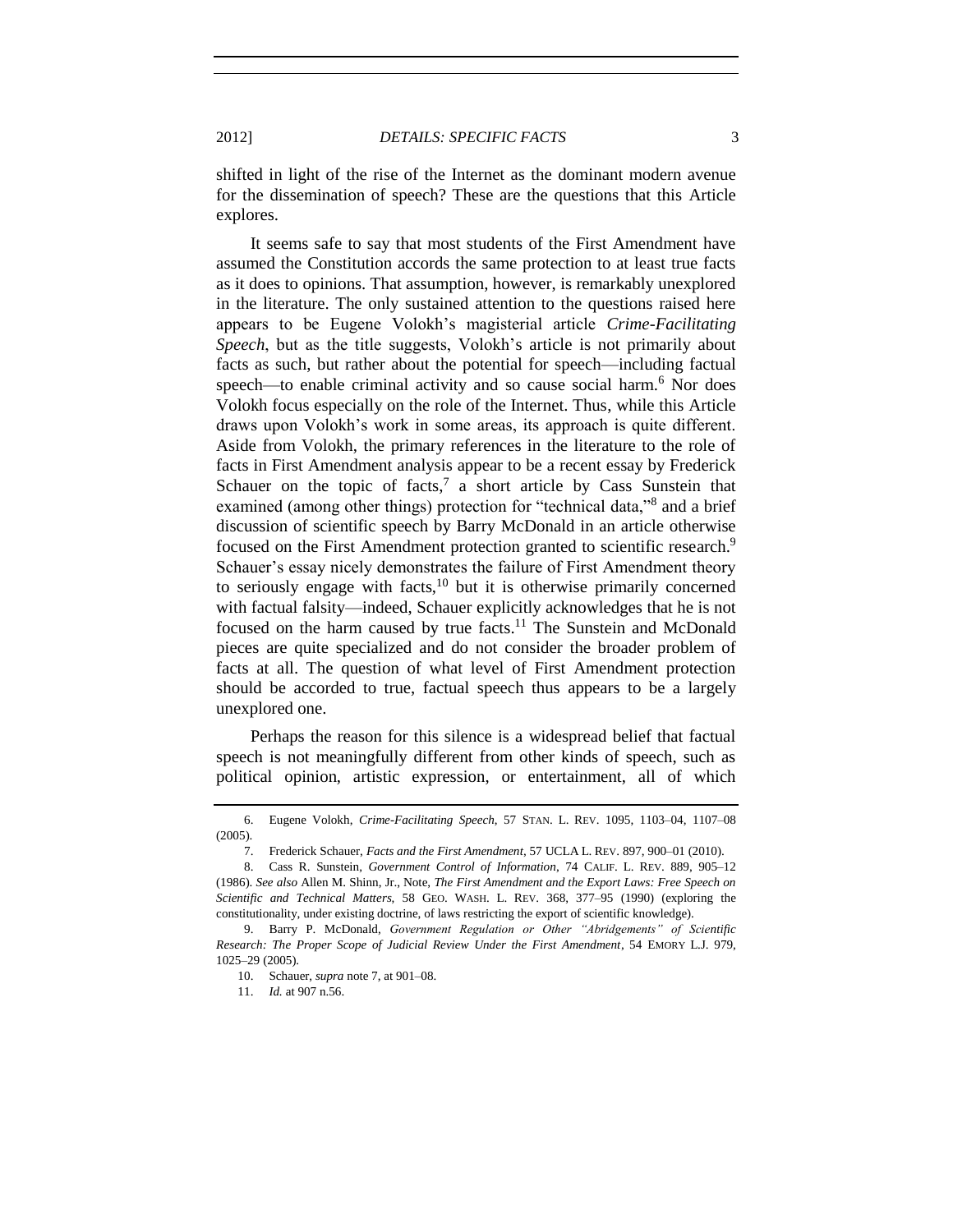presumptively receive very high levels of First Amendment protection. Whatever the case in the past, however, such complacency is no longer possible with the rise of the Internet. An examination of recent litigation demonstrates that courts are struggling—across a wide range of scenarios—with the proper treatment of factual speech on the Internet and elsewhere. To understand why factual speech might pose special challenges to First Amendment jurisprudence in the Internet era, consider the following examples (some litigated, some not) of such speech:

- An antiabortion group posted personal information, including names, photographs, and home addresses, of abortion providers on its website in the form of "Wanted" posters, crossing out posters of providers who have been murdered;<sup>12</sup>

- A magazine published an article describing, in technical detail, how to build a hydrogen bomb in an attempt to discredit government information policy;<sup>13</sup>

- An individual posted onto his website a computer code that enabled a user to unlock encrypted DVDs and freely copy them;<sup>14</sup>

- An Internet radio host with links to far-right political movements posted onto his website the names and photographs of three federal judges who had issued a ruling regarding gun rights with which he disagreed, and added the following statement: "Let me be the first to say this plainly: These Judges deserve to be killed. . . . Their blood will replenish the tree of liberty. A small price to pay to assure freedom for millions." He also posted the address of the federal courthouse where all three judges worked, along with a map showing the location of the courthouse and of bomb barriers surrounding the courthouse;<sup>15</sup>

- A newspaper published the full name of a rape victim, which it obtained from a police report made available to the press, in violation of both the newspaper's own policies and of state law;<sup>16</sup>

<span id="page-3-0"></span>- A former CIA agent traveled the world, exposing to the public the

<sup>12.</sup> Planned Parenthood of the Columbia/Willamette, Inc. v. Am. Coal. of Life Activists, 290 F.3d 1058, 1063–66 (9th Cir. 2002) (en banc).

<sup>13.</sup> United States v. Progressive, Inc., 467 F. Supp. 990, 997–99 (W.D. Wis. 1979).

<sup>14.</sup> Universal City Studios, Inc. v. Corley, 273 F.3d 429, 435–36 (2d Cir. 2001).

<sup>15.</sup> Peter Slevin, *Blogger's Case May Test Limits of Political Speech*, WASH. POST, Aug. 16, 2009, *available at* http://www.washingtonpost.com/wp-dyn/content/article/2009/08/15/AR2009081500 869.html.

<sup>16.</sup> Florida Star v. B.J.F., 491 U.S. 524, 524 (1989).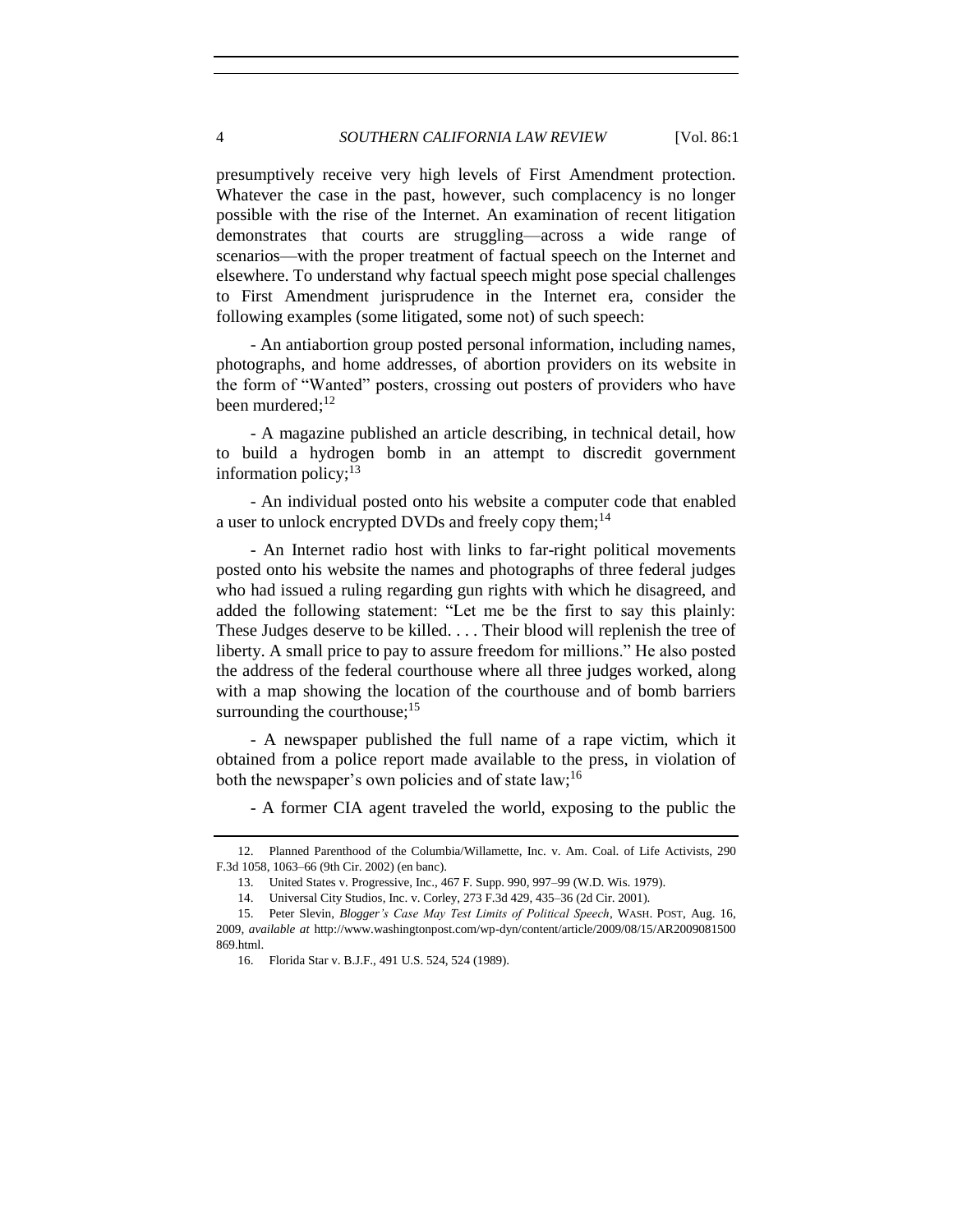names of CIA operatives currently working in foreign countries;<sup>17</sup>

- An individual taught fellow members of a radical political group techniques for the making of explosives;<sup>18</sup>

<span id="page-4-1"></span>- A website and several newspapers published the contents of classified cable communications within the United States State Department, revealing the contents of numerous classified diplomatic exchanges within the U.S. government, and with foreign diplomats;<sup>19</sup>

- A publisher published a book, titled *Hit Man: A Technical Manual for Independent Contractors*, which purports to teach readers how to become a professional assassin. A reader subsequently employed the techniques taught in the book to commit murder; $^{20}$ 

- An individual, for a small charge, mailed to others instructions on how to make PCP. The recipients then use the information to manufacture the drug; $^{21}$  and

- Students at a public university maintained a blog, titled "The Bold and the Ruthless," which encouraged students to explore off-limits areas of the college campus, and provided details on how to access particular, dangerous locations. An undergraduate student, while climbing a building as described by the blog, fell to his death.<sup>22</sup>

<span id="page-4-0"></span>The above is just a small sample of the myriad First Amendment controversies that have arisen over recent years regarding the dissemination of factual details. The cases and conflicts cover an enormously broad range of subject areas, including national security, political advocacy, the War on Drugs, protection of intellectual property, and issues of personal privacy. The resolutions of these disputes have also been all over the map, with some courts granting robust protection to factual disclosures, while others adopting a much more deferential stance. The doctrinal analysis employed by judges in such cases has also varied sharply, ranging from applications of the highly protective *Brandenburg* rule regarding the incitement of violent conduct, $^{23}$  to almost complete deference to the government on the

<sup>17.</sup> Haig v. Agee, 453 U.S. 280, 280 (1981).

<sup>18.</sup> United States v. Featherston, 461 F.2d 1119, 1119–21 (5th Cir. 1972).

<sup>19.</sup> Scott Shane & Andrew Lehren, *Leaked Cables Offer Raw Look at U.S. Diplomacy*, N.Y TIMES, Nov. 28, 2010, *available at* http://www.nytimes.com/2010/11/29/world/29cables.html.

<sup>20.</sup> Rice v. Paladin Enters., 128 F.3d 233, 235–41 (4th Cir. 1997).

<sup>21.</sup> United States v. Barnett, 667 F.2d 835, 838–40 (9th Cir. 1982).

<sup>22.</sup> Jenna Johnson, *U-Va. Freshman Dies After Falling from Rooftop*, WASH. POST (Mar. 30,

<sup>2011, 6:00</sup> PM), http://www.washingtonpost.com/blogs/campus-overload/post/u-va-freshman-diesafter-falling-from-rooftop/2011/03/30/AFEC754B\_blog.html.

<sup>23.</sup> *See, e.g.*, Planned Parenthood of the Columbia/Willamette, Inc. v. Am. Coal. of Life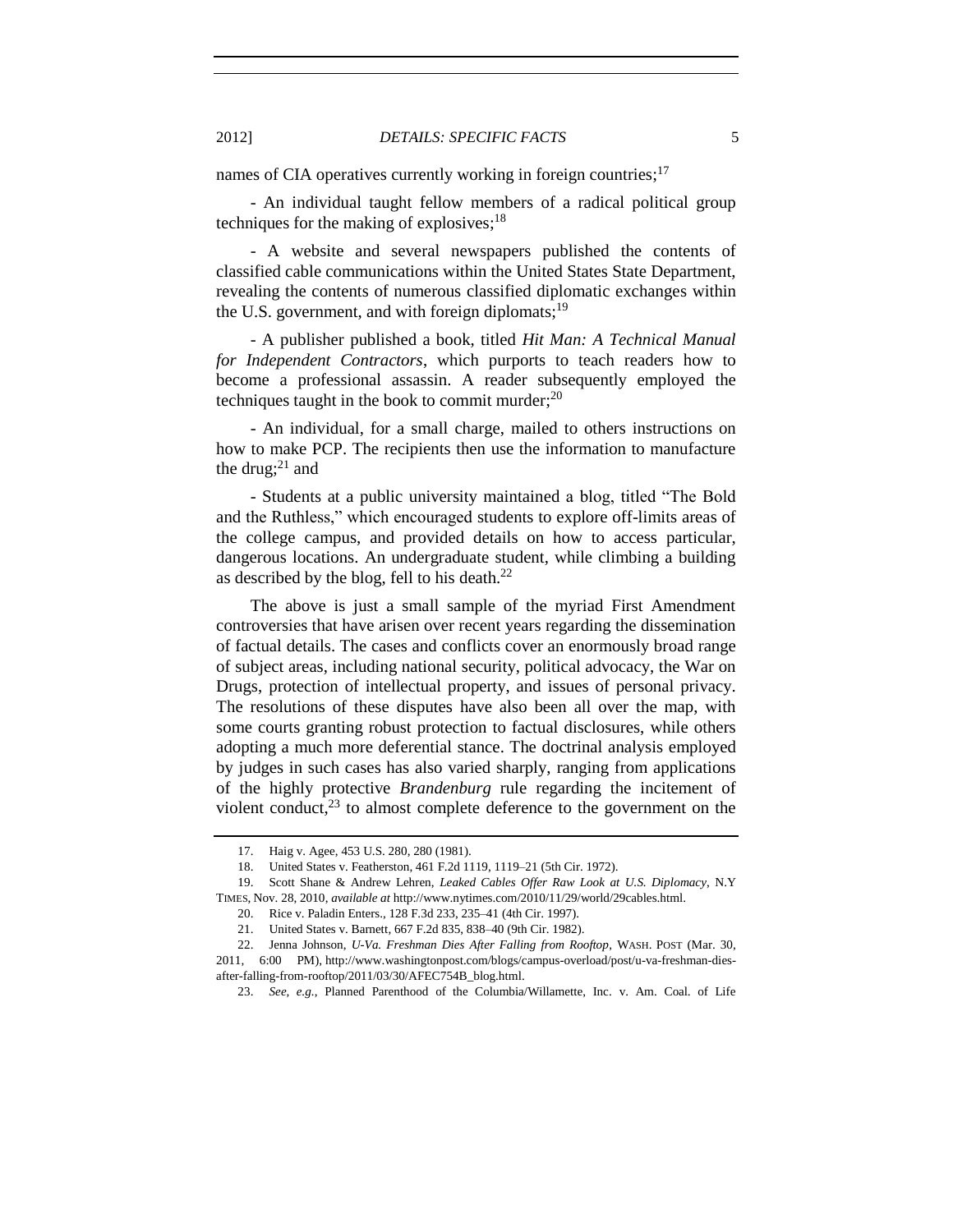theory that the government is regulating conduct not speech. $24$  The courts have not tended to see this broad range of cases as related in any way. Nonetheless, it is the thesis of this Article that they are fundamentally related because they all involve factual details. It is also the thesis of this Article that recognition of this commonality will provide important guidance to courts on how to address these sorts of difficult problems, guidance which is currently entirely lacking.

The key question posed by these situations, and explored in this Article, is how First Amendment doctrine should treat the dissemination of truthful but socially dangerous facts, and more fundamentally, how much value we should ascribe to factual speech in light of the purposes and functions of the First Amendment. In particular, should detailed, factual speech be accorded less protection than the opinions and ideas whose value is trumpeted in the judicial opinions that began this Article? My focus here is on specific facts and details, rather than on opinions, ideas, or broad generalizations—for example, the protection that should be accorded to the disclosure of scientific data regarding climate change, as opposed to statements such as "the earth is warming" or "climate change is a fraud." It must be acknowledged, of course, that there is no clear line between these categories of speech. Factual speech is often intertwined with the exposition of ideas (such as climate data, which tends to prove that the earth is warming), and there is a continuum between specific facts and broad generalizations, which in turn cannot be clearly distinguished from ideas or opinions (again, consider the statements about climate change discussed earlier). Nonetheless, even though there will be close cases, it is the thesis of this Article that disputes involving details are meaningfully distinguishable from other free speech disputes and pose distinct analytic issues. In particular, I argue that specific facts should be treated differently from other forms of speech and should be subject to greater government regulation than ideas, because such speech plays a less central role in the process of self-governance than do ideas and, at the same time, threatens greater social harm when publicly disclosed.

Activists, 290 F.3d 1058, 1106–08 (9th Cir. 2002) (Berzon, J., dissenting) (citing Brandenburg v. Ohio, 395 U.S. 444, 447 (1969) for the proposition that speech advocating illegal action may not be punished as incitement "except where such advocacy is directed to inciting or producing imminent lawless action and is likely to incite or produce such action").

<sup>24.</sup> *See, e.g.*, Universal City Studios, Inc. v. Corley, 273 F.3d 429, 451–55 (2d Cir. 2001) (holding that the functional capability of a computer program that allowed users to decrypt and copy DVD movies was not within speech the meaning of the First Amendment); Haig v. Agee, 453 U.S. 280, 308–09 (1981) (holding that while a former CIA employee's campaign to expose the identities of current CIA personnel contained criticism of the U.S. government, this "does not render his conduct beyond the reach of the law").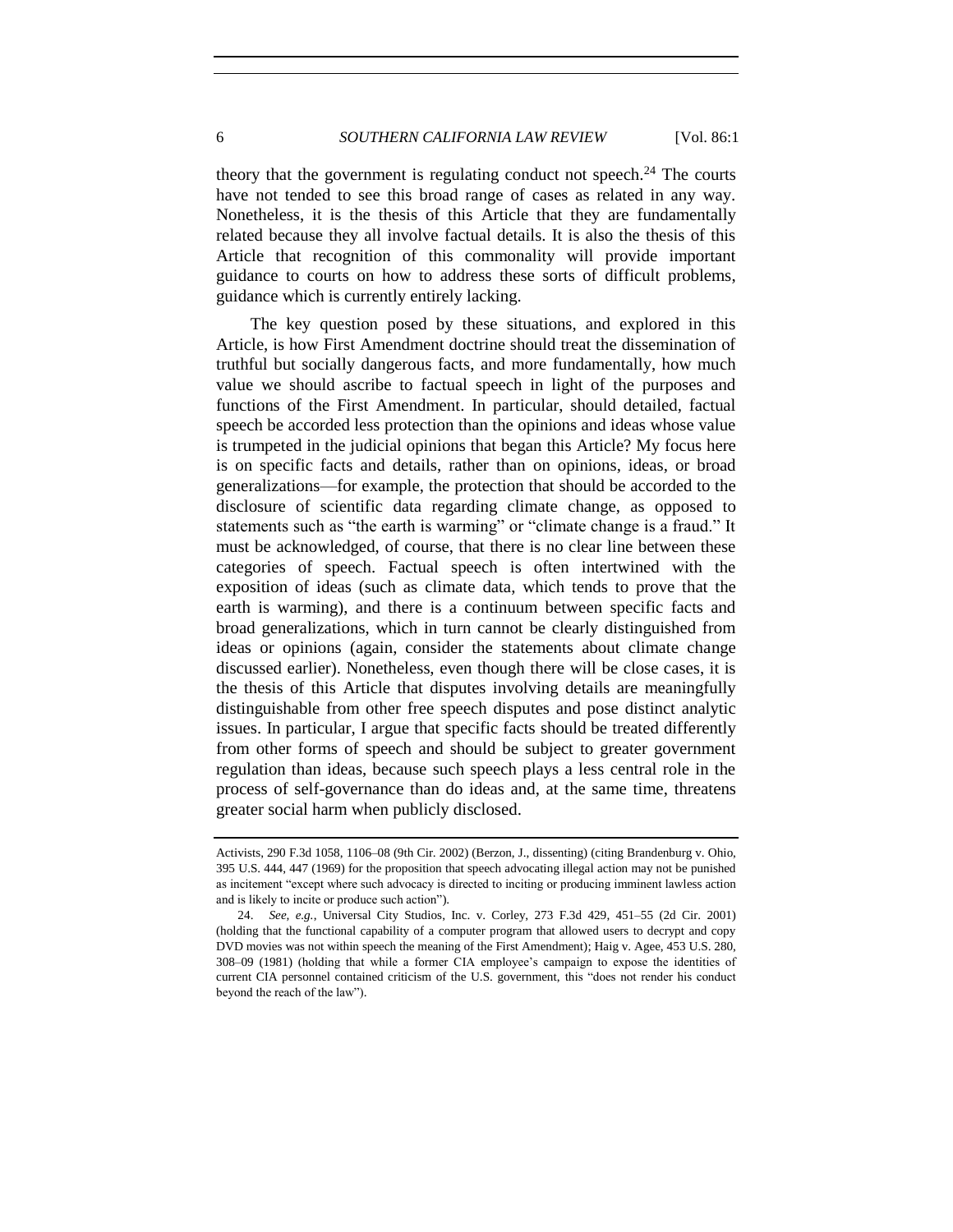Part II of this Article provides a typology of disputes over factual speech and describes how courts have struggled to resolve such disputes. Part III explores the difficult question of how we should value factual speech in light of free speech theory and the purposes of the First Amendment. Finally, Part IV concludes by proposing a unified approach to governmental attempts to regulate factual speech.

## <span id="page-6-0"></span>II. DETAILS ON DETAILS: A BROAD TYPOLOGY OF FACTUAL **SPEECH**

Disputes over factual speech occur in a wide variety of contexts and involve many different kinds of facts. In this part of the Article, I broadly categorize the kinds of factual speech that have been at the center of these disputes into four categories and describe controversies that have arisen within each category. The ultimate goal is to demonstrate that while these categories seem to raise quite distinct problems, and certainly have been treated as such by the courts, in fact, there are strong commonalities between these categories, suggesting that a common doctrinal approach might be useful.

#### A. PERSONAL DETAILS

<span id="page-6-1"></span>A very large number of disputes over factual speech involve the disclosure of personal details regarding private individuals. The reasons for the disclosures vary widely, as do the harms caused or threatened by such disclosures, but similar problems nonetheless arise when courts grapple with whether or not the government can prevent or punish the publication of personal details.

Perhaps the most famous line of cases involving disclosure of personal details is a series of decisions by the Supreme Court balancing privacy concerns against the right of the press to publish information of interest to its audience. For example, in *Cox Broadcasting Corp. v. Cohn*, the Court held that the First Amendment protected a reporter's right to disclose the name of a rape victim, which he had obtained from a publicly available indictment.<sup>25</sup> It therefore dismissed a claim for invasion of privacy brought by the victim's father (the victim herself did not survive the rape). Similarly, in *Oklahoma Publishing Co. v. District Court* the Court unanimously reversed a judicial order forbidding reporters to disclose the

<span id="page-6-2"></span><sup>25.</sup> Cox Broad. Corp. v. Cohn, 420 U.S. 469, 471–74, 496–97 (1975) (per curiam).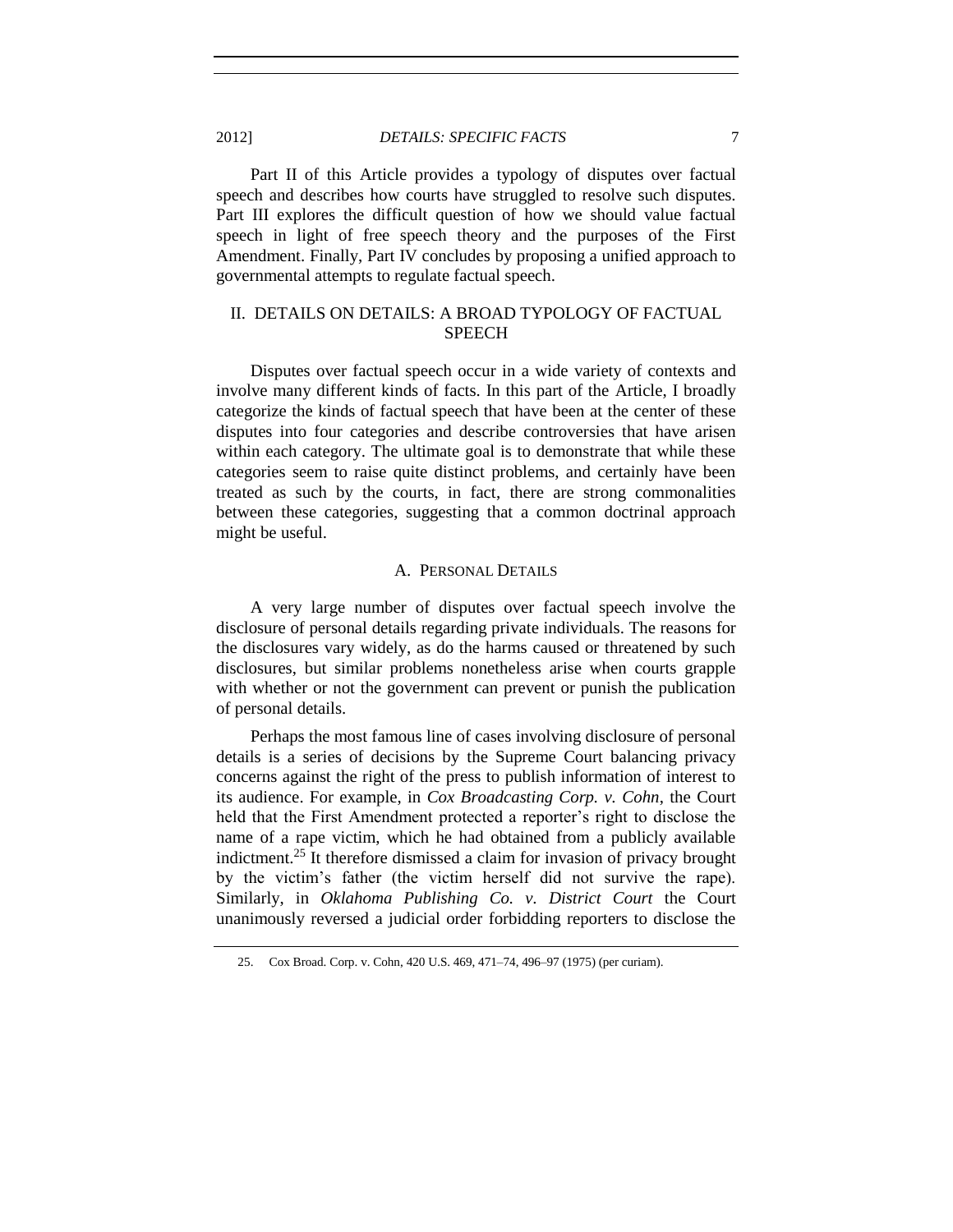identity of a juvenile defendant in a murder trial.<sup>26</sup> The following year, in *Landmark Communications, Inc. v. Virginia*, the Court struck down a Virginia statute forbidding the disclosure of confidential details regarding ongoing ethical investigations of judges.<sup>27</sup> Again, in *Smith v. Daily Mail Publishing Co.* the Court struck down a statute forbidding newspapers from publishing the identity of juvenile defendants.<sup>28</sup> Finally, in *Florida Star v*. *B.J.F.* (discussed in the Introduction), the Court reversed a civil verdict against a newspaper in a suit brought by a rape victim based on the newspaper's publication of her full name, in violation of a state statute.<sup>29</sup>

In each of the above cases, the Court was faced with a claim that the publication of personal details about an individual resulted in a serious intrusion on legitimate privacy rights, thereby causing significant harm to the individual. Nonetheless, in each of the cases the Court held that the First Amendment protected the disclosure of private facts, and therefore barred an ex ante prior restraint on publication and ex post civil or criminal punishment. The Court has never held that publication of private details can never be punished—indeed, it has gone out of its way to deny any such sweeping rule.<sup>30</sup> However, the consistency of the Court's rulings, even in as sympathetic a case as *Florida Star*, strongly suggests that—at least as long as the Court views the details disclosed as being of legitimate public concern—First Amendment protection for disclosure of such details is virtually absolute. The Court's most recent foray into this area, *Bartnicki v. Vopper*, tends to confirm this view. In *Bartnicki* the Court reversed a civil verdict against a radio station that played the contents of an illegally intercepted cell phone conversation over the air, even though the station had reason to know that the conversation was illegally intercepted (the station had no role in the actual interception). <sup>31</sup> Because the topic of the conversation was a matter of public concern, the Court concluded that the interest in disclosure outweighed any legitimate privacy concerns.<sup>32</sup> Note that in *Bartnicki*, unlike in previous cases, the information disclosed was originally obtained illegally—albeit the illegal activity was not by the speaker—but this did not alter the Court's protection of the speech.

The Supreme Court thus appears to have settled on a fairly clear rule providing strong protection for disclosure of private details. In fact,

<sup>26.</sup> Oklahoma Publ'g Co. v. Dist. Court, 430 U.S. 308, 308–12 (1977).

<sup>27.</sup> Landmark Commc'ns, Inc. v. Virginia, 435 U.S. 829, 831, 837–45 (1978).

<sup>28.</sup> Smith v. Daily Mail Publ'g Co., 443 U.S. 97, 98–99, 104–06 (1979).

<sup>29.</sup> Florida Star v. B.J.F., 491 U.S. 524, 524 (1989).

<sup>30.</sup> *Id.* at 532–33.

<sup>31.</sup> Bartnicki v. Vopper, 532 U.S. 514, 517–18 (2001).

<sup>32.</sup> *Id.* at 534–35.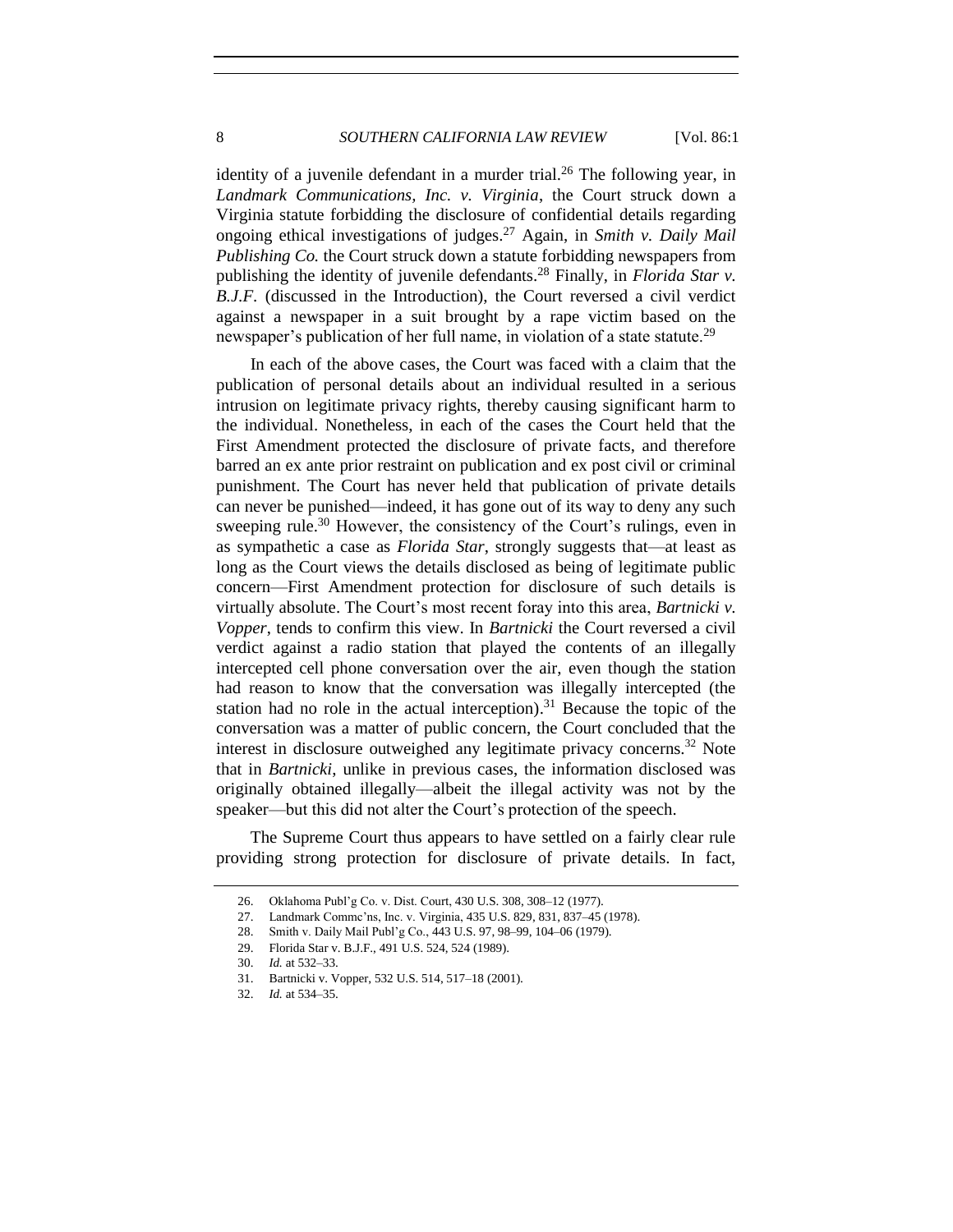however, the law in this area is far less straightforward than it would appear. For one thing, the Court remains unclear about the appropriate treatment of disclosure of private details not of public concern, and about how to determine if particular details are or are not of legitimate public concern. Also, all of the cases decided by the Court have involved media defendants, leaving unresolved the treatment of disclosure by nonmedia entities. Moreover, the Court has been quite unclear about the proper doctrinal analysis in cases such as these. In some cases, such as *Landmark Communications* and *Bartnicki*, the Court has suggested that the proper analysis is a straightforward balancing test.<sup>33</sup> In others, including *Florida Star* and *Daily Mail*, it has said that "state officials may not constitutionally punish publication of the information, absent a need to further a state interest of the highest order."<sup>34</sup> These are obviously very different tests, with very different implications for future cases. As a consequence, there remains great uncertainty about the degree of constitutional protection that the Court believes should be accorded to the publication of personal details.

<span id="page-8-0"></span>The privacy cases are the most well-known examples of disputes regarding personal details, but they are far from the only such disputes. In another line of cases, courts have been faced with situations in which disclosure of personal details about individuals posted on the Internet places those people at risk of violence from (usually unknown) third parties. Notably, the ubiquity and anonymity of the Internet played a crucial role in raising the danger posed by the speech at issue and so clearly pushed the courts to deny First Amendment protection. Probably the most famous of these disputes is *Planned Parenthood of the Columbia/Willamette, Inc. v. American Coalition of Life Activists*  ("*ACLA*").<sup>35</sup>

<span id="page-8-1"></span>In *ACLA*, a group of antiabortion activists created and distributed "Wanted" posters featuring personal information, including home and work addresses, and in some cases, photographs of individuals who provided abortion services and accused those individuals of "Crimes against Humanity."<sup>36</sup> These posters were also posted on the group's website, entitled "The Nuremberg Files," with the names of doctors who had been wounded by attackers shown in gray, and the names of doctors who had

36. *Id.* at 1063–65.

<sup>33.</sup> Landmark Commc'ns, Inc. v. Virginia, 435 U.S. 829, 842–43 (1978); *Bartnicki*, 532 U.S. at 533; *id*. at 536–37 (Breyer, J., concurring).

<sup>34.</sup> *Florida Star*, 491 U.S. at 533 (quoting Smith v. Daily Mail Publ'g Co., 443 U.S. 97, 103 (1979)).

<sup>35.</sup> Planned Parenthood of the Columbia/Willamette, Inc. v. Am. Coal. of Life Activists, 290 F.3d 1058, 1059–60 (9th Cir. 2002) (en banc).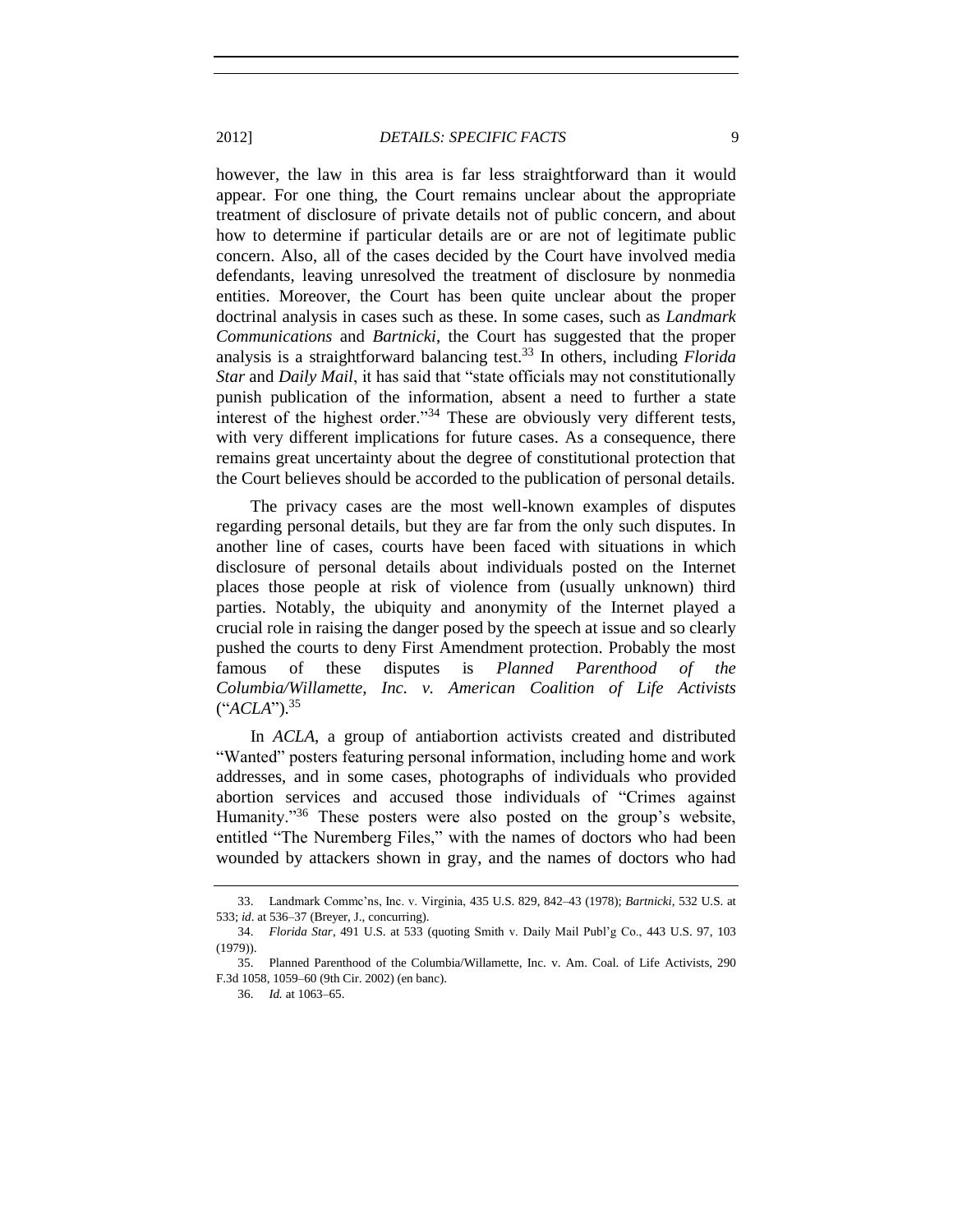10 *SOUTHERN CALIFORNIA LAW REVIEW* [Vol. 86:1]

been killed by antiabortion violence struck through.<sup>37</sup> A group of doctors who had been named on these posters brought a civil lawsuit under the federal Freedom of Access to Clinics Entrances Act ("FACE") and Racketeer Influenced and Corrupt Organizations Act ("RICO") statutes, seeking damages and an injunction shutting down the website.<sup>38</sup> The district court found for the plaintiffs, and a sharply divided en banc Ninth Circuit affirmed. The six–judge majority held that despite the lack of any explicit threatening language in ACLA's speech, given the context (including prior violence against abortion providers named in similar posters), the speech constituted "true threats" against the doctors because the speech was intended to intimidate them.<sup>39</sup> As such, the speech fell completely outside the First Amendment and could be suppressed. Five dissenting judges sharply disagreed with this conclusion.<sup>40</sup> The lead dissent, authored by Judge Kozinski, argued that ACLA's speech could not constitute a threat because there was no indication on the facts of the case that ACLA itself, or anyone associated with ACLA, was intending or even threatening to commit violence. $41$  Instead, the fear of violence came from unknown third parties, who might use the information disseminated by ACLA to identify targets. Such speech, however, is governed by the Supreme Court's *Brandenburg* test for incitement, according to the dissent, and that test was clearly not satisfied in this case.<sup>42</sup> The dissent also emphasized the public and political nature of the speech here and suggested that in these circumstances, the threshold for denying speech First Amendment protection should be even higher. $43$ 

<span id="page-9-0"></span>A situation very similar to the *ACLA* case, albeit in a different political context, was faced by the Seventh Circuit in *United States v. White*. <sup>44</sup> The defendant in this criminal case, William White, ran a white supremacist website called Overthrow.com. After the criminal conviction of another white supremacist, Matthew Hale, White posted on his website the following statement: "everyone associated with the Matt Hale trial has deserved assassination for a long time."<sup>45</sup> White also named some

<sup>37.</sup> *Id.* at 1065.

<sup>38.</sup> *Id.* at 1062–63 n.1.

<sup>39.</sup> *Id.* at 1079–80, 1085–86.

<sup>40.</sup> *Id.* at 1077.

<sup>41.</sup> *Id.* at 1091–92 (Kozinski, J., dissenting).

<sup>42.</sup> *Id.* at 1092.

<sup>43.</sup> *Id.* at 1099.

<sup>44.</sup> United States v. White, 610 F.3d 956, 956–57 (7th Cir. 2010). The Seventh Circuit upheld White's conviction in October 2012. *See* United States v. White, 698 F.3d 1005 (7th Cir. 2012).

<sup>45.</sup> *White*, 610 F.3d at 957.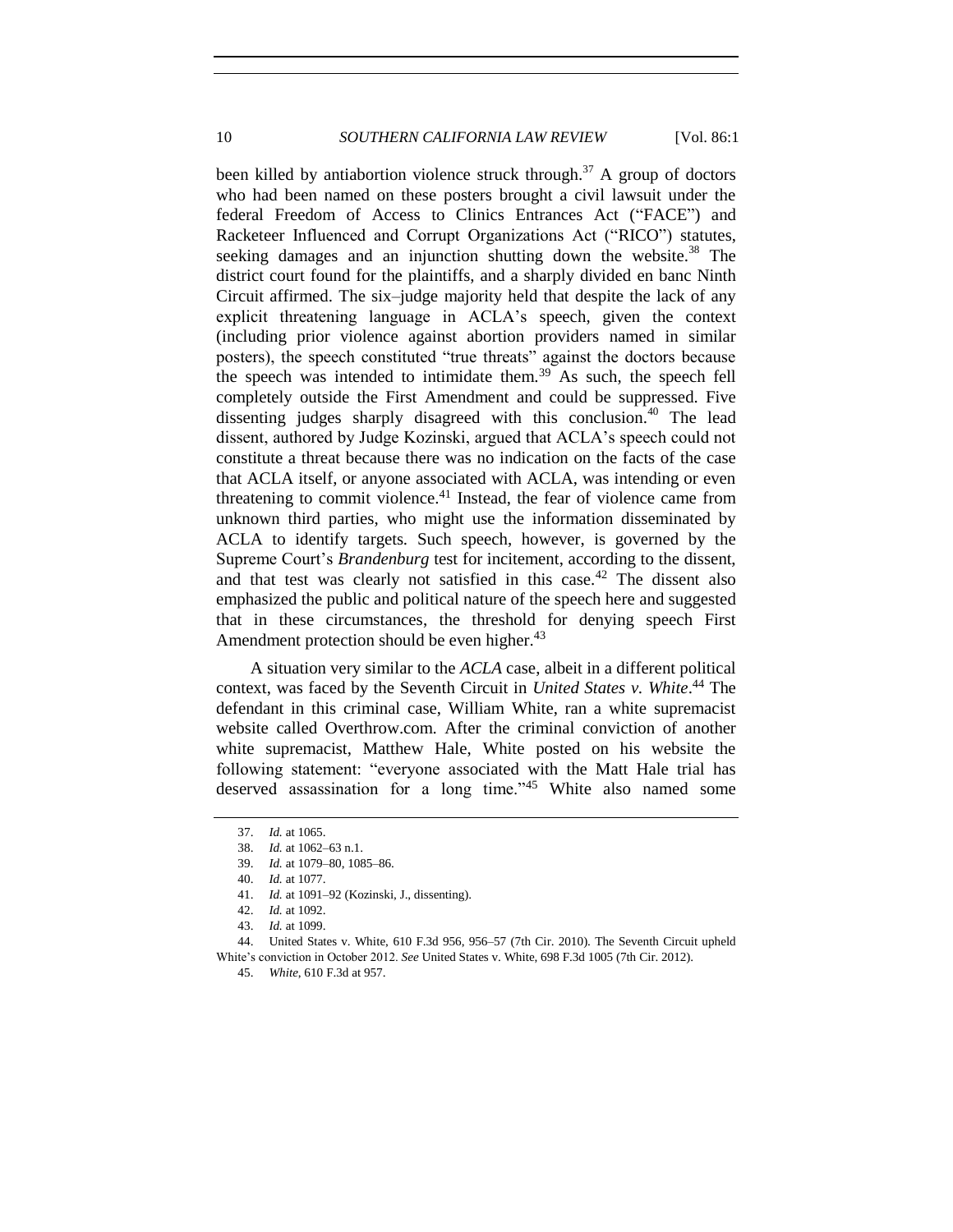individuals who, in his view, were involved in the prosecution.<sup>46</sup> Then on September 11, 2008, White identified on his website the name of the foreman of the jury that convicted Hale, a link to a photograph of that individual, and many personal details including the juror's name, address, and phone numbers.<sup>47</sup> White was indicted for solicitation of murder. The district court dismissed White's indictment on First Amendment grounds, but the appellate court reversed. Critically, the court held that speech soliciting murder was unprotected under the First Amendment because it constituted "[s]peech integral to criminal conduct."<sup>48</sup> The court also emphasized that because solicitation was an inchoate offense, the crime was complete once White's statements were posted on his website, and that the public nature of White's speech was not a defense to the charge.<sup>49</sup>

<span id="page-10-0"></span>Yet another dispute similar to *White* and *ACLA*, albeit one that has not yet produced a judicial opinion on the application of the First Amendment, involves the right-wing Internet radio host Hal Turner and three judges of the Seventh Circuit. The case arose when the judges—Frank Easterbrook, Richard Posner, and William Bauer—issued a decision rejecting a Second Amendment challenge to a Chicago gun-control statute.<sup>50</sup> Angered by this ruling, Turner posted the following statement on his blog: "Let me be the first to say this plainly: These Judges deserve to be killed. . . . Their blood will replenish the tree of liberty. A small price to pay to assure freedom for millions." He also posted the names of the three judges, their photographs, their work address, and maps of the federal building where they worked, which indicated the location of "anti-truck bomb barriers."<sup>51</sup> Turner was indicted under a federal statute making it a crime to threaten federal judges in retaliation for their work, and was eventually (after two hung juries) convicted by a New York City jury in August of  $2010^{52}$  Throughout his prosecution, Turner insisted that his speech was merely political rhetoric

<sup>46.</sup> *Id.*

<sup>47.</sup> *Id.* at 957–58.

<sup>48.</sup> *Id.* at 960 (citing United States v. Williams, 553 U.S. 285, 297 (2008)).

<sup>49.</sup> *Id.*

<sup>50.</sup> The case was *NRA v. City of Chicago*, 567 F.3d 856, 857–60 (7th Cir. 2009), in which the Seventh Circuit held, based on Supreme Court precedent that it concluded was binding, that the Second Amendment was not "incorporated" into the Fourteenth and so did not restrict state or local laws. The decision was ultimately reversed by the Supreme Court. *See McDonald v. City of Chicago*, 130 S. Ct. 3020, 3020, 3026 (2010).

<sup>51.</sup> *See* United States v. Turner, No. 09-542, 2009 U.S. Dist. LEXIS 81135, at \*1–2 (N.D. Ill. Sept. 8, 2009) (describing the facts and the granting motion to transfer venue in the prosecution of Turner to New Jersey); Peter Slevin, *supra* note [15.](#page-3-0)

<sup>52.</sup> Jen Sabella, *Hal Turner GUILTY: Blogger Convicted After Threatening Judges over Chicago Gun Ban*, HUFFINGTON POST (May 25, 2011, 6:44 PM), http://www.huffingtonpost.com/2010/08/13/ hal-turner-guilty-blogger\_n\_681881.html.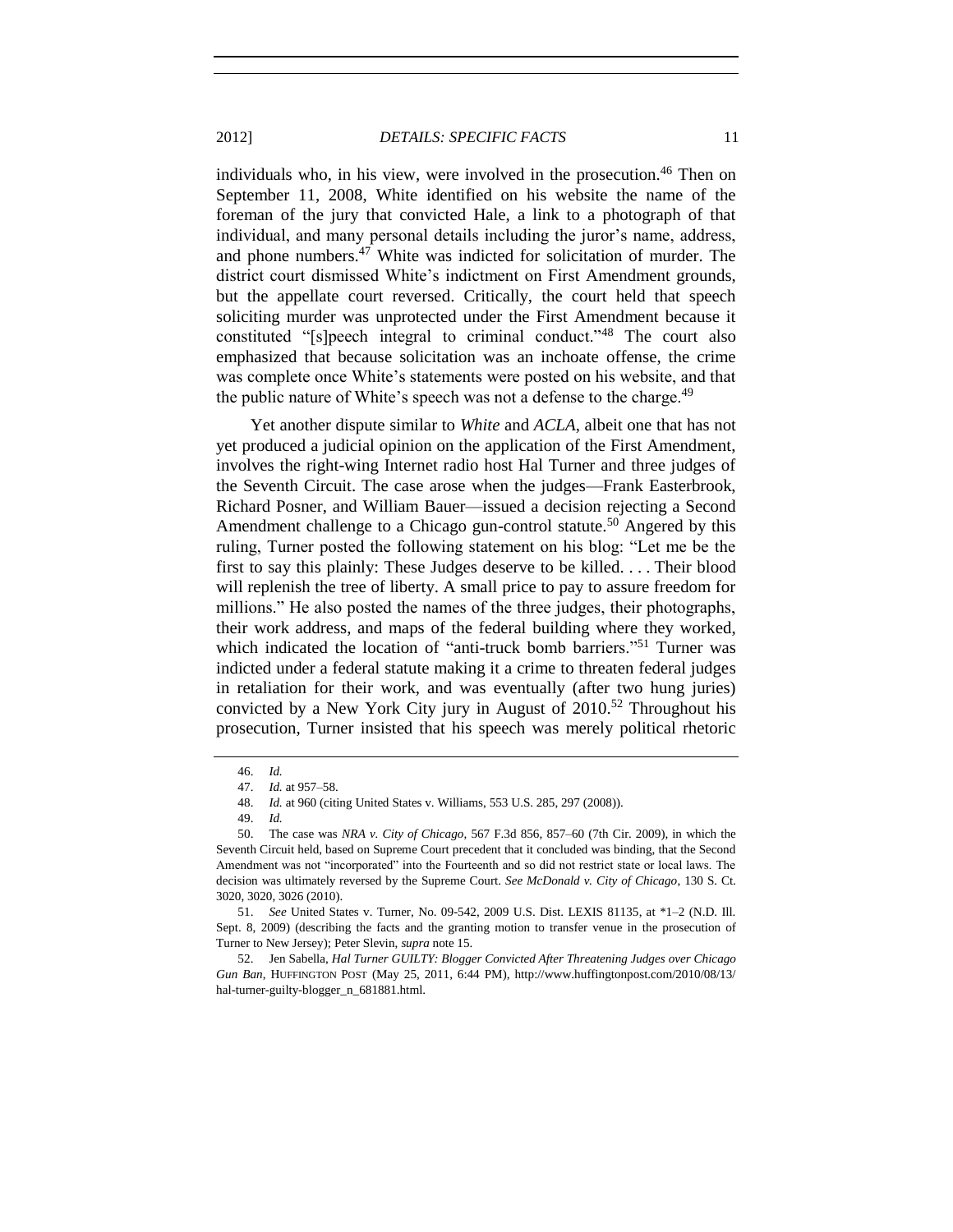that was protected by the First Amendment. Turner has appealed his conviction and oral argument was heard before the Second Circuit on May 15, 2012, but as of this writing (October 2012) no published judicial opinion has addressed this claim.<sup>53</sup>

<span id="page-11-0"></span>While no case with facts as stark as the *ACLA*, *White*, and the Hal Turner episodes has yet reached the Supreme Court, similar issues have arisen in at least two of the Court's prominent First Amendment cases. The first is *NAACP v. Claiborne Hardware, Co*. <sup>54</sup> The case arose from a boycott organized in a Mississippi town by a civil rights organization, directed at white-owned businesses that allegedly engaged in racial discrimination. The business owners sued the boycott organizers, and won an injunction and civil damages in the state courts on the theory that the organizers had agreed to use force to enforce the boycott.<sup>55</sup> Among the actions taken by the boycott organizers, which were cited by plaintiffs and the state courts as the basis for liability, were speeches given by Charles Evers, a local NAACP leader. In these speeches, Evers stated that if any members of the African-American community were found violating the boycott, "we're gonna break your damn neck."<sup>56</sup> In addition, there was evidence in the record that boycott organizers collected the names of boycott violators, and then read those names aloud and distributed them within the community. There was also evidence of retaliation, including occasional acts of violence, against violators.<sup>57</sup> Nevertheless, the U.S. Supreme Court unanimously reversed the state court judgment on First Amendment grounds.<sup>58</sup> Regarding Evers's speeches, the Court held that his language did not satisfy the *Brandenburg* standard for incitement because it did not incite immediate violence, and there was no evidence in the record that Evers had any direct role in authorizing or directing violence.<sup>59</sup> In addition, critically, the Court clearly held that the boycott organizers' actions in collecting and disclosing within the community the identities of boycott violators was itself speech and was activity protected by the First Amendment.<sup>60</sup> This speech did not lose constitutional protection "simply

<sup>53.</sup> Peter J. Sampson, *Imprisoned North Bergen Shock Jock's Lawyers Argue His Trial Wasn't Fair*, BERGEN RECORD, May 15, 2012, *available at* http://www.northjersey.com/news/crime\_courts/ crime\_courts\_news/051512\_Imprisoned\_North\_Bergen\_shock\_jocks\_lawyers\_argue\_his\_trial\_wasnt\_f air.html?c=y&page=1.

<sup>54.</sup> NAACP v. Claiborne Hardware Co., 458 U.S. 886 (1982).

<sup>55.</sup> *Id.* at 889–90, 894–95.

<sup>56.</sup> *Id.* at 900 n.28, 902 (footnote omitted) (citation omitted) (internal quotation marks omitted).

<sup>57.</sup> *Id.* at 903–05.

<sup>58.</sup> *Id.* at 886–87.

<sup>59.</sup> *Id.* at 928–29.

<sup>60.</sup> *Id.* at 909–10, 925–26.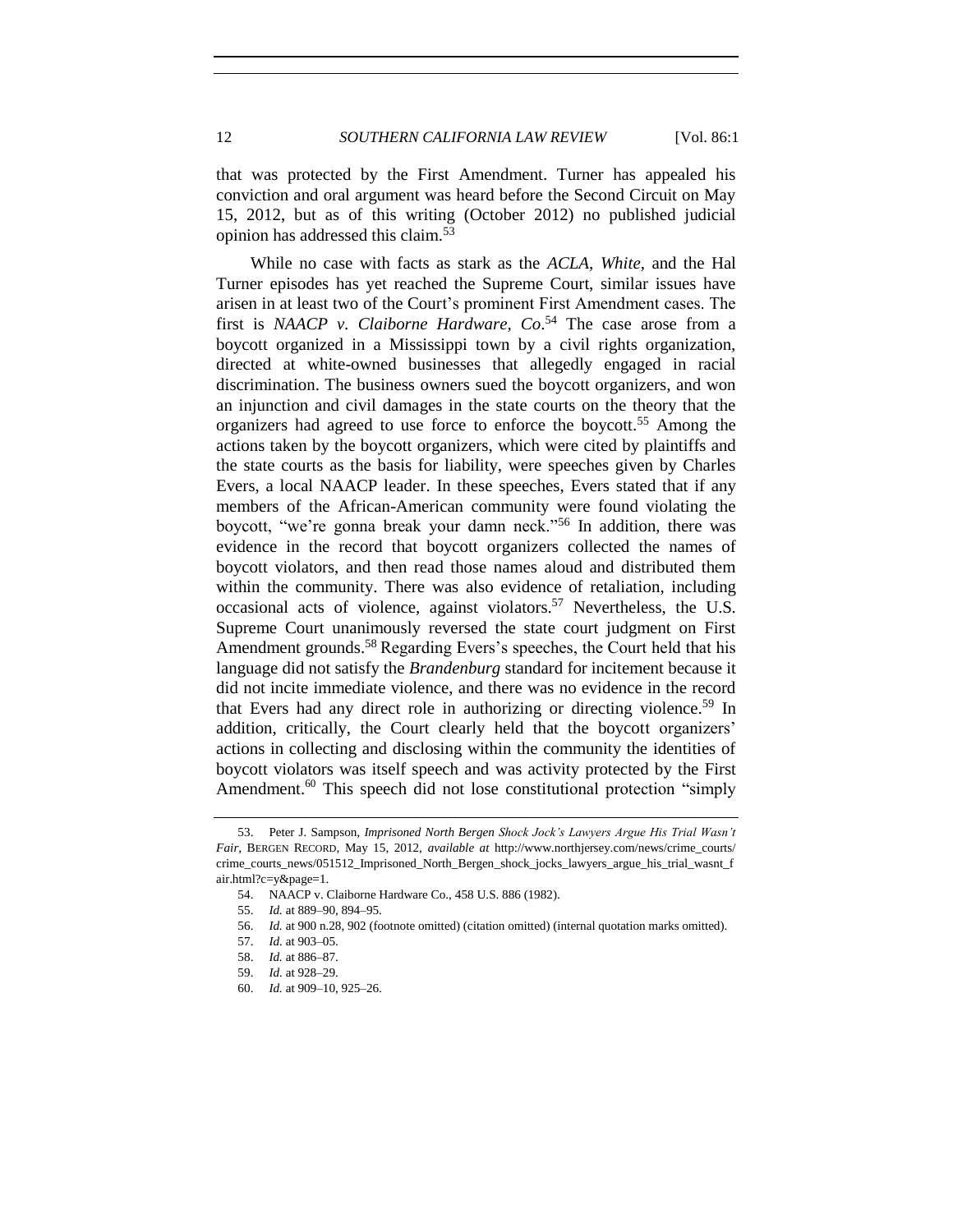because it may embarrass others or coerce them into action."<sup>61</sup> The Court thus seemed to accord very high, almost absolute, protection to the publication of such personal details, even when such publication subjected the identified persons to acts of retaliation and violence from third parties.<sup>62</sup>

The result in *Claiborne Hardware* might be contrasted with the Court's holding in another case decided just the year earlier: *Haig v. Agee*. <sup>63</sup> Philip Agee was a former CIA operative who became disillusioned with the CIA's conduct. Beginning in 1974, Agee traveled around the world revealing the names of undercover CIA agents and published two books doing the same. As a result, the identities of hundreds of CIA personnel were revealed, and several individuals were killed.<sup>64</sup> In 1979, the State Department revoked Agee's U.S. passport, and he brought suit claiming that the revocation violated his First Amendment rights (he also brought statutory and Fifth Amendment claims). The Supreme Court rejected all of Agee's claims and allowed the revocation. <sup>65</sup> The exact grounds for the Court's rejection of Agee's free speech claims, however, are rather unclear, especially since the claim was dismissed in barely a few sentences. At several points in the opinion, the Court suggested that Agee's First Amendment claim had no basis because the government was responding to his "actions" or his "conduct" rather than his speech,<sup>66</sup> without ever specifying what "conduct"—other than Agee's speech and publications disclosing the names of CIA personnel—was at issue in the case. Elsewhere, however, the Court appears to concede that Agee was being punished for his speech, but then held that Agee's speech was unprotected, citing the Court's famous dictum from *Near v. Minnesota* that "[n]o one would question but that a government might prevent actual obstruction to its recruiting service or the publication of the sailing dates of transports or the number and location of troops."<sup>67</sup> The Court did not explain, however, what doctrinal test it was employing in reaching this conclusion, or the extent of the First Amendment exception it was seemingly creating (except perhaps to suggest that the exception was

<sup>61.</sup> *Id.* at 910.

<sup>62.</sup> *See* Org. for a Better Austin v. Keefe, 402 U.S. 415, 419 (1971) ("The claim that the expressions were intended to exercise a coercive impact on respondent does not remove them from the reach of the First Amendment.").

<sup>63.</sup> Haig v. Agee, 453 U.S. 280 (1981).

<sup>64.</sup> *Id.* at 283–84 n.3, 285 n.7.

<sup>65.</sup> *Id.* at 306, 309–10.

<sup>66.</sup> *See id.* at 309 (quoting Zemel v. Rusk, 381 U.S. 1, 16–17 (1965)); *id.* at 304–06 (distinguishing earlier decisions restricting the government's power to revoke passports on the grounds that those decisions protected beliefs, but not conduct).

<sup>67.</sup> *Id.* at 308–09 (quoting Near v. Minnesota *ex rel.* Olson, 283 U.S. 697, 716 (1931)).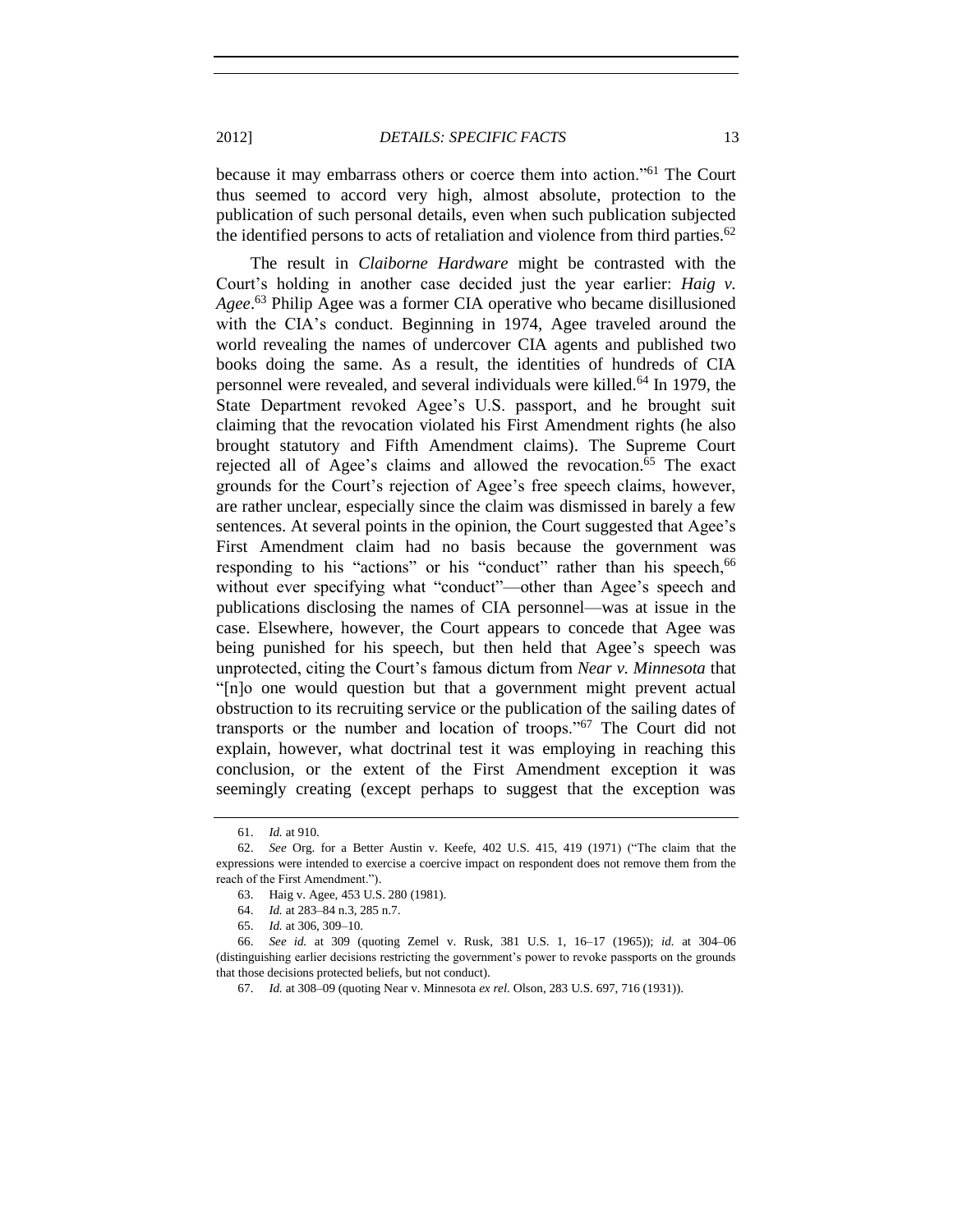focused on national security concerns).

The above cases are, of course, far from a complete list of disputes centered around the disclosure of personal details, $68$  but they give a fair sense of the types of issues that have arisen in this area. What is noteworthy about these cases is the doctrinal confusion they demonstrate. As already discussed, the privacy cases leave many unanswered questions about the scope of protection for disclosure of private facts, and even about the appropriate analysis in such cases. The cases involving disclosure of personal details leading to threats of violence are even less coherent. Each of the five cases discussed above—*ACLA*, *White*, *Turner*, *Claiborne Hardware*, and *Agee*—posed essentially identical problems: speech disclosing the names and other personal details of individuals, with or without an explicit call for violence against those individuals, but in a situation where the disclosure poses a serious risk of such violence from third parties. Yet judicial treatment of these common facts has been all over the map, both doctrinally and in terms of actual protection afforded. Doctrinally, two cases (*ACLA* and *Turner*) treated such speech as unprotected threats. Another, *White*, treats it as unprotected solicitation.<sup>69</sup> One case (*Claiborne Hardware*), along with an influential and powerful dissent in another (*ACLA*), treated the speech as highly protected speech subject to the powerful *Brandenburg* test. And one (*Agee*) treats the speech as either not speech at all, or as completely unprotected speech, with little or no explanation. In terms of results, only one of the cases (*Claiborne Hardware*) actually granted First Amendment protection to the speech. However, two other decisions (*ACLA* and *Agee*) generated powerful dissents arguing quite convincingly that based on extant doctrine the majority wrongly denied the speech First Amendment protection.<sup>70</sup> In short, judges have proven themselves to be extremely inconsistent in evaluating such disputes and appear to have no consensus on the most basic question of whether such speech even qualifies for significant constitutional protection.

<sup>68.</sup> *See, e.g.*, Org. for a Better Austin v. Keefe, 402 U.S. 415, 418–20 (1971) (overturning an injunction against distribution of pamphlets accusing a named individual of unethical practices, specifically, encouraging panic selling in a racially integrated community); Volokh, *supra* note [6,](#page-2-1) at 1098–99 n.18 (citing cases upholding limits on newspapers' right to publish the names of crime witnesses).

<sup>69.</sup> United States v. White, 610 F.3d 956, 960 (7th Cir. 2010).

<sup>70.</sup> Planned Parenthood of the Columbia/Willamette, Inc. v. Am. Coal. of Life Activists, 290 F.3d 1058, 1088–89 (9th Cir. 2002) (Reinhardt, J., dissenting); *id.* at 1089–1101 (Kozinski, J., dissenting); *id.* at 1101–21 (Berzon, J., dissenting); *Agee*, 453 U.S. at 320 n.10 (Brennan, J., dissenting).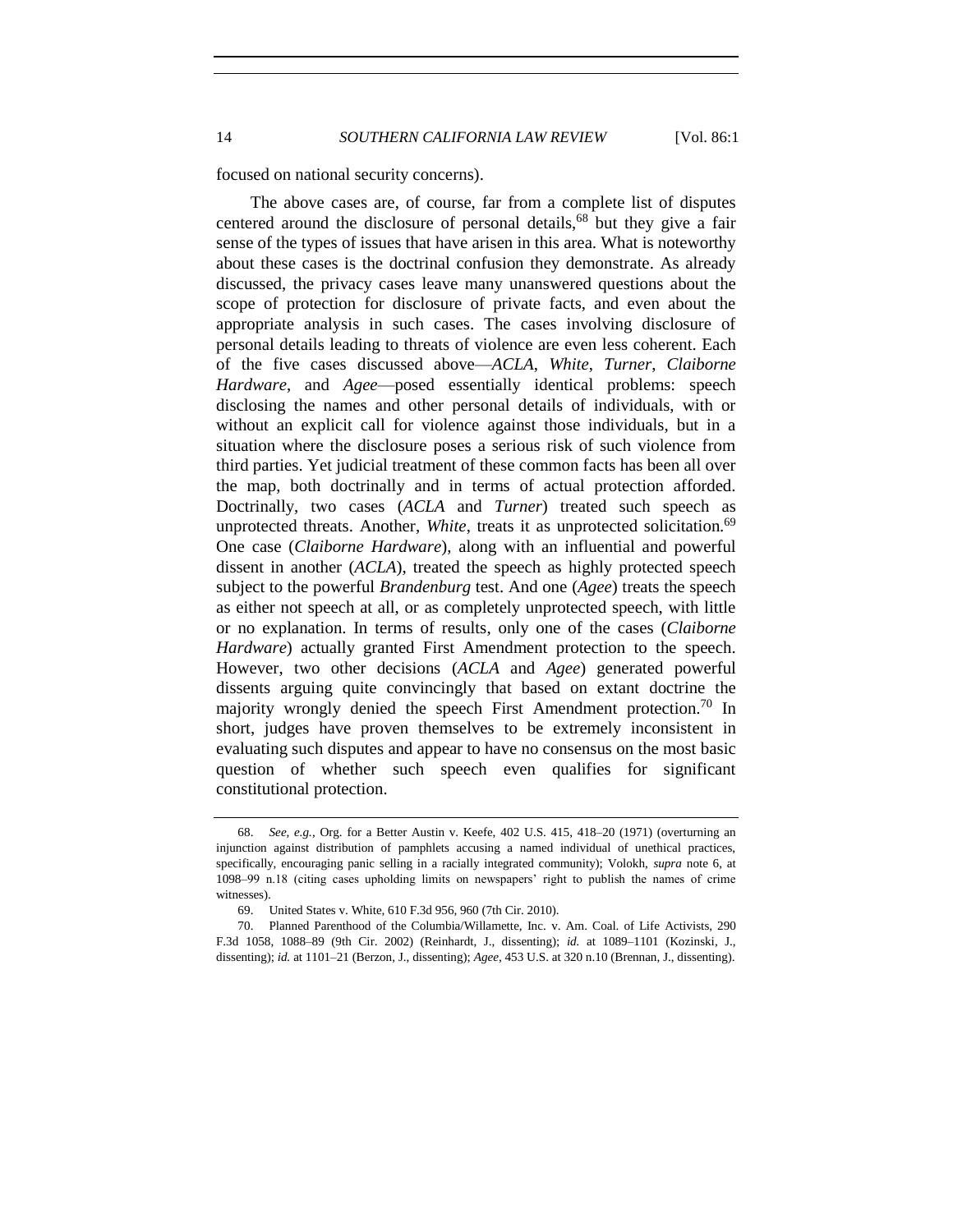#### <span id="page-14-0"></span>B. DETAILED INSTRUCTIONS FOR CRIMINAL OR DANGEROUS BEHAVIOR

Another significant group of disputes over the disclosure of factual details has arisen out of the publication or sale of detailed instructions on how to engage in criminal or dangerous behavior. The social concerns raised by such speech are, of course, quite different from the concerns over privacy and third-party violence that we saw implicated in the personal details cases. Nonetheless, these cases raise very similar, difficult questions regarding the protections that should be accorded to dangerous factual details.

<span id="page-14-1"></span>Perhaps the best known, even infamous, modern decision regarding instructions is *Rice v. Paladin Enterprises*, <sup>71</sup> decided by the Fourth Circuit in 1997. In 1983, Paladin Enterprises, a commercial publisher, published a book titled *Hit Man: A Technical Manual for Independent Contractors* ("*Hit Man*"). *Hit Man* purports to provide detailed instructions on how an individual can become a professional assassin, including instructions on constructing weapons, actually committing murder, escaping without leaving clues, disposing of a dead body, and so forth. In 1993, a man named James Perry murdered several individuals, by closely following many of the instructions in *Hit Man* (Perry had been hired to commit the murders by a relative of two of the victims). After Perry and his employer were caught, and a copy of *Hit Man* was found in Perry's home, relatives of the victims brought a civil suit against Paladin Enterprises and sought damages on the theory that *Hit Man* had assisted in the commission of these murders (for the purposes of the motions litigated in this case, Paladin had stipulated that it not only knew, but also intended, that *Hit Man* be used to commit crimes, albeit not this specific crime). The district court dismissed the suit on First Amendment grounds, but in a lengthy opinion the Fourth Circuit reversed.<sup>72</sup> Critical to the court's reasoning was the sharp distinction it drew between "abstract advocacy," which is protected by the First Amendment, and detailed instructions of the sort found in *Hit Man*. 73 The court held that the *Brandenburg* incitement test is limited to abstract advocacy, and so did not need to be met to uphold a verdict on the facts of this case.<sup>74</sup> Detailed instructions such as those in *Hit Man*, on the other hand, were "tantamount to legitimately proscribable nonexpressive conduct"<sup>75</sup> because such speech constituted aiding and abetting. Elsewhere,

<sup>71.</sup> Rice v. Paladin Enters., 128 F.3d 233 (4th Cir. 1997).

<sup>72.</sup> *Id.* at 242–43.

<sup>73.</sup> *Id.* at 249.

<sup>74.</sup> *Id.* at 262, 264–65.

<sup>75.</sup> *Id.* at 243.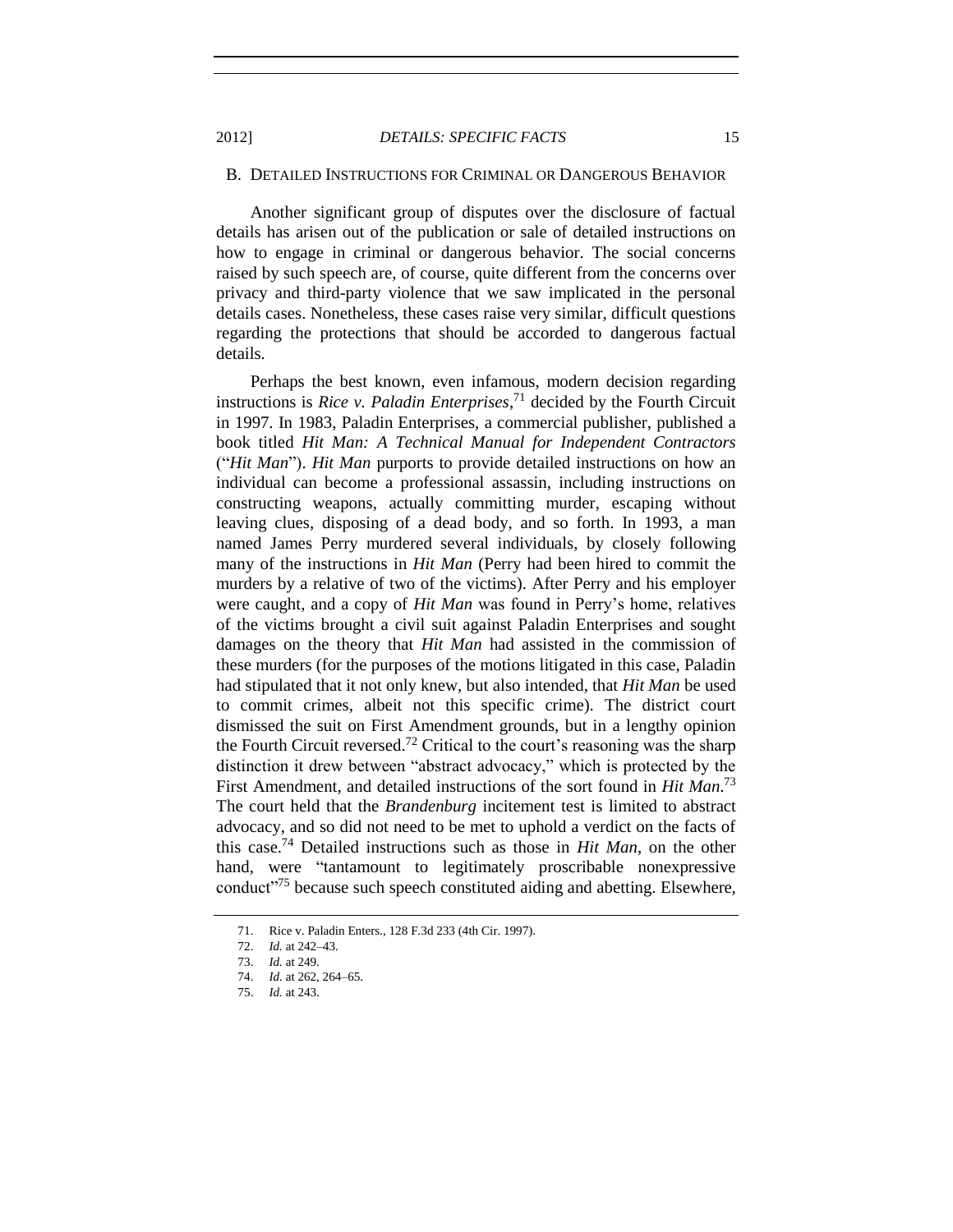the court describes Paladin's behavior as a "speech act" that aided and abetted murders,  $76$  and that like "teaching the techniques of sabotage," it is entirely outside the First Amendment.<sup>77</sup> Interestingly, in reaching this conclusion the court took no account of the ten-year gap between the original publication of *Hit Man* and the murders at issue, nor the fact that there was no personal relationship at all between Perry and Paladin other than the original sale of the book, much less the sort of agreement that typically constitutes the basis for secondary liability. Instead, the fact that *Hit Man* "directly and unmistakably urges concrete violations of the laws against murder and murder for hire and coldly instructs on the commission of these crimes," and was published with the intent to facilitate crime, simply made the book beyond the constitutional pale.<sup>78</sup>

The facts of *Rice* undoubtedly present an extreme example of detailed instructions, especially given Paladin's remarkable stipulations. In fact, however, the problem of speech instructing dangerous or illegal behavior is a fairly common one. In addition to *Rice*, consider for example the tragic episode that was described earlier of the University of Virginia undergraduate who fell to his death while following instructions on a blog for climbing secure university buildings.<sup>79</sup> Obviously one difference between that scenario and the facts of *Rice* was that the Virginia bloggers had no intent to cause a death. Presumably, however, the speakers did intend that readers would engage in the dangerous and illegal (under trespass law) behavior that led to the accident. Moreover, the problem of instructions is not necessarily limited to instructions for illegal behavior, since instructions on dangerous (but legal) behavior can just as easily lead to tragic consequences. One important question left open in *Rice* is whether liability can be imposed for instructions when the speaker does not intend for harm to occur to anyone, or when the activity being described is not illegal.

In fact, even in the context of detailed instructions on how to engage in illegal behavior, the precise First Amendment treatment of such speech is far less clear than the *Rice* court acknowledges. On the one hand, there are any number of cases in which courts have upheld convictions of individuals who provide detailed instructions on how to commit crimes, finding such speech to be flatly unprotected. For example, in *United States* 

<sup>76.</sup> *Id.* at 248, 249.

<sup>77.</sup> *Id.* at 249–50 (quoting Dennis v. United States, 341 U.S. 494, 581 (1951) (Douglas, J., dissenting)).

<sup>78.</sup> *Id.* at 263.

<sup>79.</sup> *See* Johnson, *supra* not[e 22.](#page-4-0)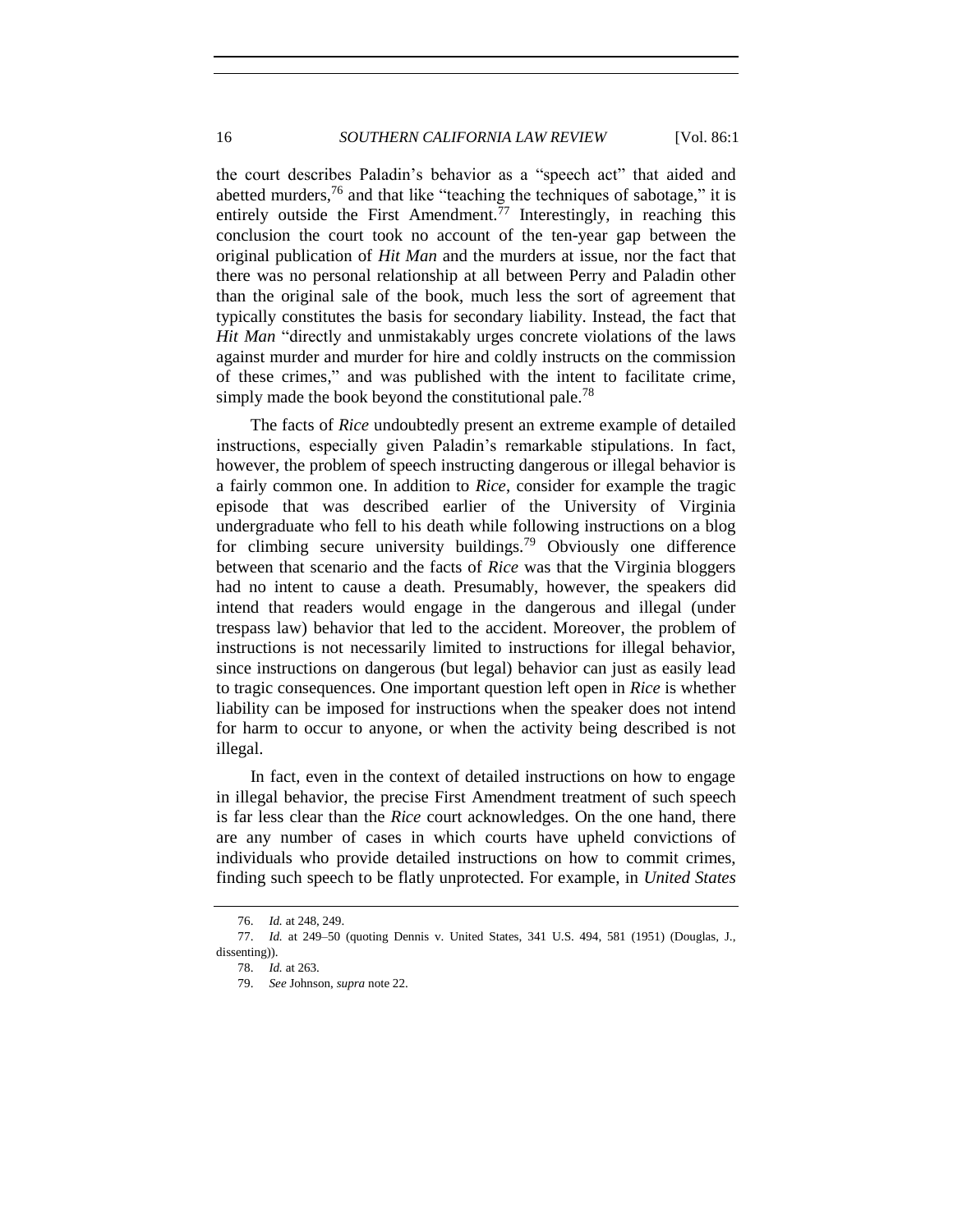*v. Featherston*, the Fifth Circuit upheld the conviction of two individuals for teaching the making or use of explosive devices, knowing or having reason to know that the devices would be used in furtherance of civil disorder. <sup>80</sup> The court held that the speech in this case satisfied the "clear and present danger" test as interpreted in *Dennis v. United States* and was therefore unprotected. $81$  Oddly, the court failed to even cite the incitement test of *Brandenburg v. Ohio*, <sup>82</sup> even though *Brandenburg* predated *Featherstone* by three years and *Brandenburg* is generally considered to have displaced *Dennis*. In *United States v. Buttorff*, the Eighth Circuit upheld the conviction of individuals, members of the anti-income tax movement who gave presentations in which they advised members of the audience on how to fill out W-4 forms to avoid income tax withholding. $83$ While the basis for the court's rejection of a First Amendment decision is not crystal clear, the court appears to distinguish between protected "advocacy" and specific instructions on how to commit crimes. The court also described the defendants' speech as "sufficient action to constitute aiding and abetting the filing of false or fraudulent withholding forms."<sup>84</sup> The Ninth Circuit, in *United States v. Barnett*, cited *Buttorff* for the proposition that the First Amendment does not protect speech that instructs on how to commit a crime.<sup>85</sup> On this basis, the court denied First Amendment protection to an individual who sold by mail order detailed instructions on how to manufacture PCP.<sup>86</sup> Finally, in *United States v. Raymond*, a noncriminal case, the Seventh Circuit upheld an injunction against yet more antitax activists, this time forbidding them from distributing written materials that set forth a "Program" which purported to give detailed advice on how to avoid paying income taxes.<sup>87</sup> Unlike in *Barnett* and *Buttorff*, however, the court did not conclude that such speech is entirely unprotected. Instead, it applied the *Brandenburg* incitement test and limited the injunction to speech that (as required by *Brandenburg*) was directed toward inciting imminent and likely illegal conduct.<sup>88</sup>

The results in the above cases stand in contrast to other decisions that

<sup>80.</sup> United States v. Featherston, 461 F.2d 1119, 1120–23 (5th Cir. 1972). The defendants were members of an organization called "Black Afro Militant Movement" in Florida in the early 1970s and provided the instruction to fellow members. *Id.*

<sup>81.</sup> *Id.* at 1122–23 (quoting *Dennis*, 341 U.S. at 509).

<sup>82.</sup> Brandenberg v. Ohio, 395 U.S. 444, 447–48 (1969) (per curiam).

<sup>83.</sup> United States v. Buttorff, 572 F.2d 619, 622–24 (8th Cir. 1978).

<sup>84.</sup> *Id.* at 624.

<sup>85.</sup> United States v. Barnett, 667 F.2d 835, 842–43 (9th Cir. 1982).

<sup>86.</sup> *Id.* at 844.

<sup>87.</sup> United States v. Raymond, 228 F.3d 804, 806–07, 815–16 (7th Cir. 2000).

<sup>88.</sup> *Id.* at 815–16.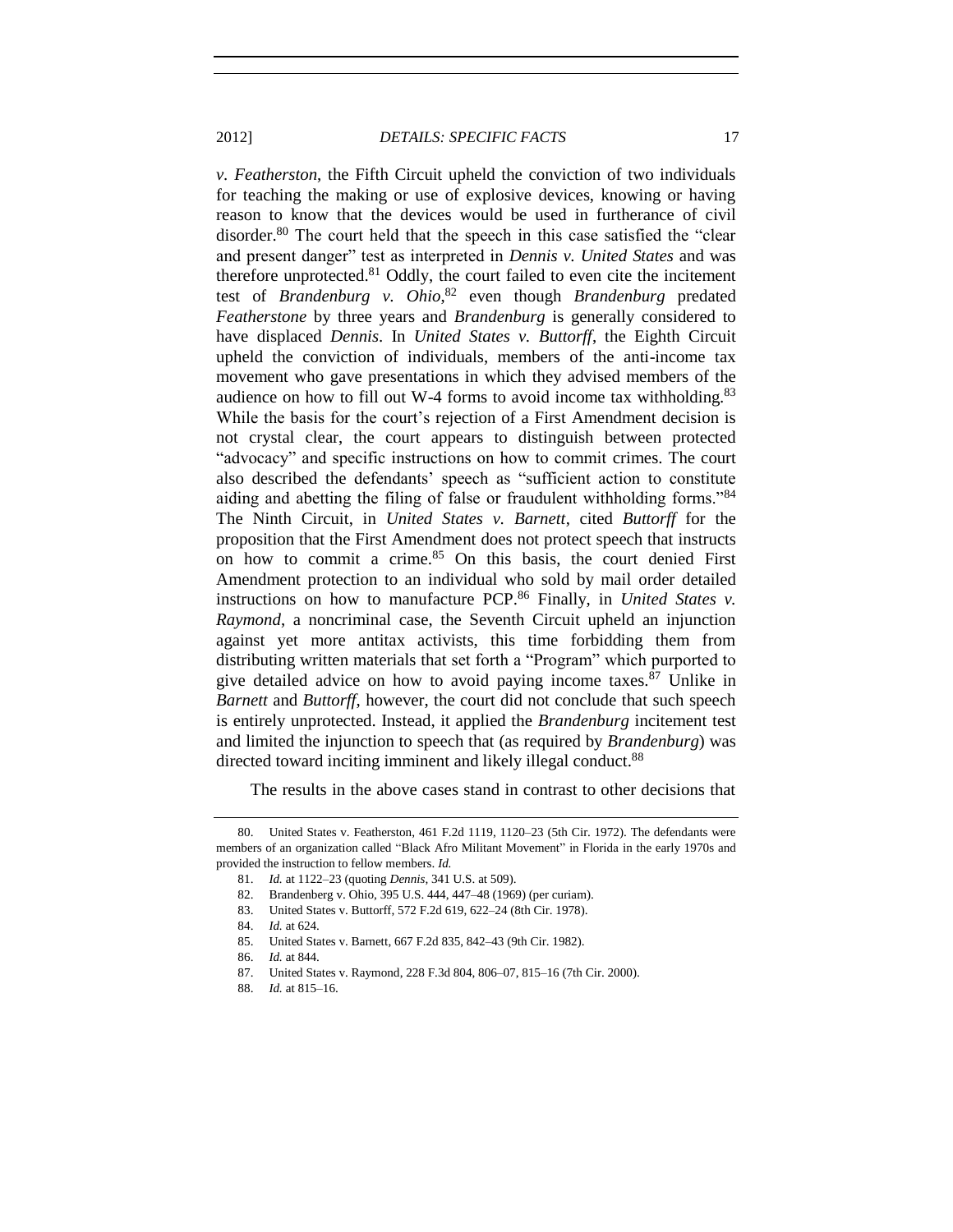do recognize First Amendment defenses on seemingly similar facts. Thus, in *United States v. Dahlstrom*, the Ninth Circuit reversed the convictions of organizers of a tax shelter in part on First Amendment grounds.<sup>89</sup> The court held that because the defendants only provided instructions on how to set up the tax shelter and did not actually participate in setting it up, the First Amendment as interpreted in *Brandenburg* would require a showing that the defendants were advocating "*imminent* lawless action," a showing which was not made in the record.<sup>90</sup> Similarly, in *United States v. Freeman*, the court (in an opinion by then–Ninth Circuit Judge Kennedy) recognized a potential First Amendment defense for (yet another) "tax protester of sorts" who urged individuals to violate the tax laws and provided specific instructions on how to fill out forms to avoid tax liability.<sup>91</sup> The court concluded that because there was evidence that the defendant's speech did not cross the *Brandenburg* threshold for incitement, he was at least entitled to a jury instruction on the First Amendment (though not on two other counts in which the defendant participated in filling out false forms). Finally, in *McCoy v. Stewart*, the court vacated the conviction of a former gang member who provided general advice to current gang members on how to run a gang, including instructing them on specific types of gang activities and encouraging them to participate in these activities. <sup>92</sup> The court concluded that the defendant's speech did not satisfy the *Brandenburg* standard because it did not incite specific criminal acts that were likely to occur imminently. $93$  As such, the speech constituted mere "abstract advocacy," not unprotected incitement.<sup>94</sup>

As with the personal details cases, what jumps out from even a cursory examination of the judicial decisions analyzing speech disclosing detailed instructions for criminal or dangerous activity is the inconsistency and contradictions among the cases. Admittedly, most of the cases deny constitutional protection for the speech at issue—though by no means all, since the *Dahlstrom*, *Freeman*, and *McCoy* cases accorded quite strong protection to such speech. But even within the group of cases that ultimately deny protection, strong analytic differences exist. Some cases, such as *Rice*, *Buttorff*, and *Barnett*, treat detailed instructions (at least for criminal activity) as entirely unprotected speech, and indeed as a species of conduct deeply intertwined with the crime itself. In *Featherston*, on the

<sup>89.</sup> United States v. Dahlstrom, 713 F.2d 1423 (9th Cir. 1983).

<sup>90.</sup> *Id.* at 1428.

<sup>91.</sup> United States v. Freeman, 761 F.2d 549, 551–52 (9th Cir. 1985).

<sup>92.</sup> McCoy v. Stewart, 282 F.3d 626, 631–33 (9th Cir. 2002).

<sup>93.</sup> *Id.* at 631–32 & n.5.

<sup>94.</sup> *Id.* at 631.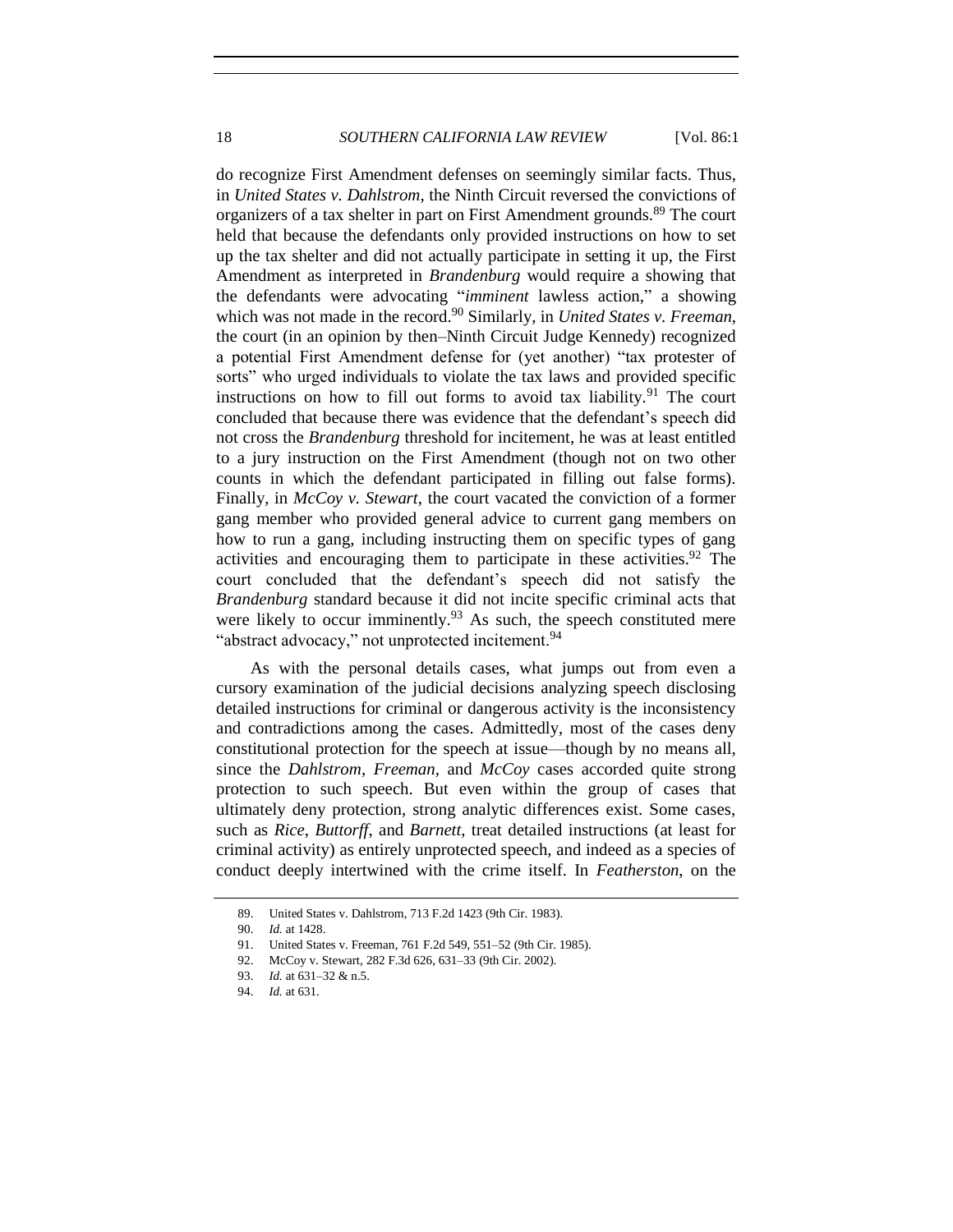other hand, the court granted a middling level of protection to speech under the watered-down, *Dennis* version of the "clear and present danger test." And in *Raymond* (as in the cases granting First Amendment protections to such speech), the court applied the highly speech-protective *Brandenburg* test. As with the personal details cases, it is very difficult to reconcile the reasoning or results of these decisions in any meaningful way. The *McCoy* court attempted to articulate a limiting principle by suggesting that the key distinction lay between "abstract advocacy" of illegal activity in the future and incitement of imminent, specific illegal acts.<sup>95</sup> In fact, however, this explanation is most unconvincing, because the advocacy that was found unprotected in *Rice* and *Featherston* was no more likely to produce imminent illegal action than the advocacy in *McCoy* (remember, an entire decade passed between the publication of *Hit Man* and the murders that led to the *Rice* litigation). Ultimately then, despite the *McCoy* court's best efforts, it seems clear that the *Brandenburg* imminence and likelihood requirements are not adequate or well suited to resolve the basic conundrum posed by these cases: What level of First Amendment protection is appropriately accorded to these sorts of detailed instructions?

#### <span id="page-18-1"></span>C. SCIENTIFIC AND TECHNICAL DETAILS

<span id="page-18-0"></span>The third group of factual details cases constitutes efforts to suppress the publication of scientific or technical details that, while accurate and not inherently illegal, can be used in socially harmful ways. In many of the cases, though by no means all of them, the details at issue are made up of software code published on the Internet, and so these types of cases nicely illustrate why the advent of the Internet has raised the stakes so significantly in this area.

Probably the most famous modern case regarding technical details is *Universal City Studios, Inc. v. Corley*, decided by the Second Circuit in 2001.<sup>96</sup> The litigation arose when a group of movie studios sued Eric Corley, the publisher of a magazine and website directed at computer hackers, to prevent Corley from posting on his website a program called "DeCSS," and from providing hyperlinks on his site to other sites from which DeCSS could be downloaded. $97$  DeCSS, developed by a Norwegian teenager, permitted users to decrypt DVDs containing movies and extract from encrypted DVDs a computer file that could be freely played, copied,

<sup>95.</sup> *Id.*

<sup>96.</sup> Universal City Studios, Inc. v. Corley, 273 F.3d 429 (2d Cir. 2001).

<sup>97.</sup> *Id.* at 435–36.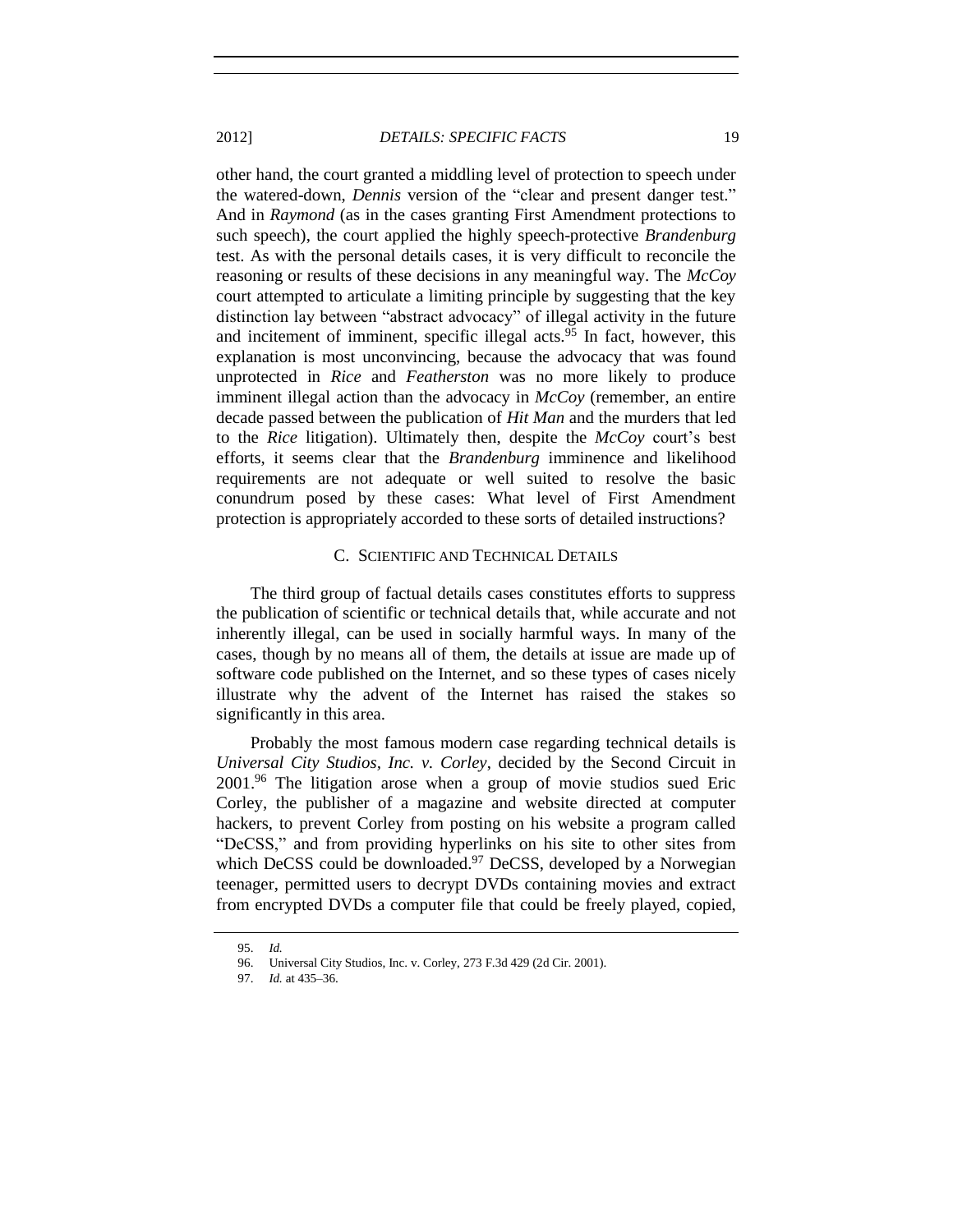20 *SOUTHERN CALIFORNIA LAW REVIEW* [Vol. 86:1

and transmitted (the encryption scheme used by studios to protect DVDs is called CSS, hence the name  $DeCSS$ ).<sup>98</sup> Obviously, the potential financial losses studios faced if their DVDs could be freely copied were very significant, so the studios sought an injunction, pursuant to the antitrafficking provisions of the Digital Millennium Copyright Act ("DMCA") of 1998, to prevent Corley from posting DeCSS to his site. Corley raised a First Amendment defense, claiming that computer code constituted protected speech, and therefore application of the DMCA to him violated the Constitution. The court began its analysis by conceding that computer code is speech because it communicates information and instructions, and that the First Amendment has long been interpreted to protect scientific information, including "dry information" and instructions (though not necessarily instructions to commit crimes).<sup>99</sup> Ultimately, however, the court concluded that the DMCA and injunction issued by the district court in this case were not unconstitutional because they were directed not to the communicative aspect of computer code, but rather to the functional aspects of code; that is, the decision to deny protection turned on the fact that computer code does not merely communicate information, but it actually does something when executed.<sup>100</sup> As such, the impact of the DMCA on speech is purely incidental, and so the applicable standard of review was not strict scrutiny but the relatively deferential form of intermediate scrutiny the Supreme Court has held should apply to content-neutral and incidental restrictions on speech, a standard that was easily satisfied in this case.<sup>101</sup> Several aspects of the court's analysis here are worth noting. First, there is the assumption (based on numerous citations) that factual and scientific speech is protected on the same terms as political speech and ideas. Moreover, the court was willing to extend this logic even to computer code, surely a highly technical and nontraditional form of speech. Ultimately, however, the court also seemed to recognize that because of its functional aspects, such speech poses substantial risks of significant social harm, and so should be subject to greater regulation than other speech. The particular doctrinal route taken to achieve that goal labeling the injunction an incidental restriction on speech—might perhaps be questioned (especially as to the restriction on posting hyperlinks), but the overall balance drawn in the opinion is clear enough and certainly justifiable.

<sup>98.</sup> Universal City Studios, Inc. v. Reimerdes, 111 F. Supp. 2d 294, 311–12 (S.D.N.Y. 2000).

<sup>99.</sup> *Corley*, 273 F.3d at 436, 445–49.

<sup>100.</sup> *Id.* at 451.

<sup>101.</sup> *Id.* at 454 (citing Turner Broadcasting System, Inc. v. FCC, 512 U.S. 622, 662 (1994)).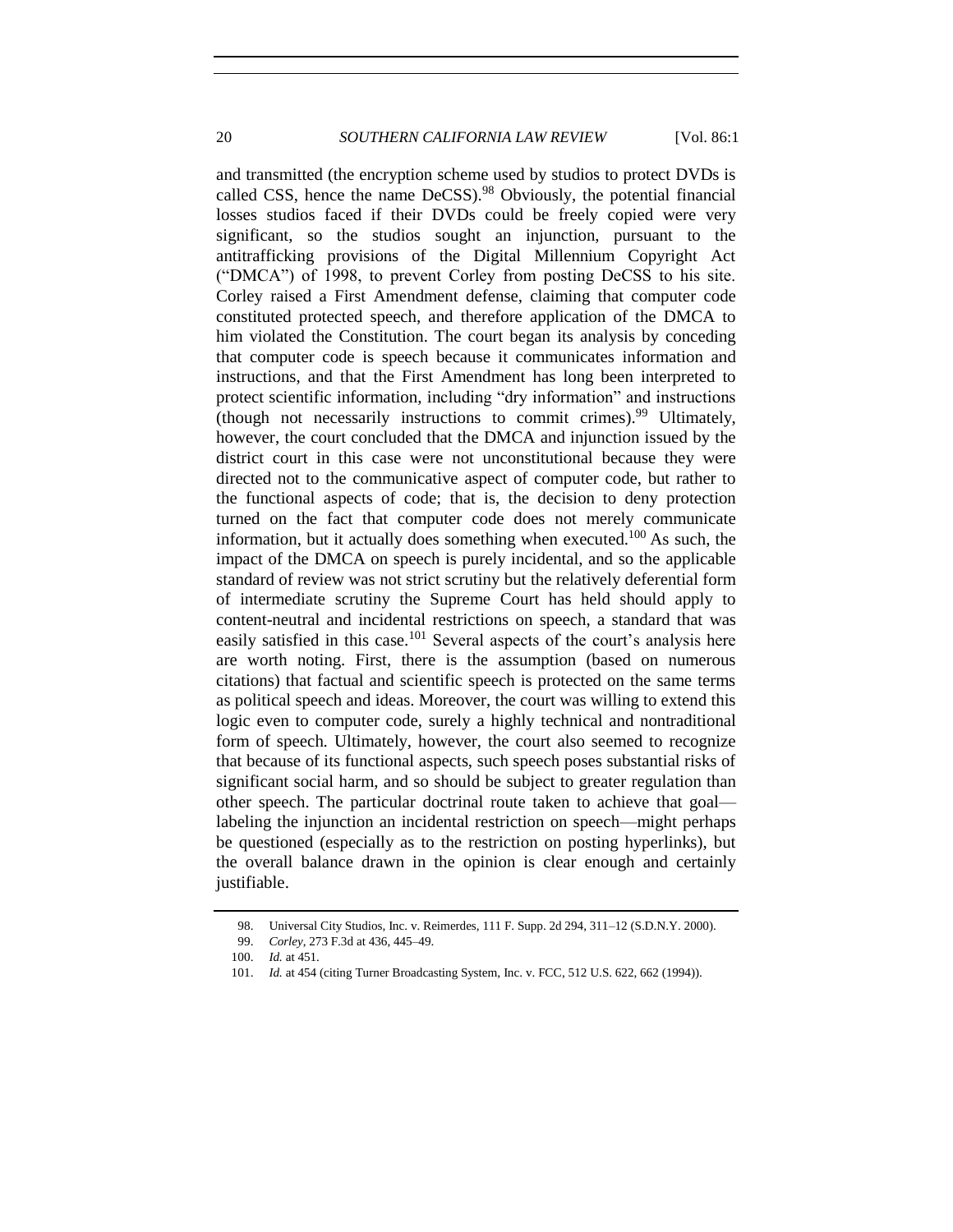Another case with facts very similar to *Corley*, in which the California Supreme Court upheld an injunction against the posting of DeCSS, was *DVD Copy Control Ass'n v. Bunner*. <sup>102</sup> Interestingly, however, the Court's analysis differed quite dramatically from that of the Second Circuit. Like *Corley*, the *Bunner* case arose when a website owner sought to post DeCSS to his site, and movie studios and others (acting through the organization they created to administer CSS) sought an injunction against such actions. This time, the legal basis for the claim was not the DMCA but rather California trade-secret law, but the essence of the complaint was the same. Like the Second Circuit, the California Supreme Court began its analysis by acknowledging that scientific and technical information, including computer code, was protected by the First Amendment (indeed, the Court cited the *Corley* case for this proposition).<sup>103</sup> The Court concluded, however, that because the injunction here targeted not the content of the code posted, but rather the fact that it was obtained illegally (via misappropriation of trade secrets), it was subject to lesser scrutiny. In response, Bunner cited the U.S. Supreme Court's *Bartnicki v. Vopper*  decision for the proposition that the First Amendment does not permit the government to prevent the dissemination of even illegally obtained information, so long as the speaker was not himself involved in the original illegality.<sup>104</sup> The California Supreme Court, however, distinguished *Bartnicki*. Quoting the U.S. Supreme Court's opinion, it held that *Bartnicki* did not apply to "*disclosures of trade secrets* or domestic gossip or other information of purely private concern."<sup>105</sup> DeCSS was not speech on a matter of public concern, the only sort of speech protected by *Bartnicki*, because DeCSS itself communicates only highly technical ideas, of interest only to a small number of "computer encryption enthusiasts."<sup>106</sup> Put differently, Bunner "did not post [DeCSS] to comment on any public issue or to participate in any public debate," $107$  and he remained free under the injunction to discuss the merits and politics of DVD encryption without posting the actual DeCSS code, and so his speech was unprotected.

The *Bunner* Court thus reaches precisely the same conclusion as the Second Circuit in *Corley* via a very different doctrinal path. Instead of treating the sought-after regulation as an incidental restriction on speech, it implicitly concedes that the restriction directly restrains a form of speech,

<sup>102.</sup> DVD Copy Control Ass'n v. Bunner, 75 P.3d 1, 17–20 (Cal. 2003).

<sup>103.</sup> *Id.* at 10 (citing *Corley*, 273 F.3d at 445–47).

<sup>104.</sup> *Id.* at 12–13, 15 (citing Bartnicki v. Vopper, 532 U.S. 514, 526 (2001).

<sup>105.</sup> *Id.* at 15 (quoting *Bartnicki*, 532 U.S. at 533).

<sup>106.</sup> *Id.* at 16.

<sup>107.</sup> *Id.*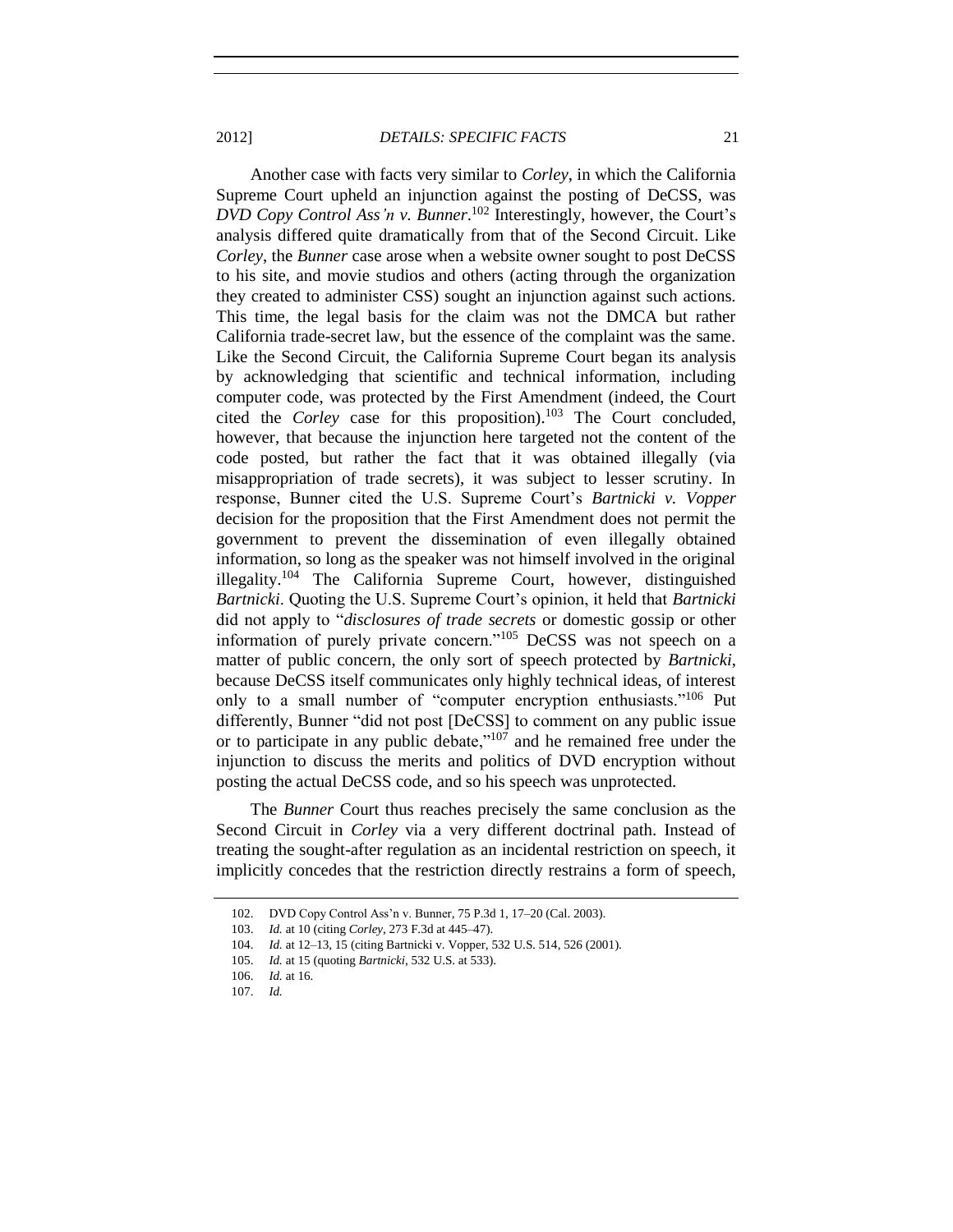but it concludes that the specific speech at issue here—computer code—is of lower First Amendment value than ideas or even other scientific facts.<sup>108</sup> Again, however, the court's reasoning might be questioned. The fact that computer code is highly technical, and comprehensible only to a small community of experts, is of course true. But the same is true of most scientific publications, even those written in "plain" English. Laymen are no more capable of understanding a physics article, or even a highly empirical economics article, than they are code. Yet such speech has always been considered protected by the First Amendment for good reason (as we shall see). Why then is computer code different? The Court fails to explain, but is clearly driven by an instinct that this form of speech is particularly dangerous to society.

The reasoning in the *Corley* and *Bunner* may be contrasted with the analysis in *United States v. Mendelsohn*. <sup>109</sup> Like the DeCSS cases, *Mendelsohn* involved software, but this time in the pre-Internet era. Mendelsohn and his accomplice Bentsen mailed (across state lines) a computer disk containing software that assisted users in running illegal bookmaking operations.<sup>110</sup> The recipient (unfortunately for the defendants) was an undercover police officer, and so a prosecution under federal law followed, accompanied by the expected First Amendment defense. The Ninth Circuit easily rejected the defense. While conceding that software was potentially speech protected by the First Amendment, the court focused on the fact that here the defendants did not "use [the software] to instruct bookmakers in legal loopholes or to advocate gambling reform."<sup>111</sup> Rather, the software was "an integral and essential part of ongoing criminal activity"<sup>112</sup> and so fell entirely outside the First Amendment. Note that the *Mendelsohn* court—like some of the detailed instructions decisions (which indeed *Mendelsohn* cites)—treats the speech being prosecuted as almost a species of conduct because of its close relationship to criminal activity.<sup>113</sup> It thus leaves open the possibility that software used for legal purposes might well be protected by the First Amendment. That, of course, presents difficult questions, which this court ducks: First, how do we analyze "dual use" software, such as DeCSS, which can be used for both legal and illegal purposes? Second, and more generally, why it is that advocacy of illegal conduct is highly protected under *Brandenburg*, but technical speech

<sup>108.</sup> *See id.*

<sup>109.</sup> United States v. Mendelsohn, 896 F.2d 1183 (9th Cir. 1990).

<sup>110.</sup> *Id.* at 1184.

<sup>111.</sup> *Id.* at 1185.

<sup>112.</sup> *Id.* at 1186.

<sup>113.</sup> *See id.*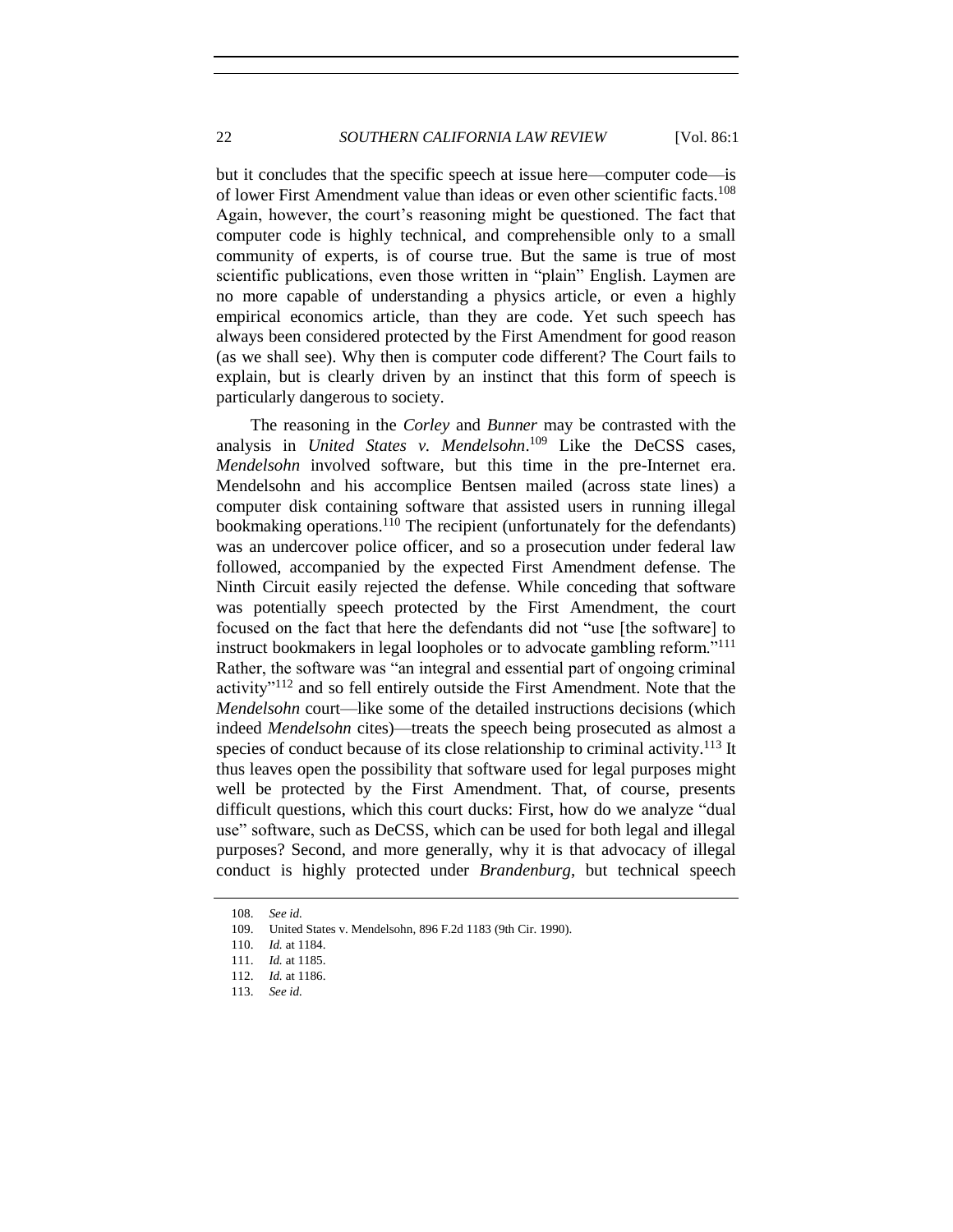assisting such conduct is entirely unprotected?

In *CFTC v. Vartuli*, another case involving software-as-speech, the Second Circuit took a step even beyond *Mendelsohn* and *Bunner* in limiting the scope of constitutional protection.<sup>114</sup> In *Vartuli*, the court affirmed (for the most part) an injunction and sanctions against an individual and a firm who were distributing a computer program that provided instructions to investors on how to profitably trade in currency futures. According to the CFTC, the regulatory agency which oversees those markets, the program was fraudulently marketed.<sup>115</sup> In response to the defendants' First Amendment defense, the court concluded that suppressing the marketed program (called "Recurrence") did not abridge speech at all. The reason, the court explained, was because although Recurrence produced language, "[t]he language at issue here was to be used in an entirely mechanical way, as though it were an audible command to a machine to start or to stop."<sup>116</sup> Citing two articles by Kent Greenawalt, the court concluded that such a use of language, to provide mechanical instructions that were to be implemented without thought, did not advance any of the possible purposes of the First Amendment: "[T]he pursuit of truth, the accommodation among interests, the achievement of social stability, the exposure and deterrence of abuses of authority, personal autonomy and personality development, or the functioning of a democracy."<sup>117</sup> As such, the court concluded that the distribution of Recurrence did not constitute constitutionally protected speech, and so could be freely regulated. The court ends its constitutional analysis by suggesting that perhaps not all orders that are mechanically followed—such as orders by political or religious leaders—were necessarily unprotected,  $118$  but it failed to explain why such orders might be distinguishable from the orders generated by Recurrence. And at no point did the court even consider the possibility that Recurrence itself, not just the linguistic commands generated by it, might constitute protected speech, as other courts (including the Second Circuit itself in *Corley*, decided just a year later) have presumed.

The leading cases involving regulation of software have thus tended to provide very limited protection for technical speech. It would be a mistake, however, to assume that the courts are unanimous in this view. An

<sup>114.</sup> CFTC v. Vartuli, 228 F.3d 94, 94 (2d Cir. 2000).

<sup>115.</sup> *Id.* at 113.

<sup>116.</sup> *Id.* at 111.

<sup>117.</sup> *Id.* (citing Kent Greenawalt, *Speech and Crime*, 4 AM. B. FOUND. RES. J. 645, 784 (1980); Kent Greenawalt, *Free Speech Justifications*, 89 COLUM. L. REV. 119 (1989)).

<sup>118.</sup> *Id.* at 112.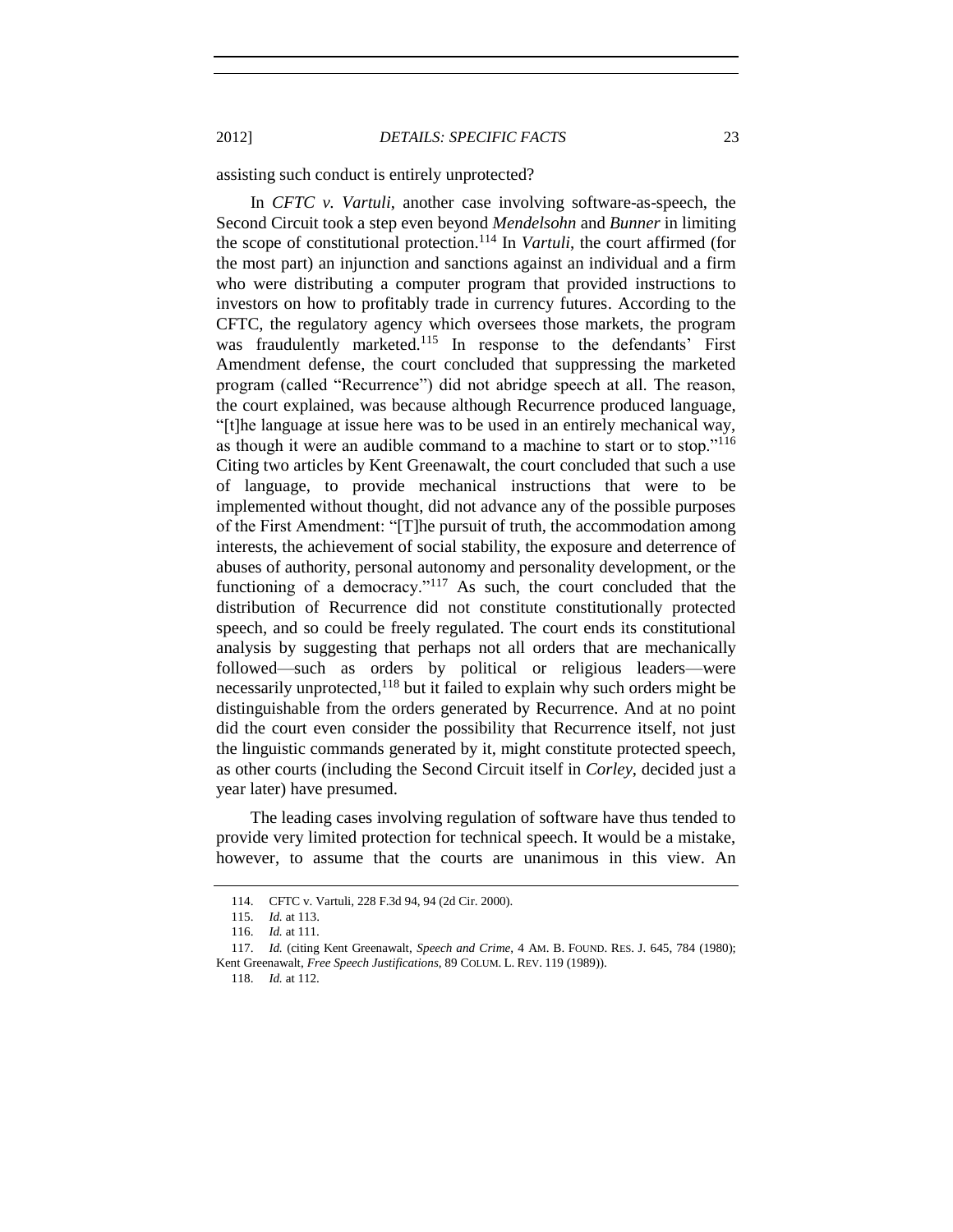24 *SOUTHERN CALIFORNIA LAW REVIEW* [Vol. 86:1

important counterexample is the district court's decision in *Bernstein v. U.S. Department of State*, which established important precedent in this area.<sup>119</sup> Bernstein was a mathematics graduate student at UC Berkeley, who worked in the field of cryptology. As part of his research, Bernstein developed an encryption algorithm (called "Snuffle") which he described in an English-language paper and in software source code, both of which he sought to publish. He was informed by the U.S. government, however, that Snuffle, including both his paper and his software code, constituted munitions under the Arms Export Control Act, and so could not be disclosed to foreign nationals without a license.<sup>120</sup> Bernstein sued, and the United States moved to dismiss his lawsuit, claiming (among other things) that he had no colorable constitutional claim with respect to the software (regarding Bernstein's academic paper, the government, after years of litigation, concluded that it was not in fact covered by the Act). The court rejected the government's reasoning. It began its analysis by holding unambiguously that computer source code constitutes speech, albeit in a nonverbal language, and is fully protected by the First Amendment.<sup>121</sup> In addition, the court flatly rejected the view that such code loses protection because it has functional aspects to it, noting that "[i]nstructions, do-ityourself manuals, recipes, even technical information about hydrogen bomb construction  $\dots$  are often purely functional; they are also speech."<sup>122</sup> The court also rejected the argument that as speech gains higher functionality, it correspondingly receives less constitutional protection, stating that the "logic of this proposition is dubious at best. Its support in First Amendment law is nonexistent<sup>"123</sup> (note that *Bernstein* predates both *Corley* and *Bunner*, both of which appeared to accept aspects of this argument). Finally, the court reinforced its conclusion by noting that software code, like literature and music, is copyrightable, suggesting again that it should be treated as analogous to other forms of protected communication.<sup>124</sup> In short, the *Bernstein* court rejected essentially every doctrinal argument that other courts have accepted in reducing protection for software, and instead granted software the highest level of First Amendment protection.

Finally, another case that grants a very high level of protection to speech constituting scientific or technical details, albeit not in the context

<sup>119.</sup> Bernstein v. U.S. Dep't of State, 922 F. Supp. 1426 (N.D. Cal. 1996).

<sup>120.</sup> *Id.* at 1428–30.

<sup>121.</sup> *Id.* at 1434.

<sup>122.</sup> *Id.* at 1435 (citation omitted).

<sup>123.</sup> *Id*. at 1436.

<sup>124.</sup> *Id.*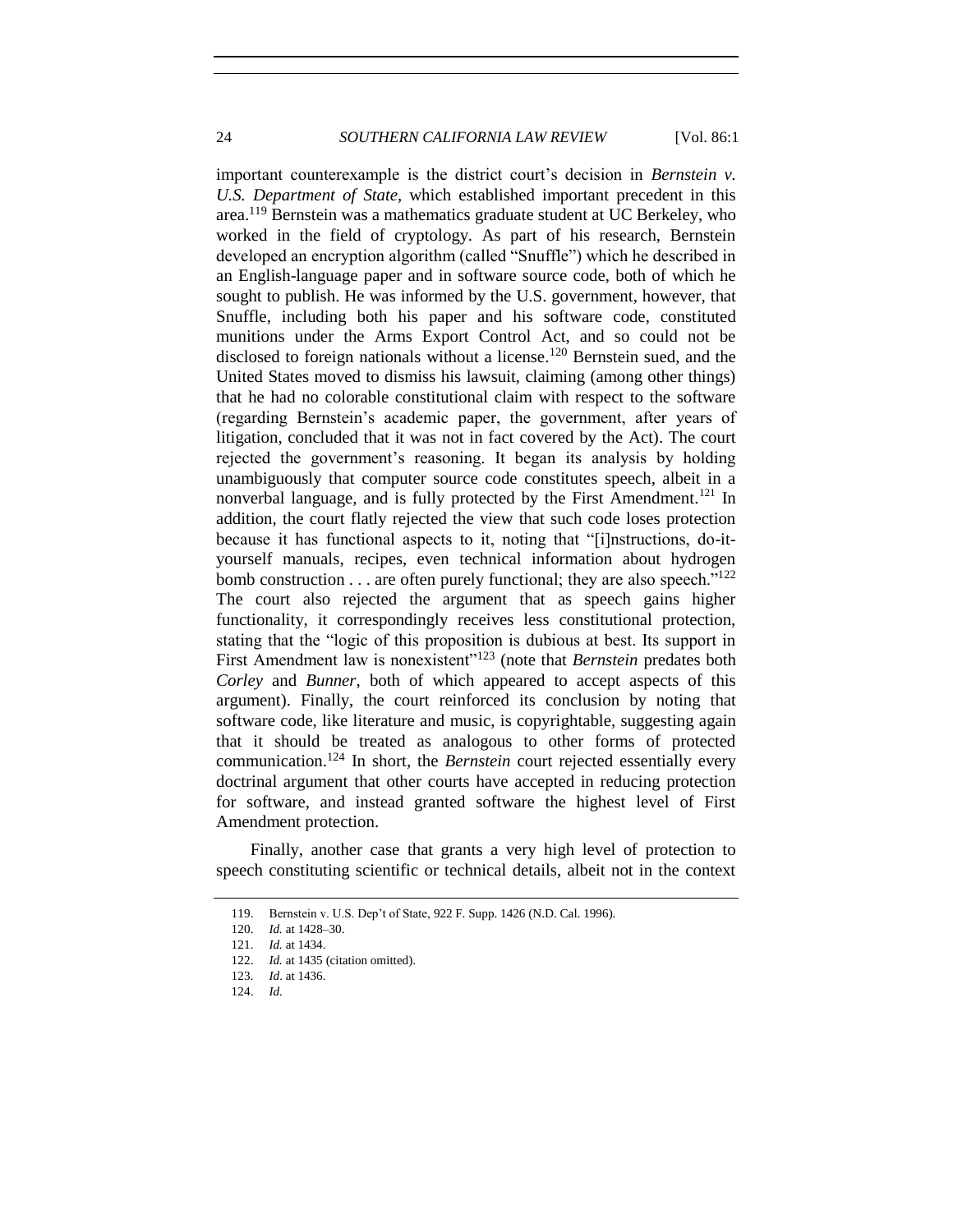of software, is *Board of Trustees of Leland Stanford Junior University v. Sullivan*. <sup>125</sup> The issue in the case was the constitutionality of a clause, contained in a government contract to fund medical research, which forbade publication of preliminary research results without government approval. The court struck down the clause as a prior restraint.<sup>126</sup> While the case ultimately turned on the doctrine of unconstitutional conditions, from our perspective the critical part of the court's reasoning was its conclusion that "the First Amendment protects scientific expression and debate just as it protects political and artistic expression."<sup>127</sup> As such, the holding appears to adopt the view (in tension, as we have seen, with other cases) that technical and scientific details are indistinguishable from the sorts of artistic or political speech that receive the highest level of First Amendment protection.

The cases dealing with scientific and technical details thus reveal the same sorts of uncertainties as the earlier cases that we examined. Some courts appear to view such speech, because of its functionality and distance from ideological debate, to be entitled to less (or even no) First Amendment protection. Other cases, on the other hand, treat the speech as fully protected. And in all the cases, we see courts struggling to balance whatever level of constitutional protection they believe is called for against the substantial social harms that such speech can threaten (except perhaps in *Sullivan*, because the actual social harm was trivial or nonexistent).

#### <span id="page-24-0"></span>D. NATIONAL SECURITY DETAILS: MILITARY AND DIPLOMATIC SECRETS

The final category of factual speech that we consider is details that are associated with national security concerns. These cases raise particularly difficult questions regarding the treatment of factual speech not only because of the very substantial risks posed by disclosure of such details, but also because such details are often highly relevant to the sorts of political dialog that are at the core of the First Amendment's protections.

Perhaps the earliest, and most famous, discussion by the Supreme Court of the problem of such factual details occurred not in a holding, but in a very famous dictum. The issue before the Court in *Near v. Minnesota ex rel. Olson*, was the constitutionality of an injunction, adopted pursuant to a statute, forbidding a newspaper from publishing malicious, scandalous,

<sup>125.</sup> Bd. of Trs. of Leland Stanford Junior Univ. v. Sullivan, 773 F. Supp. 472, 472 (D.D.C. 1991).

<sup>126.</sup> *Id.* at 474–75, 479.

<sup>127.</sup> *Id.* at 474.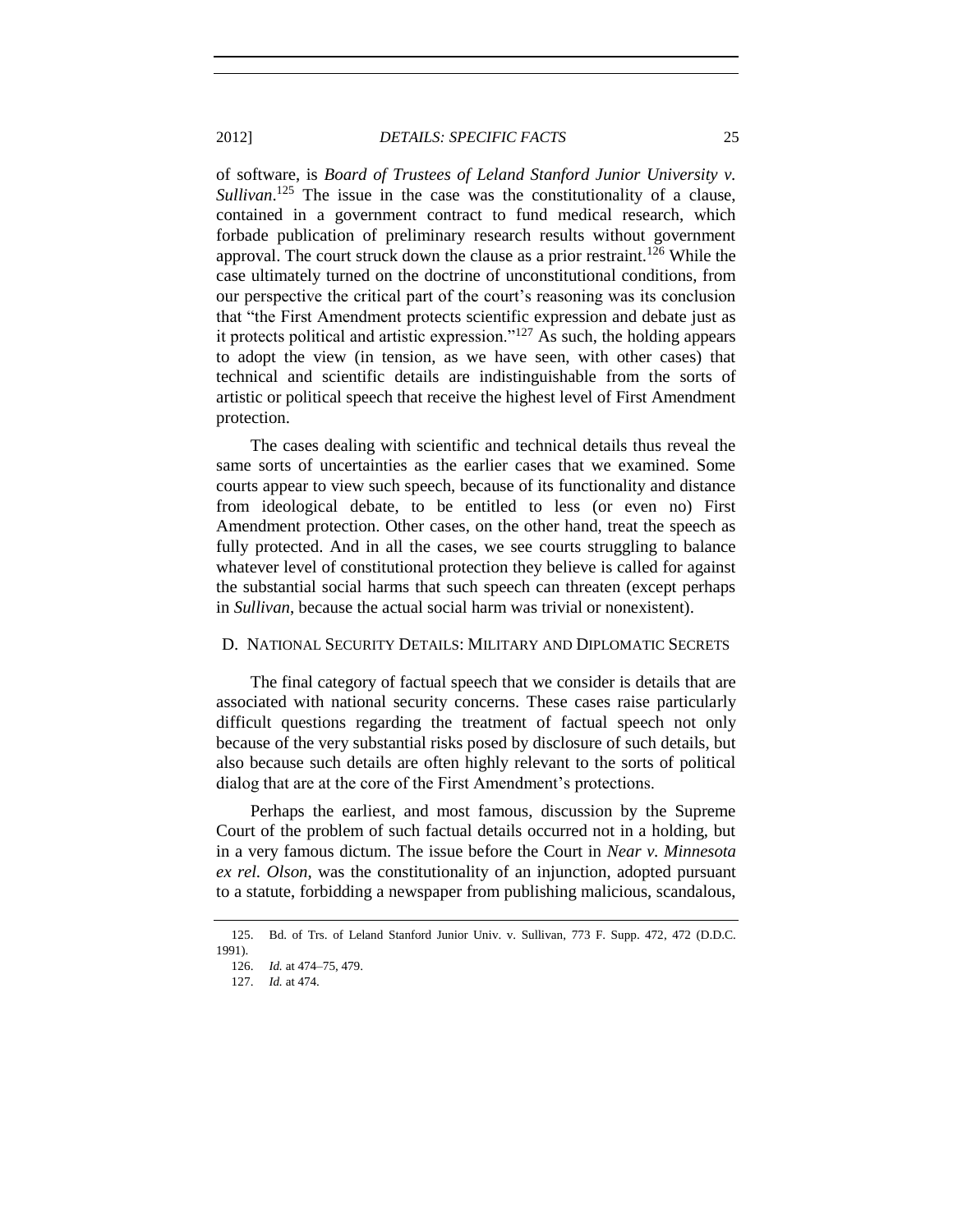26 *SOUTHERN CALIFORNIA LAW REVIEW* [Vol. 86:1

or defamatory stories about public officials (the Court ultimately struck down the injunction as a prior restraint).<sup>128</sup> In discussing the limits of the principle it was announcing, the Court noted that limits on speech during wartime may be greater than during peace, and that "[n]o one would question but that a government might prevent actual obstruction to its recruiting service or the publication of the sailing dates of transports or the number and location of troops."<sup>129</sup> This dictum thus establishes the basic principle that certain kinds of military secrets are subject to greater regulation than other speech, including at times even prior restraints. It should be noted, however, that the scope of the *Near* dictum is somewhat vague. On the one hand, the reference to transports and troops suggests that the Court's focus is on factual details—actual tactical military secrets. On the other hand, the reference to obstruction of recruiting services—and the accompanying citation to Justice Holmes's infamous opinion in *Schenck v. United States*<sup>130</sup>—suggests a broader principle: that even ideas may be suppressed during wartime to advance the war effort. Thus, *Near* does not truly resolve whether military facts as such should be subject to greater regulation.

<span id="page-25-0"></span>The most famous instance in which the scope of the *Near* dictum was actually tested in the Supreme Court was undoubtedly the *Pentagon Papers* case, which came to the Court in 1971 in the middle of the Vietnam War.<sup>131</sup> The case arose when Daniel Ellsberg, a former Pentagon official, leaked to two leading newspapers (the New York Times and the Washington Post) the contents of a top secret Defense Department study of the rise and conduct of the war in Indochina. When the newspapers began publishing excerpts from the papers, the government sought injunctions against further publication by either newspaper. The litigation thus directly raised the question of whether speech composed of detailed military and diplomatic secrets, obtained illegally from the government (albeit not by the publishing papers), should be subject to greater regulation than ideological statements such as expressing opposition to the Vietnam War for philosophical reasons (which by 1971 were universally understood to be fully protected, *Schenck* and the *Near* dictum notwithstanding). The Court, by a 6-3 vote, denied the injunctions, holding that the extremely high standard required to justify a prior restraint had not been met in this case.<sup>132</sup>

<sup>128.</sup> Near v. Minnesota *ex rel.* Olson, 283 U.S. 697, 701–03 (1931).

<sup>129.</sup> *Id.* at 716.

<sup>130.</sup> *Id.* (citing Schenck v. United States, 249 U.S. 47, 52 (1919)).

<sup>131.</sup> N.Y. Times Co. v. United States (*Pentagon Papers*), 403 U.S. 713 (1971) (per curiam).

<sup>132.</sup> *Id.* at 714.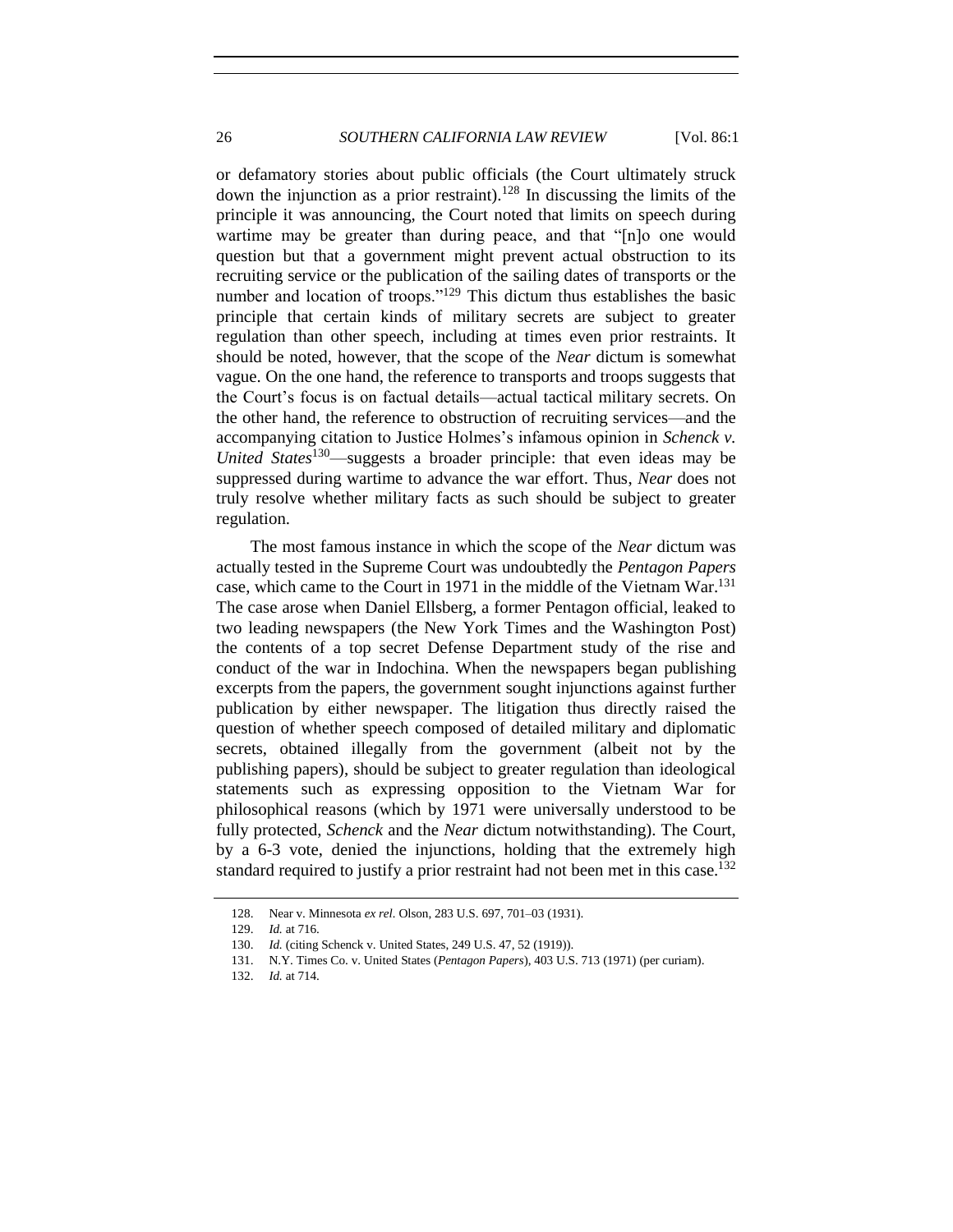Interestingly, at no point in their opinions did any of the Justices in the majority suggest that the factual nature of the subject matter being published should influence their analysis, and even the dissenting opinions did not explicitly make this point—though Justice Blackmun did cite *Schenck* for the proposition that speech may be subject to greater restrictions during wartime.<sup>133</sup> The closest any of the Justices came to such a position was Justice Harlan's statement, in dissent, recognizing that there is a special need for confidentiality and secrecy in the course of diplomatic negotiations, and suggesting that the judiciary may owe deference to senior executive branch officials' judgment that a particular disclosure threatens the national interest.<sup>134</sup> The majority, however, seemed quite unconvinced by such arguments, again suggesting that it saw no distinction between military secrets and ideological speech, for constitutional purposes. Admittedly, there is some ambiguity about the precise scope of the holding in the case because of the prior restraints doctrine—at least two of the Justices in the majority (Justices White and Stewart) suggested that criminal prosecution of the newspapers for publication of such secrets may be permissible.<sup>135</sup> At a minimum, however, the *Pentagon Papers* litigation would seem to establish that there is no blanket First Amendment exception for secret military or diplomatic details.

<span id="page-26-0"></span>The result in the *Pentagon Papers* litigation might be contrasted to the result in *United States v. Progressive, Inc.*, <sup>136</sup> another famous litigation concerning military secrets. The *Progressive* litigation began when Howard Morland, a freelance journalist, sought to publish an article in Progressive magazine with the self-descriptive title *The H-Bomb Secret: How We Got It, Why We're Telling It*. <sup>137</sup> The government sought an injunction against publication of the article, on the grounds that the article disclosed information—some of it not in the public domain—that would provide substantial assistance to foreign nations seeking to develop thermonuclear weapons, and therefore publication of the article violated the Atomic Energy Act.<sup>138</sup> The district court concluded that Morland's article did in fact probably contain information not in the public domain, and that in any event his article combined information in ways which could substantially assist a country seeking to build a hydrogen bomb.<sup>139</sup> As such, it granted a

<sup>133.</sup> *Id.* at 761 (Blackmun, J., dissenting).

<sup>134.</sup> *Id.* at 756–57 (Harlan, J., dissenting).

<sup>135.</sup> *Id.* at 733–40 (White, J., concurring).

<sup>136.</sup> United States v. Progressive, Inc., 467 F. Supp. 990, 990 (W.D. Wis. 1979).

<sup>137.</sup> *Id.* at 991.

<sup>138.</sup> *Id.*

<sup>139.</sup> *Id.* at 993–94.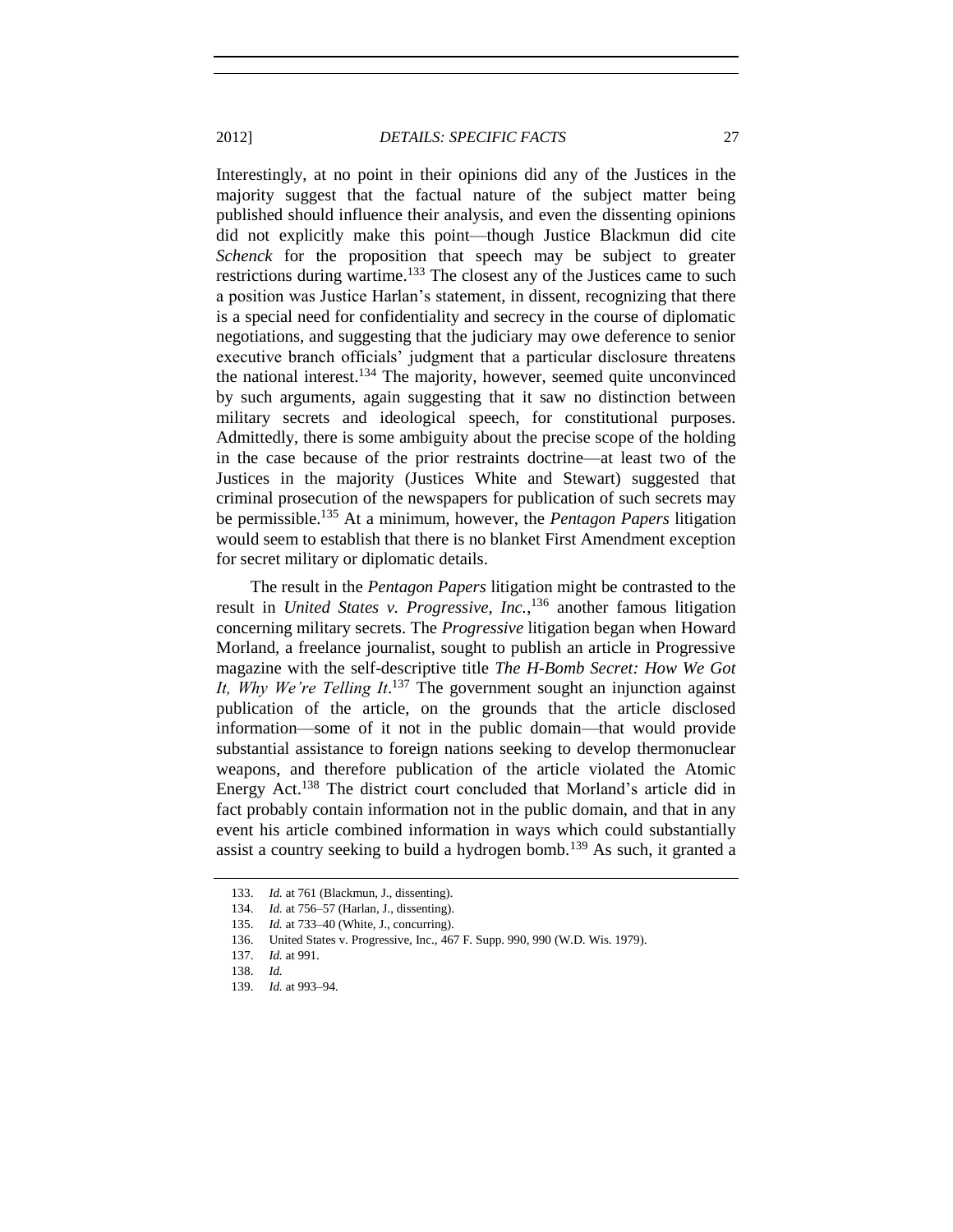### 28 *SOUTHERN CALIFORNIA LAW REVIEW* [Vol. 86:1

preliminary injunction against publication.<sup>140</sup> In a crucial passage, the court explained the basis for its decision, "[T]his Court can find no plausible reason why the public needs to know the technical details about hydrogen bomb construction to carry on an informed debate on this issue."<sup>141</sup> The court distinguished the *Pentagon Papers* decision on the (frankly dubious) grounds that in that case only "historical data relating to events that occurred some three to twenty years previously" was at issue, and that in any event the government in that case had not advanced any convincing arguments as to why disclosure would harm the national interest.<sup>142</sup> The *Progressive* case, the court concluded, was instead covered by the *Near* dictum since "publication of the technical information on the hydrogen bomb contained in the article is analogous to publication of troop movements or locations in time of war and falls within the extremely narrow exception to the rule against prior restraint."<sup>143</sup>

Throughout its opinion, the court emphasized that the government, and the court itself, was only concerned with the publication of "certain technical material" or "technical details,"<sup>144</sup> and that it was only those details that could constitutionally be subject to a prior restraint. In short, and in stark contrast to the *Pentagon Papers* Court, the district court in *Progressive* seemed to fully adopt the view that technical details, because they are not central to "informed debate" and because they threatened grave harm to the national interest, should receive less First Amendment protection than other speech.<sup>145</sup>

Another important case from the same era that appears to endorse a distinction between technical details and other speech for First Amendment purposes is the Ninth Circuit's important decision in *United States v. Edler Industries, Inc.*<sup>146</sup> As in *Bernstein*, the dispute in this case arose from export controls on munitions and other technologies with military uses. Here, Edler was convicted of providing unclassified technical data regarding certain industrial techniques for use in missile technology to two French firms without obtaining the necessary government permits (Edler

<sup>140.</sup> The litigation was ultimately dismissed as moot after another article was published describing similar materials, and ultimately the government dropped its objections to publishing Morland's article.

<sup>141.</sup> *Id.* at 994.

<sup>142.</sup> *Id.*

<sup>143.</sup> *Id.* at 996.

<sup>144.</sup> *Id.* at 994, 997.

<sup>145.</sup> *Id.* at 994.

<sup>146.</sup> United States v. Elder Indus., Inc., 579 F.2d 516 (9th Cir. 1978).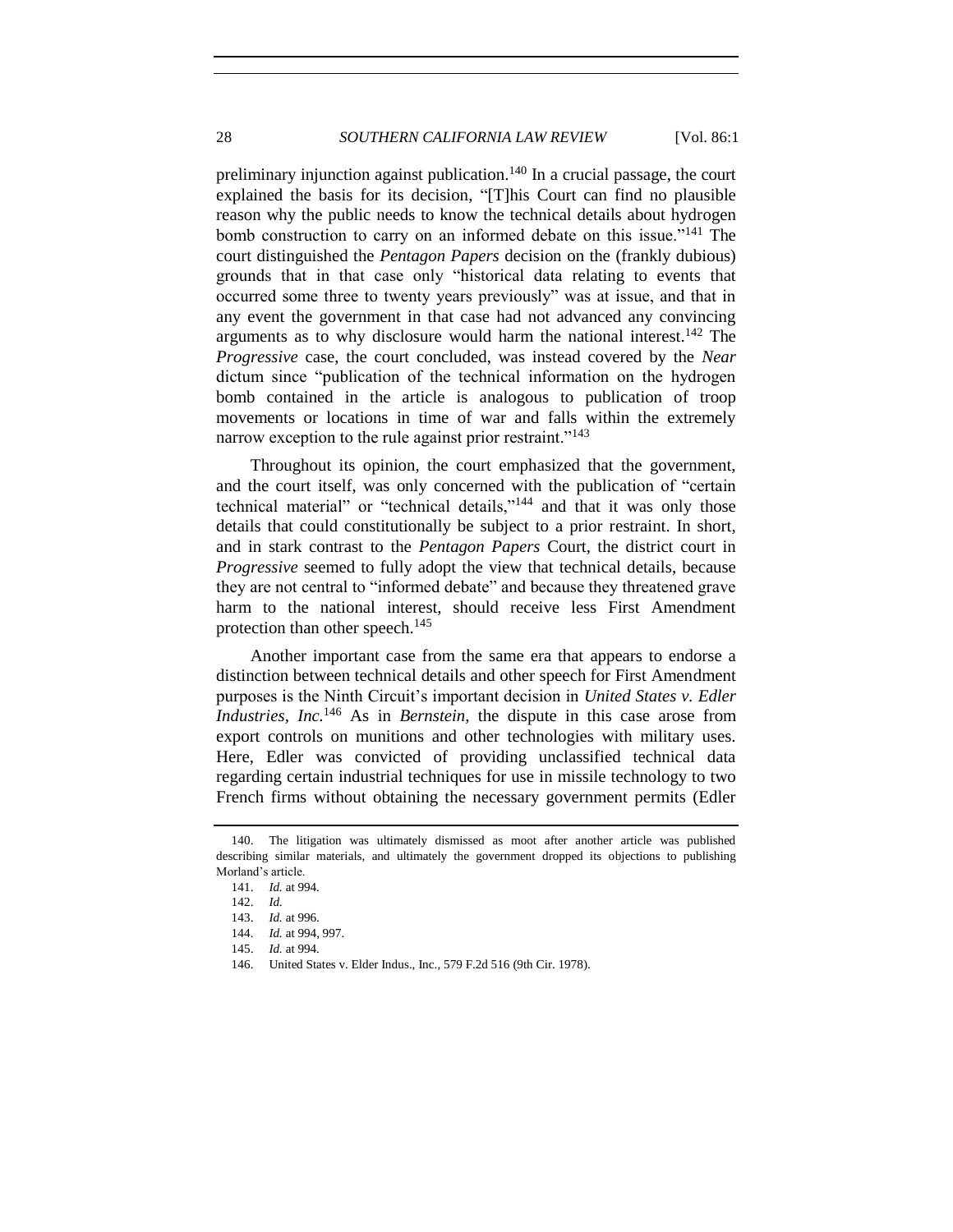requested the permits, but was denied them).<sup>147</sup> Edler claimed that its conviction violated the First Amendment because Edler was not exporting any actual equipment, it was merely providing the French firms with technical knowledge. The court began its analysis by assuming (without deciding) that "the First Amendment furnishes a degree of protection for its dissemination of technological information."<sup>148</sup> Note that even at this point of the opinion, the court appears to harbor doubts about whether such technical speech is entitled to full constitutional protection. Even assuming the Constitution did apply, the court concluded that the statute was not inherently unconstitutional. To resolve any constitutional concerns, the court adopted a narrow interpretation of the statute's ban on the export of technical data, limiting it to "only the exportation of technical data significantly and directly related to specific articles on the Munitions List."<sup>149</sup> The court concluded that "[a]s construed, [the statute] and the regulations do not interfere with constitutionally protected speech. Rather, they control the conduct of assisting foreign enterprises to obtain military

<span id="page-28-0"></span>Note the familiar analytic leap adopted by the court. By limiting the scope of the restriction to "technical data" related to munitions, the court suggested that the statute did not restrict speech at all, only conduct.<sup>151</sup> As in many cases previously discussed, the court is equating disclosure of specific factual details with conduct. But of course, as in many of those cases, including *Haig v. Agee* and *Rice v. Paladin Enterprises*, the difficulty with the court's reasoning is that the actual "conduct" being prosecuted in *Edler* was pure speech, the sharing of technical information. No actual products were delivered by Edler. Essentially, as in the software cases, the court appears to believe that such technical speech, because of its functional uses, should be treated differently from other speech and more like conduct outside the First Amendment.

The final example this Article will consider of military or diplomatic secrets is the recent Wikileaks scandal, in which a website published a massive number of classified diplomatic cables leaked from within the United States Department of State, thereby causing deep embarrassment to this nation's diplomatic relationships.<sup>152</sup> Like the *Pentagon Papers* case,

equipment and related technical expertise."<sup>150</sup>

<sup>147.</sup> *Id.* at 518–19.

<sup>148.</sup> *Id.* at 520.

<sup>149.</sup> *Id.* at 521.

<sup>150.</sup> *Id.*

<sup>151.</sup> *See id.*

<sup>152.</sup> *See* Shane & Lehren, *supra* not[e 19.](#page-4-1)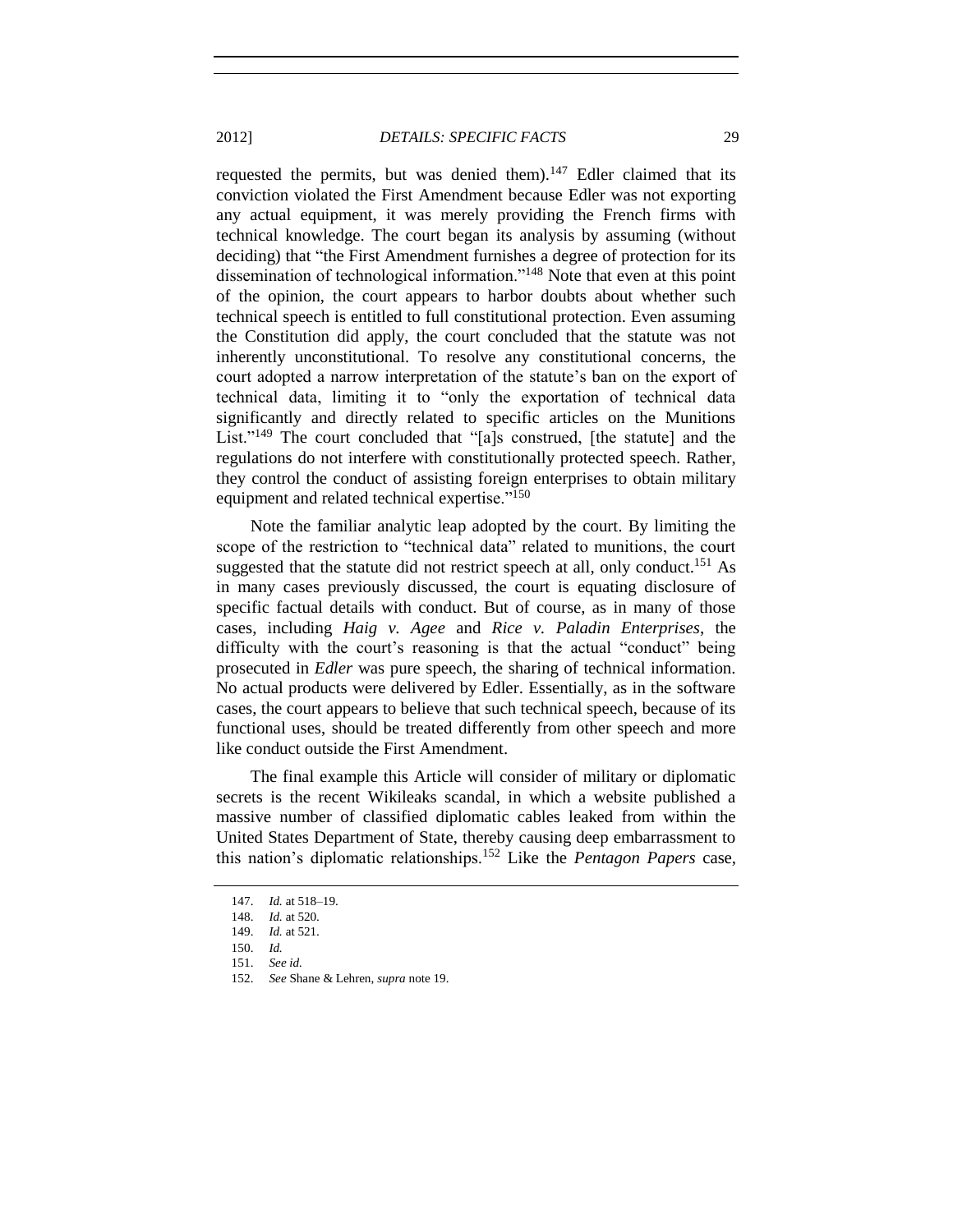30 *SOUTHERN CALIFORNIA LAW REVIEW* [Vol. 86:1

the WikiLeaks incident raises starkly the question of the extent to which the government has the power to prevent the publication of classified information containing specific, detailed diplomatic or military secrets, given the First Amendment. However, because the government did not seek to enjoin publication of the WikiLeaks cables, nor to date has it instigated any criminal prosecutions, no court has had to rule on this question. It should be noted that the rise of the Internet undoubtedly has determined these choices—unlike in the days of the Pentagon Papers, the United States has no practical capacity to enjoin the WikiLeaks website since it is located abroad, and in any event once the information had been posted to that site trying to control its further spread was hopeless.<sup>153</sup> The WikiLeaks episode demonstrates that the problem of disclosure of military or diplomatic facts is still very much a live problem in the modern era, and that the underlying constitutional issues have not yet disappeared. They would, for example, appear front and center if the government does decide to pursue criminal prosecutions of either the New York Times (which had prior access to the cables and published articles describing them) or (more likely) any individuals associated with WikiLeaks, notably Julian Assange, the founder of WikiLeaks. <sup>154</sup> The episode also demonstrates, however, the ways in which the Internet has fundamentally modified the terms of the debate by making actual suppression of data well-nigh impossible, and ensuring extraordinarily broad, almost instantaneous, dissemination of any disclosed information.

#### <span id="page-29-1"></span>E. OVERLAP AND COMMON PROBLEMS

<span id="page-29-0"></span>In the preceding part of this Article, I have described a wide variety of cases in which the government has attempted, with various degrees of success, to restrict the disclosure of factual details of different sorts. To provide a framework in which to organize this otherwise bewilderingly broad range of disputes, I have organized the cases into four broad categories. In closing, however, it is important to recognize that the framework and classification presented above is necessarily an imprecise and indeed artificial one. In fact, there is huge overlap between the different types of cases discussed, and many of the classified cases could

<sup>153.</sup> Not that this prevented the government from making some absurd attempts to limit the damage. *See* David de Sola, *U.S. Agencies Warn Unauthorized Employees Not to Look at WikiLeaks*, CNN, Dec. 3, 2010, http://articles.cnn.com/2010-12-03/us/wikileaks.access.warning\_1\_wikileakswebsite-memo-documents?\_s=PM:US.

<sup>154.</sup> *See* Charlie Savage, *U.S. Weighs Prosecution of WikiLeaks Founder, but Legal Scholars Warn of Steep Hurdles*, N.Y. TIMES, Dec. 1, 2010, http://www.nytimes.com/2010/12/02/world/02 legal.html.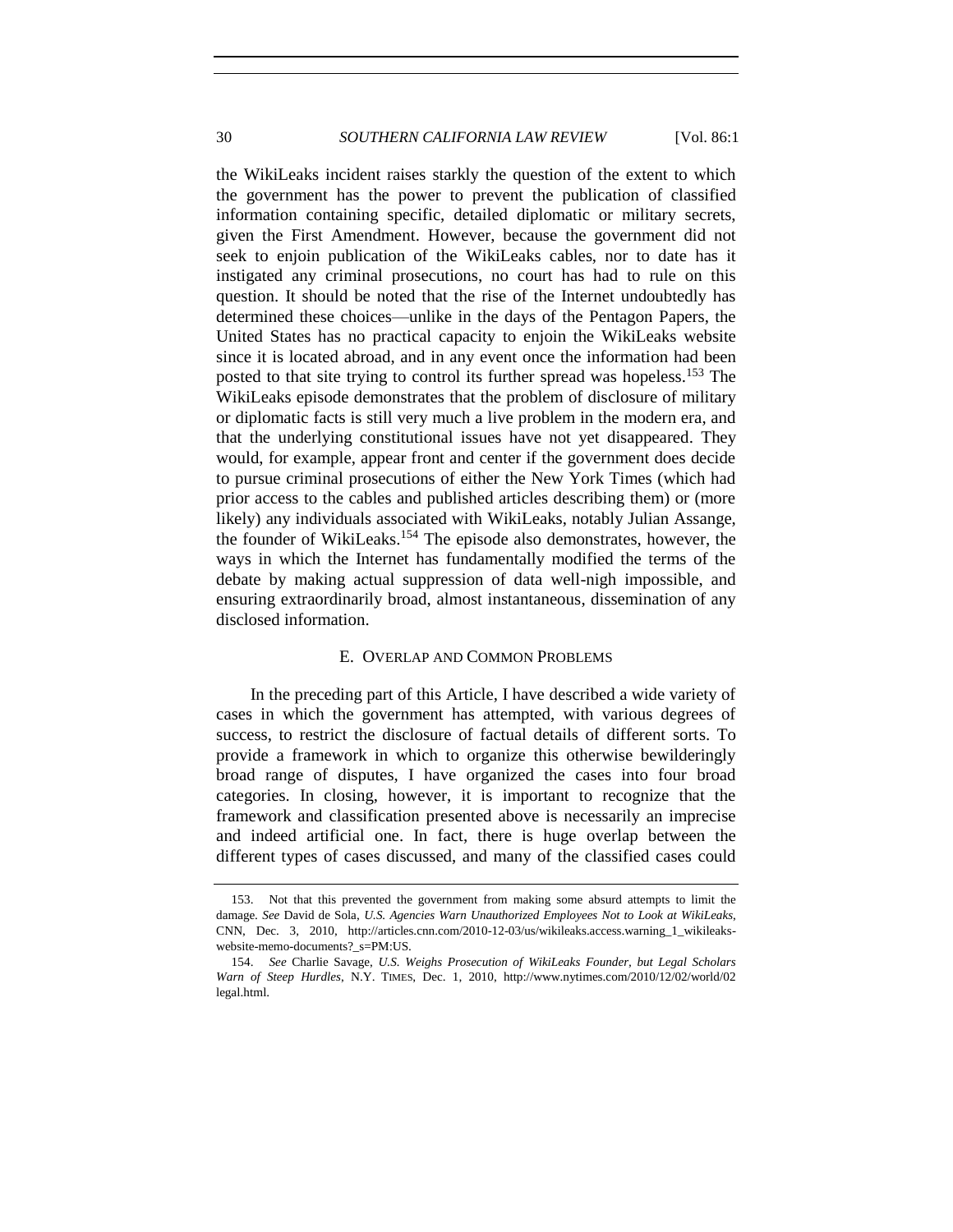just as easily have been placed in one or more other categories.

Consider for example *Haig v. Agee*, the case involving disclosure of the identities of CIA agents. I treat it as a case involving personal details. It could just as easily, of course, have been classified as a case about military and diplomatic secrets. Or consider the *Progressive* litigation—instead of treating it as a case about military facts, it could have been analyzed as a case about technical and scientific facts. The same can be said about *Edler*'s analysis of technical data related to munitions. Similarly, many of the cases classified as dealing with instructions for criminal or dangerous conduct, including notably *Barnett* (instructions to make PCP) and *Featherston* (instructions to make explosives), could easily have been placed within the category of scientific and technical facts—indeed, *Featherston* might even be considered a case involving military secrets. Finally, the DeCSS cases (*Corley* and *Bunner*), while classified as involving scientific or technical facts, in fact could also be analyzed as providing instructions for criminal behavior—to wit, breaking DVD encryption, in violation of the DMCA.

In short, the classification system provided earlier masks great overlaps between the chosen categories of cases and great uncertainties regarding the borders of the categories. This overlap and imprecision, however, is not a source of concern; it is rather strong evidence that for all their variety, the cases discussed raise a common, broader problem in free speech jurisprudence, and so should be analyzed as a group. In all of the cases and disputes, the fundamental problem posed is whether factual speech, containing very specific details about individuals, activities, technical processes, or military or diplomatic matters, is fundamentally different for First Amendment purposes from more abstract literary, artistic, or political / ideological speech. Across different types of factual speech, we can see in the cases common patterns, with some courts treating facts as a form of "conduct" subject to greater regulation, some treating such speech as less (or not) protected because such speech is allegedly far removed from the core purposes of the First Amendment, and some courts granting even the most technical or detailed facts full First Amendment protection. What is needed, and what no commentator has yet attempted, is a comprehensive analysis and framework for such cases. In the rest of this Article, I will seek to provide at least the beginnings of such an analysis.

#### <span id="page-30-0"></span>III. FIRST AMENDMENT THEORY AND THE VALUE OF DETAILS

In order to have a theory regarding the place of factual details in the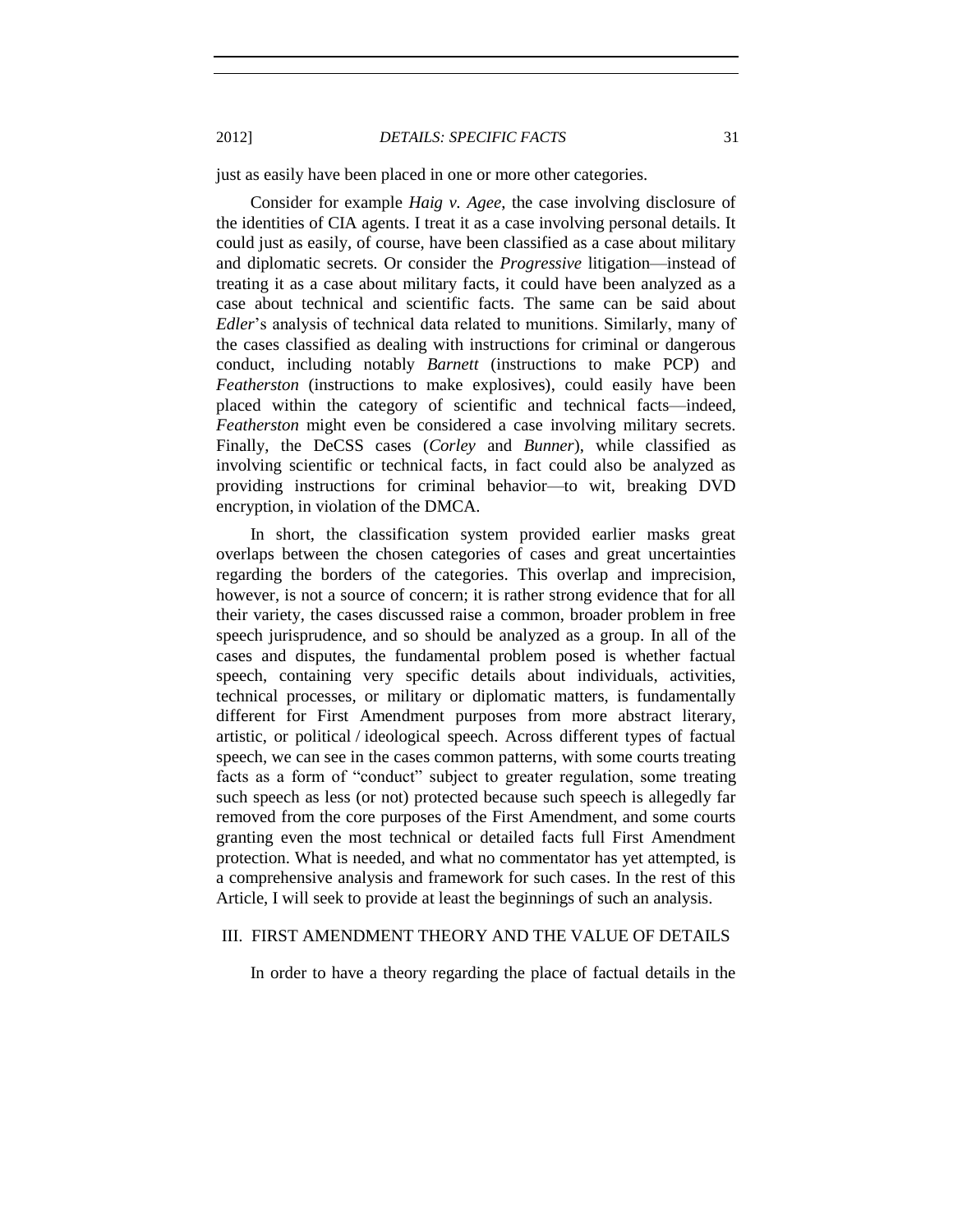hierarchy of free speech law, one must first have a theory of free speech. In other words, to assess the value of a particular kind of speech, one must first identify the scale against which the valuation is to be made. This is of course not the place to try and expound a definitive and full-fledged theory regarding the purposes of the First Amendment (if that were possible), but a brief explanation of my premises seems in order. Very simply, I proceed on the assumption that the primary, if not necessarily the only, underlying function of the Free Speech Clause of the First Amendment is to facilitate political dialogue, and more generally, to enable the process of democratic self-governance in the United States.

<span id="page-31-0"></span>In recent decades, scholars and jurists have focused on three primary theories, or justifications, underlying the Free Speech Clause of the First Amendment.<sup>155</sup> The first is that free speech is protected in order to advance truth, a thought most famously expressed in Justice Oliver Wendell Holmes's "marketplace of ideas" metaphor.<sup>156</sup> Second, certain scholars, including notably Thomas Emerson and Edwin Baker, have argued that the principle value of free speech is that it advances individual autonomy and self-fulfillment.<sup>157</sup> Finally, as I will discuss in more detail shortly, the Supreme Court itself as well as a wide variety of leading scholars as diverse as Robert Bork and Cass Sunstein have argued that the primary role of the First Amendment in our society is to advance principles of democratic self-governance and a participatory democracy.<sup>158</sup> I believe that the self-governance theory of the First Amendment best explains its history and its structure. It should be noted, however, that my analysis of factual speech does not depend critically on this assumption. As we shall see,

156. *See* Abrams v. United States, 250 U.S. 616, 630 (1919) (Holmes, J., dissenting) ("[T]he best test of truth is the power of the thought to get itself accepted in the competition of the market.").

<span id="page-31-1"></span><sup>155.</sup> *See* GEOFFREY R. STONE ET AL., CONSTITUTIONAL LAW 1022–26 (6th ed. 2009) (discussing the "marketplace of ideas," "self-governance," and "self-fulfillment" rationales); KATHLEEN M. SULLIVAN & GERALD GUNTHER, CONSTITUTIONAL LAW 763–66 (17th ed. 2010) (discussing the "truth," "self-government," and "autonomy" philosophical justifications for free speech protection); James Weinstein, *Participatory Democracy as the Central Value of American Free Speech Doctrine*, 97 VA. L. REV. 491, 502–03 (2011) (discussing the norms of "individual autonomy, self-expression, [and] self-fulfillment").

<sup>157.</sup> *See* C. EDWIN BAKER, HUMAN LIBERTY AND FREEDOM OF SPEECH 47–69 (1992) (arguing that speech is protected because it "promotes both the speaker's self-fulfillment and the speaker's ability to participate in change"); Thomas I. Emerson, *Toward a General Theory of the First Amendment*, 72 YALE L.J. 877, 879 (1963) (explaining freedom of expression's role in "the achievement of self-realization"); Seana Valentine Shiffrin, *Speech, Death, and Double Effect*, 78 N.Y.U. L. REV. 1135, 1158–85 (2003).

<sup>158.</sup> *See* CASS R. SUNSTEIN, DEMOCRACY AND THE PROBLEM OF FREE SPEECH 121–65 (1993) (contending that free speech is a "precondition" for democracy); Robert H. Bork, *Neutral Principles and Some First Amendment Problems*, 47 IND. L.J. 1, 20–21 (1971) (arguing that freedom of speech is central to "democratic organization").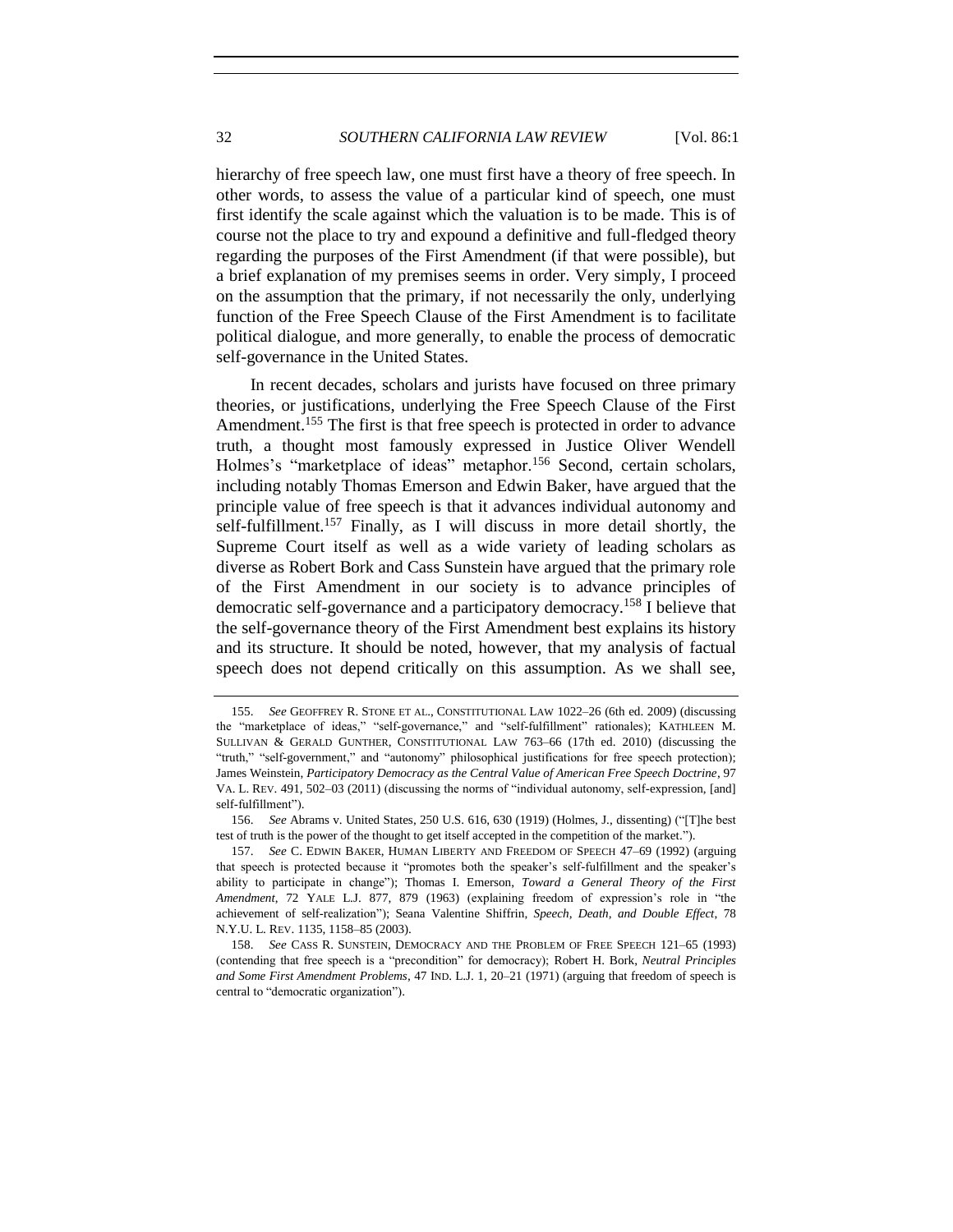many of my basic conclusions, including critically the insight that factual speech is meaningfully different, for First Amendment purposes, from ideas or entertainment, are consistent with any of these theories.<sup>159</sup> For now, however, the focus of my analysis is on self-governance as the core value driving our protection of free speech. This is because the selfgovernance theory is the most widely accepted among scholars and jurists, and it provides important insights into many free speech controversies, including the proper treatment of detailed factual speech. This is not the place to provide a full-scale defense of self-governance; it is sufficient to note, as I have discussed elsewhere, that there are good practical reasons to prefer the self-governance approach to its two primary competitors.<sup>160</sup> Further support for this position is provided by Jim Weinstein's thorough, and thoroughly convincing, extended defense of the self-governance theory.<sup>161</sup> Finally, in the Supreme Court, recognition of the role of free speech in nurturing participatory, democratic government dates back to the first articulation of that idea in Justice Brandeis's famous and extraordinarily influential separate opinion in *Whitney v. California*, <sup>162</sup> and has been repeatedly invoked since then.<sup>163</sup>

<span id="page-32-0"></span>Indeed, it is noteworthy that in recent years the Supreme Court has continued to regularly endorse the self-governance approach. In the 2011 Term, the Court relied heavily on the link between democracy and the First Amendment in one of its most important First Amendment decisions. In *Knox v. Service Employees International Union, Local 1000*, the Court held that the manner in which an agency-shop union collected from nonmembers dues that were used for political purposes violated the First Amendment.<sup>164</sup> In so holding, the Court emphasized "the close connection" between our Nation's commitment to self-government and the rights

<sup>159.</sup> *See infra* note[s 198](#page-41-0)[–205](#page-43-1) and accompanying text.

<sup>160.</sup> I discuss these approaches, and why they ultimately are less convincing then the selfgovernance rationale, in ASHUTOSH BHAGWAT, THE MYTH OF RIGHTS 79–81 (2010).

<sup>161.</sup> *See* Robert Post, *Participatory Democracy and Free Speech*, 97 VA. L. REV. 477, 482 (2011) [hereinafter Post, *Participatory Democracy*] (discussing the value of democratic self-governance); Robert C. Post, *The Constitutional Concept of Public Discourse: Outrageous Opinion, Democratic Deliberation, and* Hustler Magazine v. Falwell, 103 HARV. L. REV. 601, 670 (1990) [hereinafter Post, *Constitutional Concept*] (same); Weinstein, *supra* not[e 155,](#page-31-0) at 493–97.

<sup>162.</sup> Whitney v. California, 274 U.S. 357, 372–80 (1927) (Brandeis, J., concurring), *overruled in part by* Brandenburg v. Ohio, 395 U.S. 444 (1969).

<sup>163.</sup> *See* Ashutosh Bhagwat, *The Story of* Whitney v. California*: The Power of Ideas*, *in* CONSTITUTIONAL LAW STORIES, 383, 403–06 (Michael C. Dorf ed., 2d ed. 2009) (identifying Supreme Court opinions endorsing a self-governance approach to free speech); Holder v. Humanitarian Law Project, 130 S. Ct. 2705, 2732 (2010) (Breyer, J., dissenting) (same).

<sup>164.</sup> Knox v. Serv. Emps. Int'l Union, Local 1000, 132 S. Ct. 2277, 2295–97 (2012).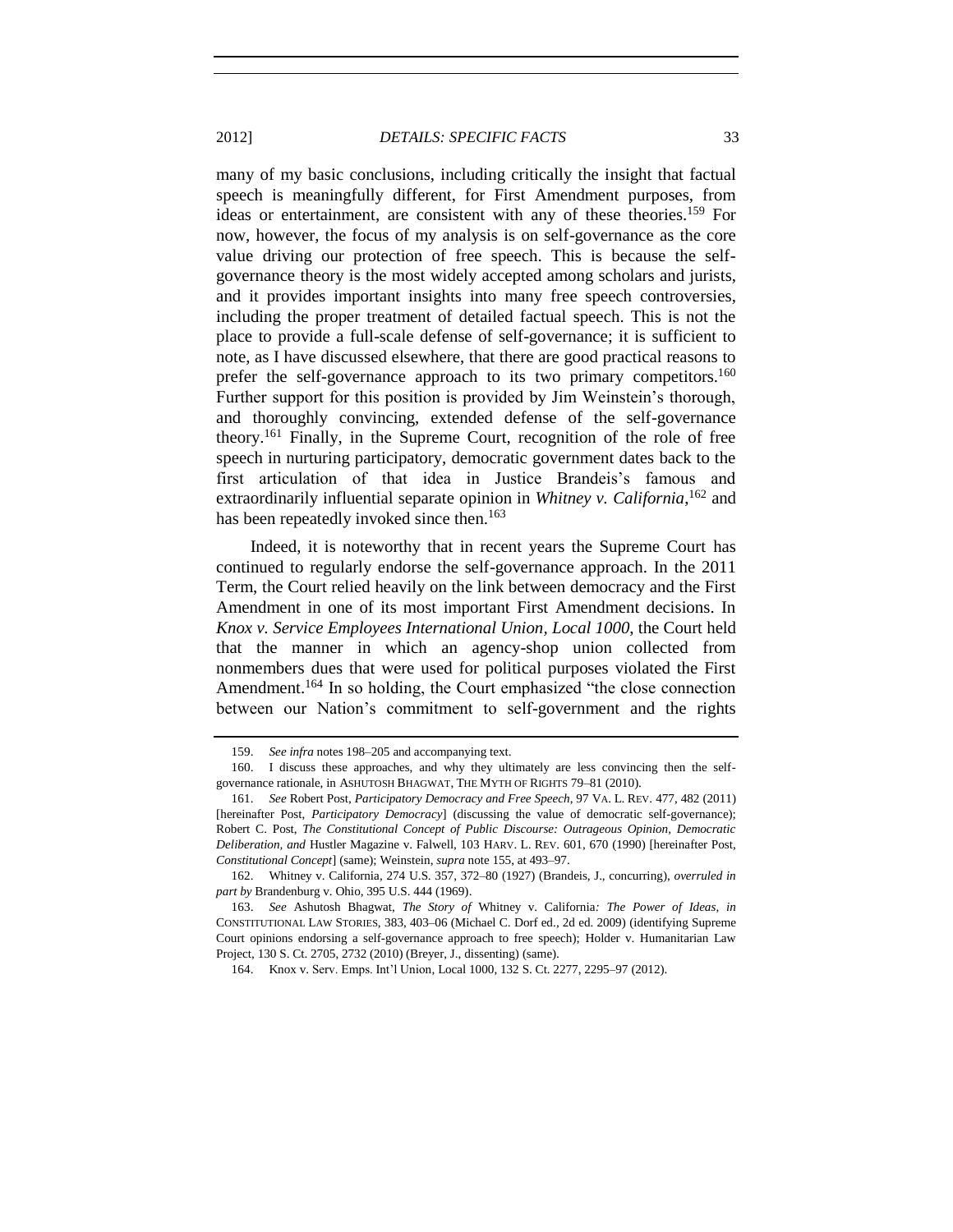protected by the First Amendment,"<sup>165</sup> and on that basis concluded that requiring individuals to support political speech with which they disagreed was a particularly objectionable interference with their constitutional rights.

Two decisions from the 2010 Term show the same pattern. In *Snyder v. Phelps*, the Court was faced with claims of intentional infliction of emotional distress and intrusion upon seclusion brought against a religious group which had staged a virulent protest at the plaintiff's son's funeral.<sup>166</sup> In holding that the First Amendment provided a defense to these claims, the Court again relied critically upon its conclusion that the religious group's speech was on "a matter of public concern."<sup>167</sup> This mattered because "[s]peech on 'matters of public concern' . . . is 'at the heart of the First Amendment's protection,"<sup>168</sup> and "speech concerning public affairs is more than just self-expression; it is the essence of self-government."<sup>169</sup> The Court went on to explicitly recognize that not all speech is equally valuable from the perspective of the First Amendment, and that speech relevant to public debate and the democratic process was at the core of the First Amendment's protections.

In *Borough of Duryea, Pennsylvania v. Guarnieri*, the Court considered how to analyze a claim by a public employee claiming retaliation by his employer for actions that he claimed were protected by the Petition Clause of the First Amendment (in particular, filing a union grievance and a civil rights lawsuit).<sup>170</sup> The Court concluded that the Petition Clause claim, like claims by public employees brought under the Free Speech Clause of the First Amendment, could proceed only if the employee's petitions were on "matters of public concern."<sup>171</sup> This is because "the right to speak and the right to petition are 'cognate rights,'"<sup>172</sup> and "[b]oth speech and petition are integral to the democratic process."<sup>173</sup> Interestingly, even Justice Scalia, who dissented from the majority's importation of the "public concern" test into Petition Clause jurisprudence, agreed that the test was appropriate for free speech claims "because it is

<sup>165.</sup> *Id.* at 2288.

<sup>166.</sup> Snyder v. Phelps, 131 S. Ct. 1207, 1213–14 (2011).

<sup>167.</sup> *Id.* at 1217.

<sup>168.</sup> *Id.* at 1215 (quoting Dun & Bradstreet, Inc. v. Greenmoss Builders, Inc*.*, 472 U.S. 749, 758– 59 (1985) (Powell, J., concurring)).

<sup>169.</sup> *Id.* (quoting Garrison v. Louisiana, 379 U.S. 64, 74–75 (1964)) (internal quotation marks omitted).

<sup>170.</sup> Borough of Duryea, Pa. v. Guarnieri, 131 S. Ct. 2488, 2492–94 (2011).

<sup>171.</sup> *Id.* at 2497.

<sup>172.</sup> *Id.* at 2494 (quoting Thomas v. Collins, 323 U.S. 516, 530 (1945)).

<sup>173.</sup> *Id.* at 2495.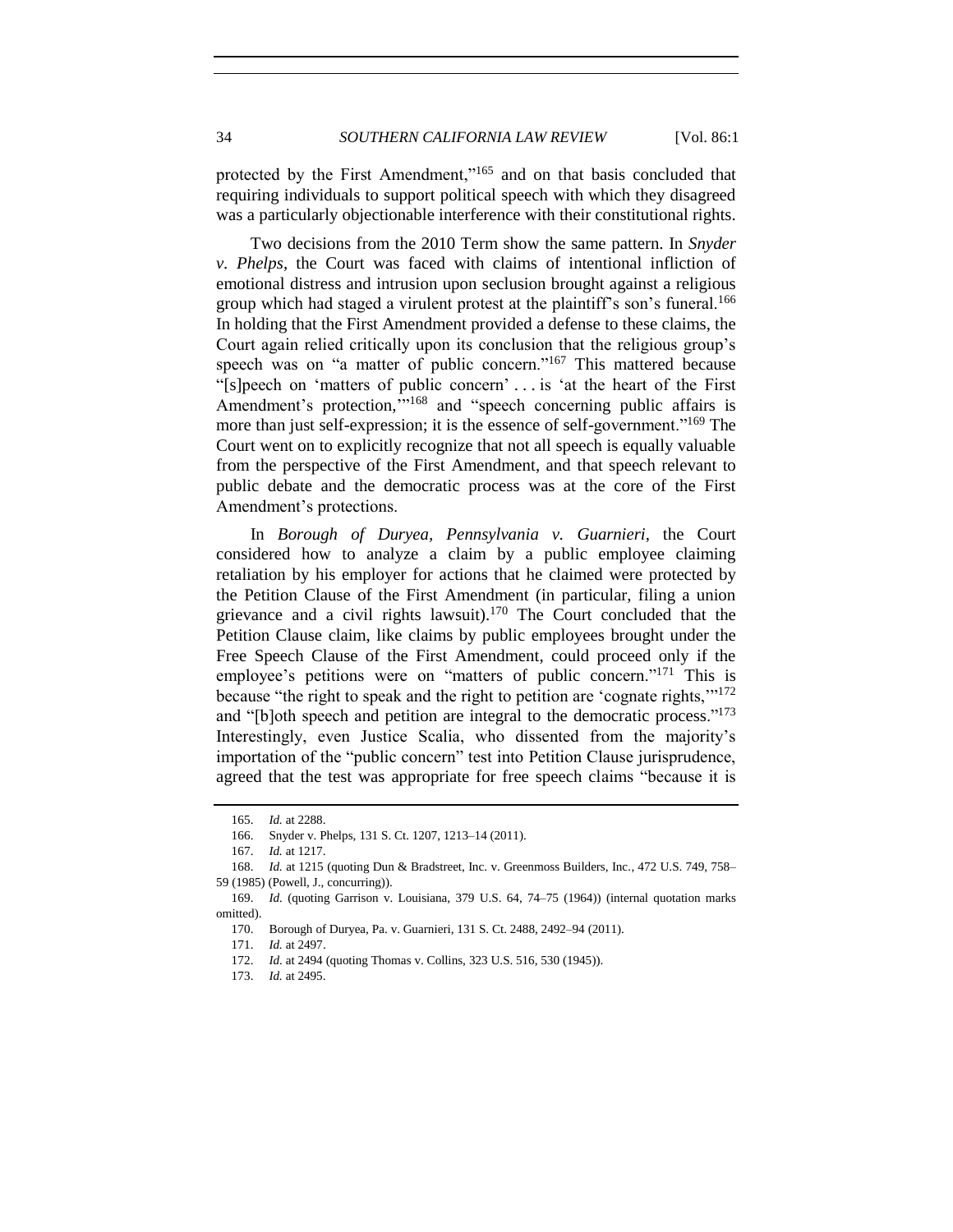speech on matters of public concern that lies 'within the core of First Amendment protection."<sup>174</sup> Indeed, the votes and statements of the Justices in *Guarnieri* indicate that all of the current Justices accept the basic premise that the First Amendment's Free Speech Clause is preeminently concerned with the democratic process, and that speech relevant to self-governance receives greater protection than other forms of speech.<sup>175</sup>

The implications of the self-governance theory are complex. At a minimum, it suggests that the First Amendment "has its fullest and most urgent application to speech uttered during a campaign for political office."<sup>176</sup> But it is important not to stop there; the process of selfgovernance is far broader than merely electoral campaigns. Most obviously, the free speech protected by the First Amendment includes "the public exchange of ideas that is integral to deliberative democracy."<sup>177</sup> But even that does not go far enough. As Tabatha Abu El-Haj has persuasively demonstrated in a recent article, historically and in the present day, electoral politics has always been only a part, albeit an important part, of the process of self-governance.<sup>178</sup> Other activities, such as petitioning the legislature, "street politics," jury service, and any number of other politically motivated or significant activities with only a glancing relationship to elections as such have always played, and always will play a critical role in making self-governance a true, working reality.<sup>179</sup> As I have pointed out elsewhere, this more inclusive understanding of self-

176. Citizens United v. FEC, 130 S. Ct. 876, 898 (2010) (citation omitted) (quoting another source) (internal quotation marks omitted).

177. *Guarnieri*, 131 S. Ct. at 2495.

178. Tabatha Abu El-Haj, *Changing the People: Legal Regulation and American Democracy*, 86 N.Y.U. L. REV. 1, 3 (2011).

<sup>174.</sup> *Id.* at 2505 (Scalia, J., dissenting) (quoting Engquist v. Or. Dep't of Agric., 553 U.S. 591, 600 (2008)).

<sup>175.</sup> *See id.* at 2501 (Thomas, J., concurring) (expressing agreement with Justice Scalia's views on the Speech and Petition Clauses). The Court's statements in this regard might seem to be in tension with its holdings in *Brown v. Entertainment Merchants Ass'n*, 131 S. Ct. 2729, 2471 (2011) and *United States v. Stevens*, 130 S. Ct. 1577, 1584–86 (2010), declining to recognize new categories of unprotected speech (violent video games in *Brown*, depictions of animal cruelty in *Stevens*) based on the lack of value of such speech. *Brown* and *Stevens*, however, merely hold that speech may not be denied *all* constitutional protection based on its purported low value. They do not question the proposition that speech relevant to the democratic process is at the core of the First Amendment, and therefore receives the greatest level of protection even when there are strong, countervailing social interests in regulation.

<sup>179.</sup> *Id.* at 40–41, 63–68. *See also* John D. Inazu, *The Forgotten Freedom of Assembly*, 84 TUL. L. REV. 565, 575–88 (2010) (discussing freedom of assembly in the United States from the colonial through antebellum eras); Jason Mazzone, *Freedom's Associations*, 77 WASH. L. REV. 639, 642–44, 700–01, 730–34 (2002) (discussing the freedom of association at various points in U.S. history).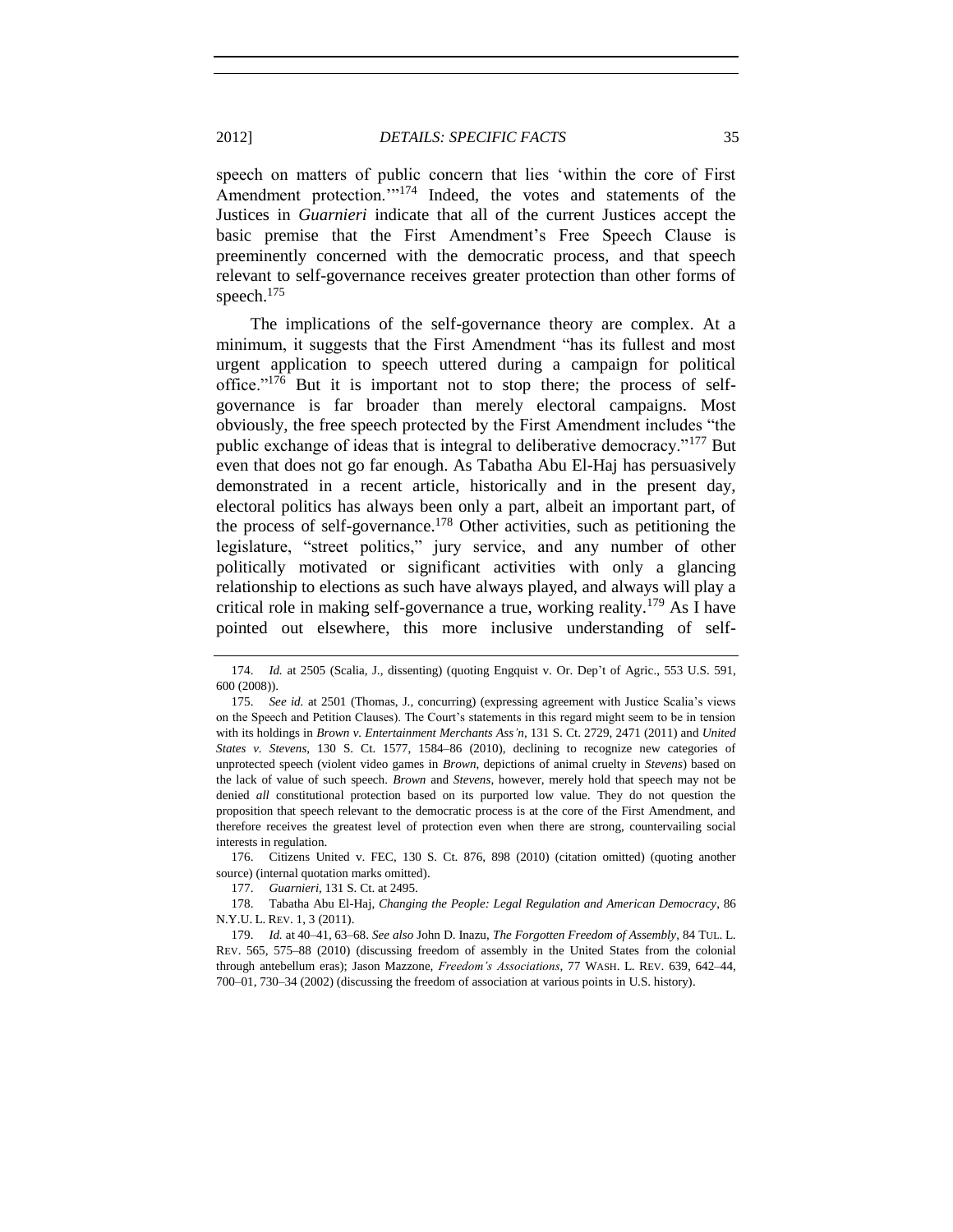<span id="page-35-0"></span>

governance as encompassing a myriad of activities relevant to politics, value formation, and political organization (including notably assembly and association with one's fellow citizens) is essential today, but was especially essential in earlier eras of our history when large numbers of adult citizens lacked the franchise but still surely qualified as *citizens* entitled to participate in the process of self-governance.<sup>180</sup> Any theory of free speech built on self-governance must take into account the capaciousness of the concept of self-governance and provide the highest level of protection to all speech that is relevant to any aspect of self-governance.

What then of details? As a start, it should be obvious that many factual details are highly relevant to self-governance, however defined. Most obviously, scientific and technical details can play an essential and central role in political debate. Suppression or censorship of climate science research would, for example, have a devastating effect on the ongoing national debate over climate change and the proper regulatory response to it. Nor could meaningful discussion of topics such as human cloning or other biomedical regulation proceed without access to detailed scientific or technical information. More generally, an educated and knowledgeable electorate, it seems uncontroversial to assert, is essential to a functioning system of self-government in the modern world, where public policy issues often implicate extremely complex scientific and technical questions. In such a world, speech concerning scientific and technical details will often play a central role in democratic discourse. Similarly, speech containing military or diplomatic secrets, such as the contents of the Pentagon Papers<sup>181</sup> or of the diplomatic cables disclosed by WikiLeaks,  $182$  can be highly relevant to political debate and to other forms of self-governance such as protest and petitioning. After all, if citizens are to be able to supervise and control their government, it is essential that they know what the government is doing, especially the problematic things that it does. Yet it is those very types of activities that governments are likely to want to keep secret, often by classifying them. To deny all constitutional protection to factual speech merely because the government has chosen to designate the included information as top secret would substantially undermine democratic discourse.

<span id="page-35-1"></span>Thus, scientific or technical speech and military or diplomatic secrets are two species of factual speech that are very often highly relevant to selfgovernance and democratic discourse. On its face, however, the other

<sup>180.</sup> Ashutosh Bhagwat, *Associational Speech*, 120 YALE L.J. 978, 993 (2011).

<sup>181.</sup> N.Y. Times Co. v. United States (*Pentagon Papers*), 403 U.S. 713, 717 (1971).

<sup>182.</sup> *See supra* note[s 131](#page-25-0)[–35](#page-26-0) and accompanying text.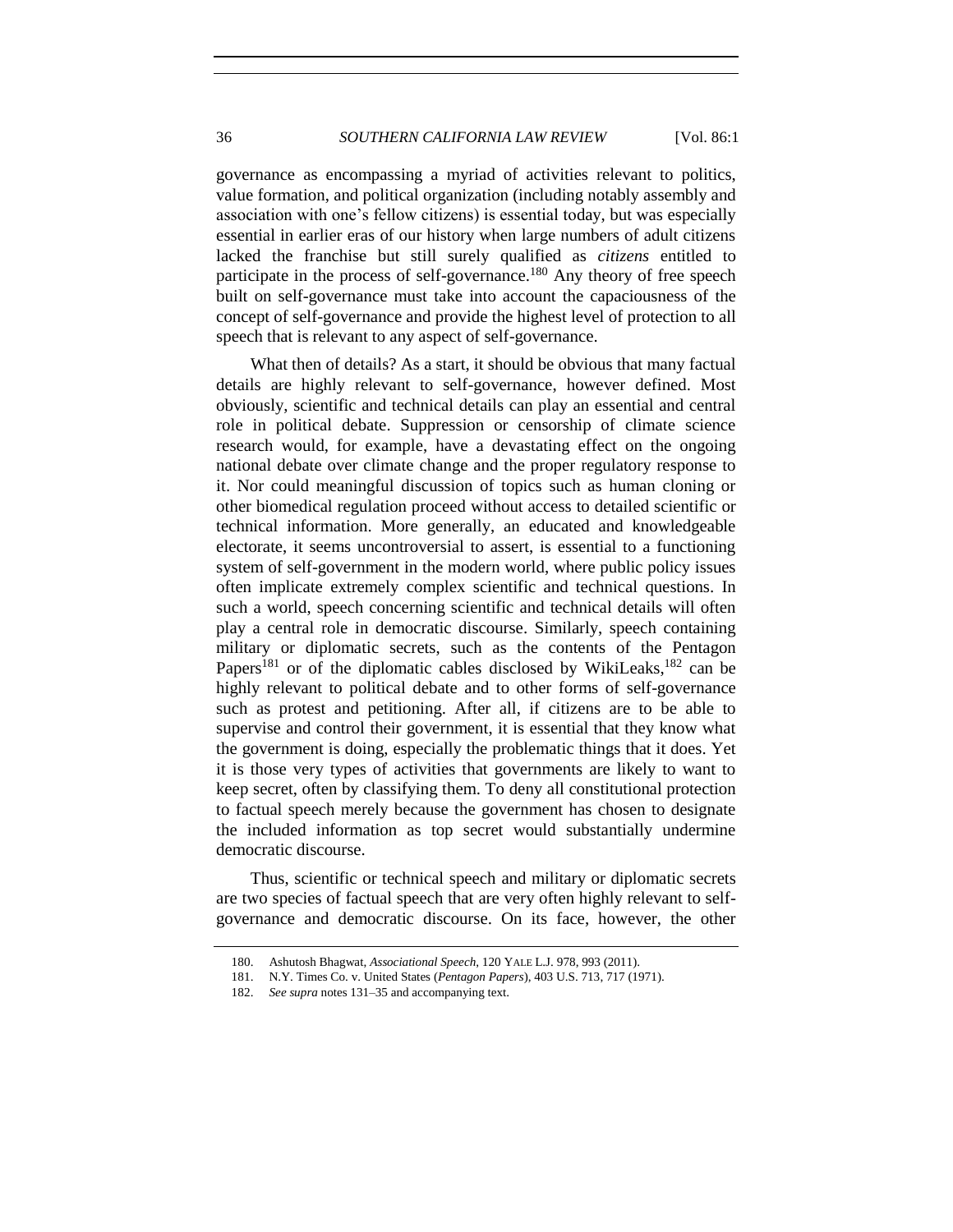forms of details identified above—personal details and instructions for criminal or dangerous behavior—seem to have far less to do with the political sphere. In fact, however, even here the story is more complex. As Eugene Volokh points out, even descriptions of how to commit crimes, such as describing gaps in airport security or describing how to disable copyright protections on DVDs, can be relevant to public debate, because it can provide citizens with valuable information about the merits or demerits of particular government policies.<sup>183</sup> Just as knowledge of what the government does aids citizens in assessing the competence and efficacy of its elected leaders and other government officials, similarly knowledge of what the government doesn't want citizens to know can play a role in public deliberations about government and in self-governance more generally.

<span id="page-36-0"></span>Indeed, even personal details, seemingly the most distant type of specific facts from political debate, can sometimes be relevant to selfgovernance. Most obviously, personal details about political or social leaders that reveal personal failings (or strengths for that matter) are directly related to decisions by citizens to trust or distrust, follow or oppose, such leaders.<sup>184</sup> Personal details can also facilitate forms of selfgovernance aside from speech, such as protesting and petitioning. Thus, that seemingly most private of personal details (a home address) might well be needed to organize a protest directed at a public, or even a private, figure. Consider, for example, the 2009 protests at the homes of executives of the insurance giant American International Group ("AIG") in response to reports of generous bonuses paid to employees after AIG received a massive federal bailout.<sup>185</sup> On this reasoning, even the personal information regarding abortion providers at issue in the *ACLA* litigation, or the names and work addresses of the judges posted by Hal Turner, might be necessary to enable legitimate political activity, such as protests and demonstrations.

So neither details as a whole, nor any of the specific categories of details identified earlier, are categorically unrelated to self-governance, and entitled to no, or substantially reduced, First Amendment protection. But one should not make too much of this. In the realm of ideas, whether political, cultural, or what have you, the self-governance theory dictates essentially absolute constitutional protection against targeted (that is,

<sup>183.</sup> Volokh, *supra* note [6,](#page-2-1) at 1119 (discussing airport security); *id.* at 1151–53 (discussing DeCSS and the *Bunner* decision).

<sup>184.</sup> *See id.* at 1171 (making a similar point).

<sup>185.</sup> John Christoffersen, *Activists Protest Bonuses at AIG Executives' Homes*, HUFFINGTON POST (Mar. 21, 2009), http://www.huffingtonpost.com/2009/03/21/activists-protest-bonuses\_n\_177669.html.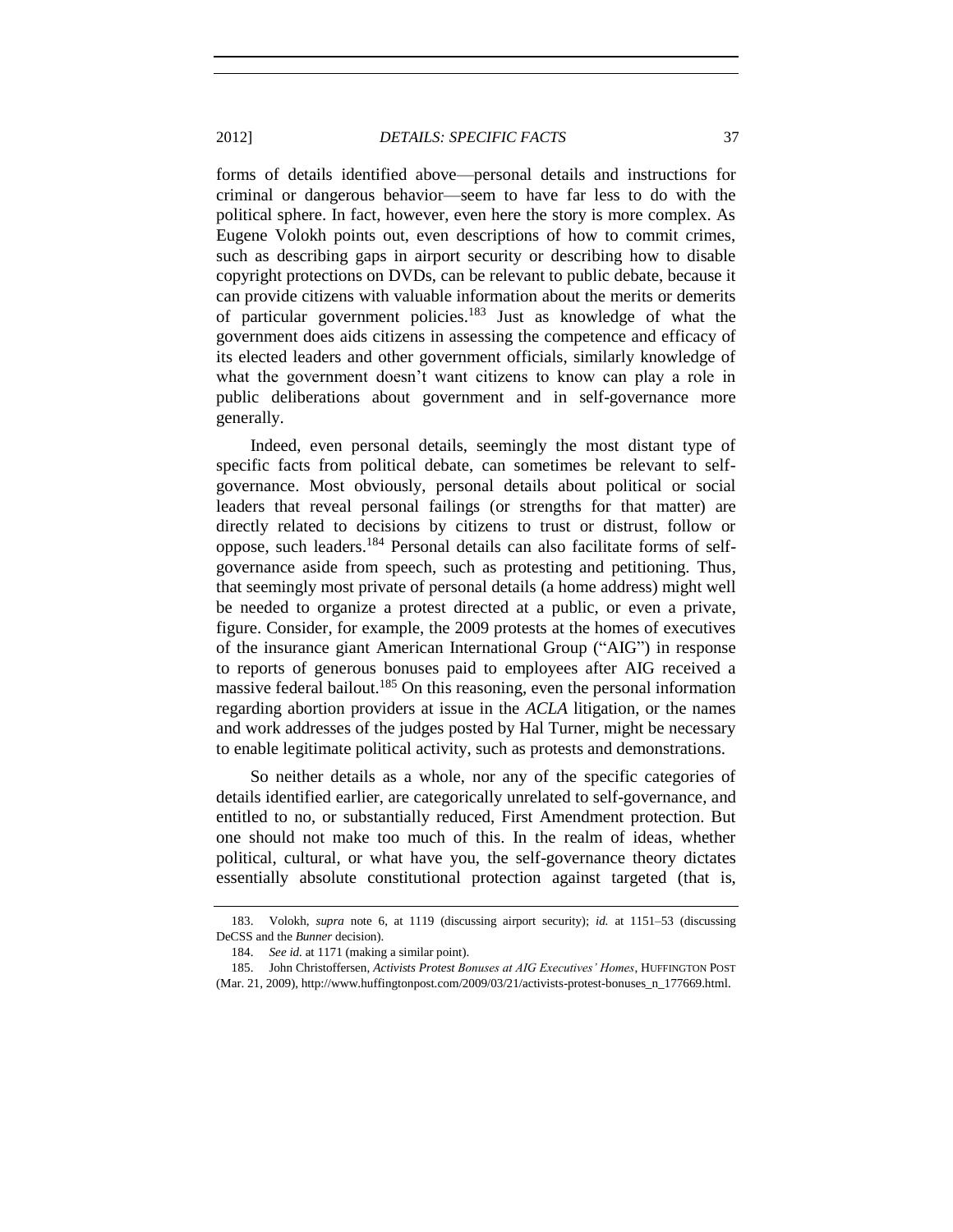content-based) suppression. This is because once self-governance is understood sufficiently broadly, *all* ideas are relevant to it. The concept of self-governance is not limited to merely debating public policy and preparing to vote but rather encompasses all activities that form and shape the values and beliefs of the sovereign people, and all activities through which those people seek to influence and / or control their government. Any effort by the government to suppress ideas is inconsistent with this division of authority between the sovereign people and its agents, government officials. The same, however, cannot be said of specific facts. First of all, as noted at the very beginning of this paper, the Court has explicitly recognized a distinction between facts and ideas when falsity is at issue—false facts are said to have limited or no constitutional value, <sup>186</sup> while the very idea of false ideas is rejected.<sup>187</sup> But more generally, with respect to many, many specific facts, their relationship to any form of selfgovernance is tangential at best, and even when the relationship exists, it is often less direct than with respect to pure ideas. The most obvious example of this is "domestic gossip" or other personal details regarding individuals unrelated to governance of any sort, which the Supreme Court has strongly (and correctly) suggested are entitled to lower levels of constitutional protection.<sup>188</sup> The Court has similarly recognized that a factual claim regarding the creditworthiness of a small, private business (albeit, a false claim) is also of lower First Amendment value, because it is not on a "matter of public concern" and so has little relationship to selfgovernance.<sup>189</sup> This is not to say that these sorts of details are necessarily entirely unprotected—indeed, whether correctly or not, the Supreme Court has specifically rejected that view<sup>190</sup>—but only that such speech is surely entitled to less protection than, say, political ideas.

<span id="page-37-0"></span>Even with respect to details that are related to issues of public concern, such as technical details on a subject that is currently the subject of a public policy debate, there are still reasons to think that such speech is less central to public debate and self-governance than ideas. Consider, for example, the specific content of the DeCSS code that was at issue in cases

<sup>186.</sup> In the recent *Alvarez* decision, in striking down the Stolen Valor Act, a majority of Justices seemed to reject the idea that false facts have *no* value, but a majority of Justices (adding the dissenting and concurring votes) also appeared to agree that such speech is of reduced (the dissent would have said no) constitutional value. *See* United States v. Alvarez, 132 S. Ct. 2537, 2553–54 (Breyer, J., concurring, joined by Kagan, J.); *id.* at 2561 (Alito, J., dissenting, joined by Scalia, J. and Thomas, J.).

<sup>187.</sup> *See supra* text accompanying not[e 4.](#page-1-1)

<sup>188.</sup> *See* Bartnicki v. Vopper, 532 U.S. 514, 533 (2001) (noting that domestic gossip is "of purely private concern").

<sup>189.</sup> Dun & Bradstreet, Inc. v. Greenmoss Builders, Inc., 472 U.S. 749, 757–61 (1985).

<sup>190.</sup> *Id.* at 760 (citing Connick v. Myers, 461 U.S. 138, 147 (1983)).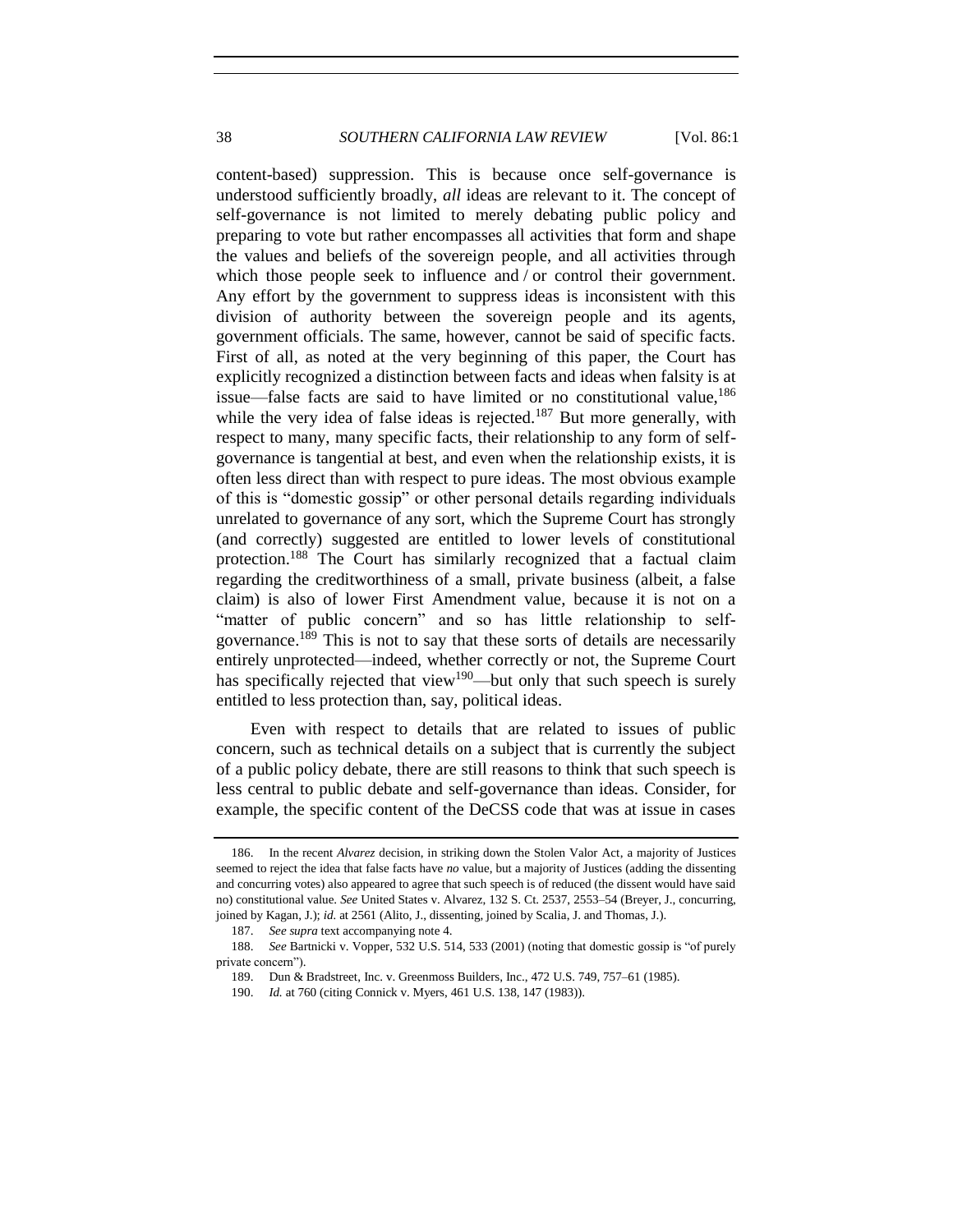such as *Corley* and *Bunner*, or the specific technical details regarding the H-bomb at issue in the *Progressive* litigation. Or consider such specific personal details as the identity of witnesses in criminal cases. As noted earlier, Eugene Volokh argues that such details must be protected, because they contribute to public debate. In particular, he argues that without such details, the public will be less able to assess the credibility of speakers' claims regarding matters that undoubtedly are matters of public concern, such as the existence of crime or the efficacy of government policies.<sup>191</sup> But to say that such details contribute somewhat to self-government is not to say that this contribution is essential. And it would certainly be an

<span id="page-38-0"></span>overstatement to suggest that such details play anything like as central a

role as ideas, or more general facts.

<span id="page-38-1"></span>To take the DeCSS and H-bomb examples, presumably the key speech relevant to self-governance is a debate about the wisdom of laws seeking to suppress information that can be used to commit crimes, and the general knowledge that DVDs can be easily decoded, or that the knowledge on how to build hydrogen bombs is publicly available. The actual details of how one might crack a DVD, or how one might build a bomb, may help strengthen arguments, but they are not an essential part of this debate. This is especially so since most such technical details are completely opaque to the vast majority of citizens who lack a scientific education.<sup>192</sup> Of course, such details can be translated by experts into language comprehensible to voters, but it seems unlikely that most citizens have much interest in those sorts of details in the first place. Again, this is not to say that such technical details, or personal details for that matter, are completely outside the ambit of the First Amendment. But it does suggest that they are not as central to the values underlying the First Amendment, and so not as highly protected, as ideas or more general facts.

The more tangential relationship between some specific details and self-governance is not unique to the examples cited above. Consider, for example, the cases involving disclosure of the names of rape victims. That a rape has occurred, that the assailant has been caught (or not), and many of the details surrounding crimes are surely highly relevant to public debate and self-governance, since they are an essential part of any assessment of criminal law or of the government's efficacy in enforcing it. The identity of the victim, however, even if of interest to the public, seems of peripheral importance at best in advancing democratic processes. Or consider the

<sup>191.</sup> *See supra* not[e 183](#page-36-0) and accompanying text; Volokh, *supra* not[e 6,](#page-2-1) at 1151–53, 1156–58.

<sup>192.</sup> *See* Sunstein, *supra* not[e 8,](#page-2-2) at 908–09 (making a similar argument).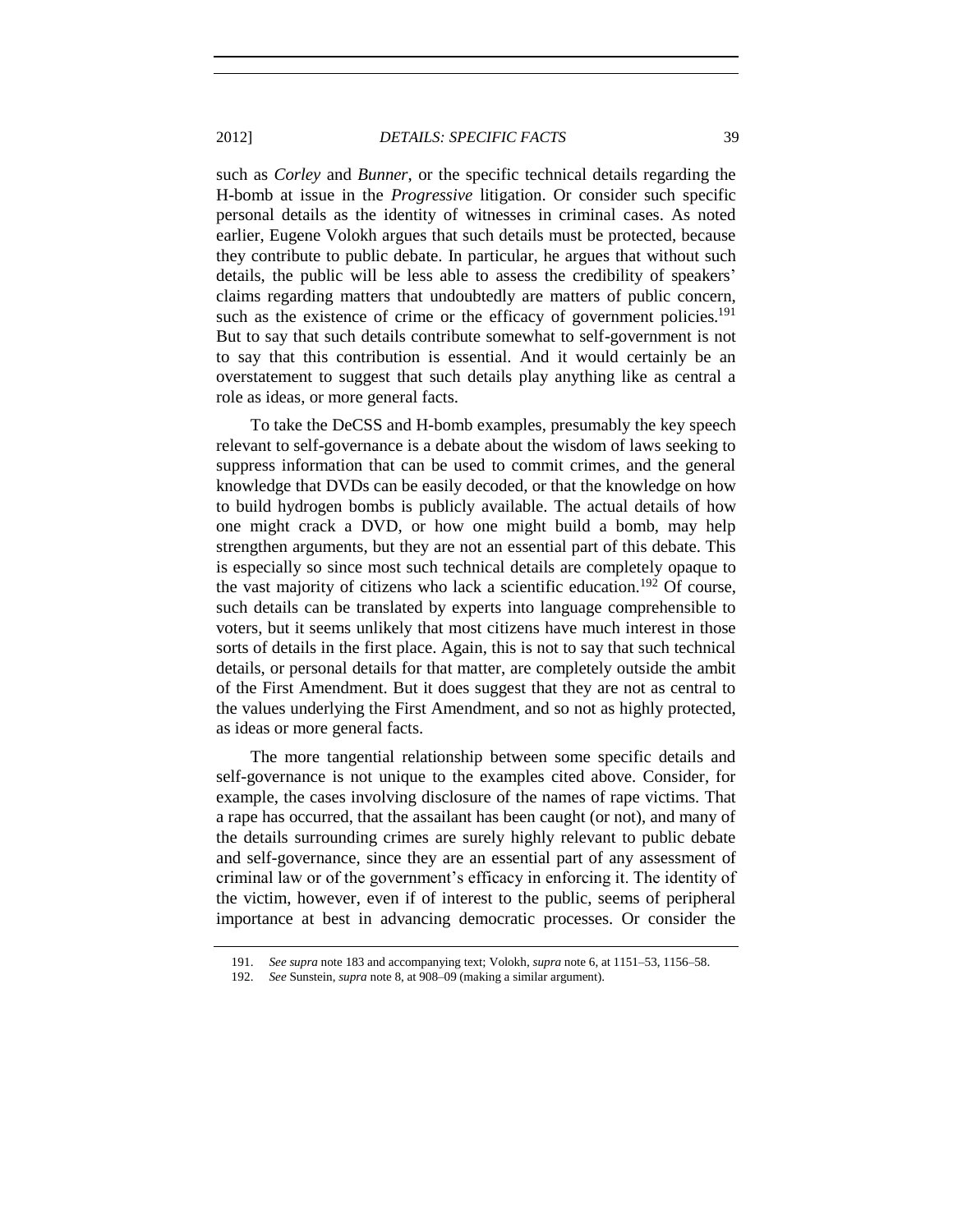*ACLA* and *White* cases, and the prosecution of Hal Turner, where the identities and specific personal details of individuals were revealed in a context placing them at risk of harm. As discussed above, there is no doubt that at times disclosure of such details can be essential to self-governance, when, for example, such details are used to organize protests, enable communications, and so forth. However, it is just as clear that quite often notably in the *White* case where the identity and personal details of a juror were revealed—the connection between such details and democracy is quite distant. And even when personal identities are potentially relevant as in the case of the AIG executives mentioned earlier, and perhaps the abortion providers in *ACLA* as well as the judges identified by Hal Turner—the nature and extent of the disclosure matters in assessing its relevance to self-governance. Most obviously, the information about bomb barriers posted by Turner quite clearly did not contribute to selfgovernance at all. Similarly, one might question whether the photographs and home addresses of the abortion providers posted by the ACLA were truly relevant to any legitimate political acts, even if the location of abortion facilities is relevant in organizing protests and demonstrations that are obviously core forms of political participation. In short, while personal details sometimes play a key role in forms of self-governance, the relationship is often far more distant.

This conclusion is even more true of the second category of details discussed in Part II, instructions for criminal or dangerous behavior. Other than the occasional case of civil disobedience, it is not immediately clear why such details should ever play an important role in self-governance. As discussed earlier, in principle, disclosure of such details might enhance discussion of the relevant crime or behavior, and the efficacy of the government's response to it—for example, illustrating how easy it is to make PCP might be an argument against the "War on Drugs."<sup>193</sup> But again, in general, disclosure of the specific details plays only a small part in the debate, as opposed to the general fact that it is possible to manufacture drugs using commonly available materials. Or again, does one really need to know the details of how to successfully commit a murder as a part of one's role as a citizen? There are reasons to be skeptical. As with personal details, but even more so, such specific facts might sometimes play an important part in self-governance, as for example in organizing an illegal protest (consider the examples from the Arab Spring)<sup>194</sup> or other acts of

<sup>193.</sup> *See supra* text accompanying note [183.](#page-36-0)

<sup>194.</sup> *See generally* Anupam Chander, *Jasmine Revolutions*, 97 CORNELL L. REV. 1505, 1520–23 (2012) (providing multiple examples of the use by demonstrators during the Arab Spring of cell phones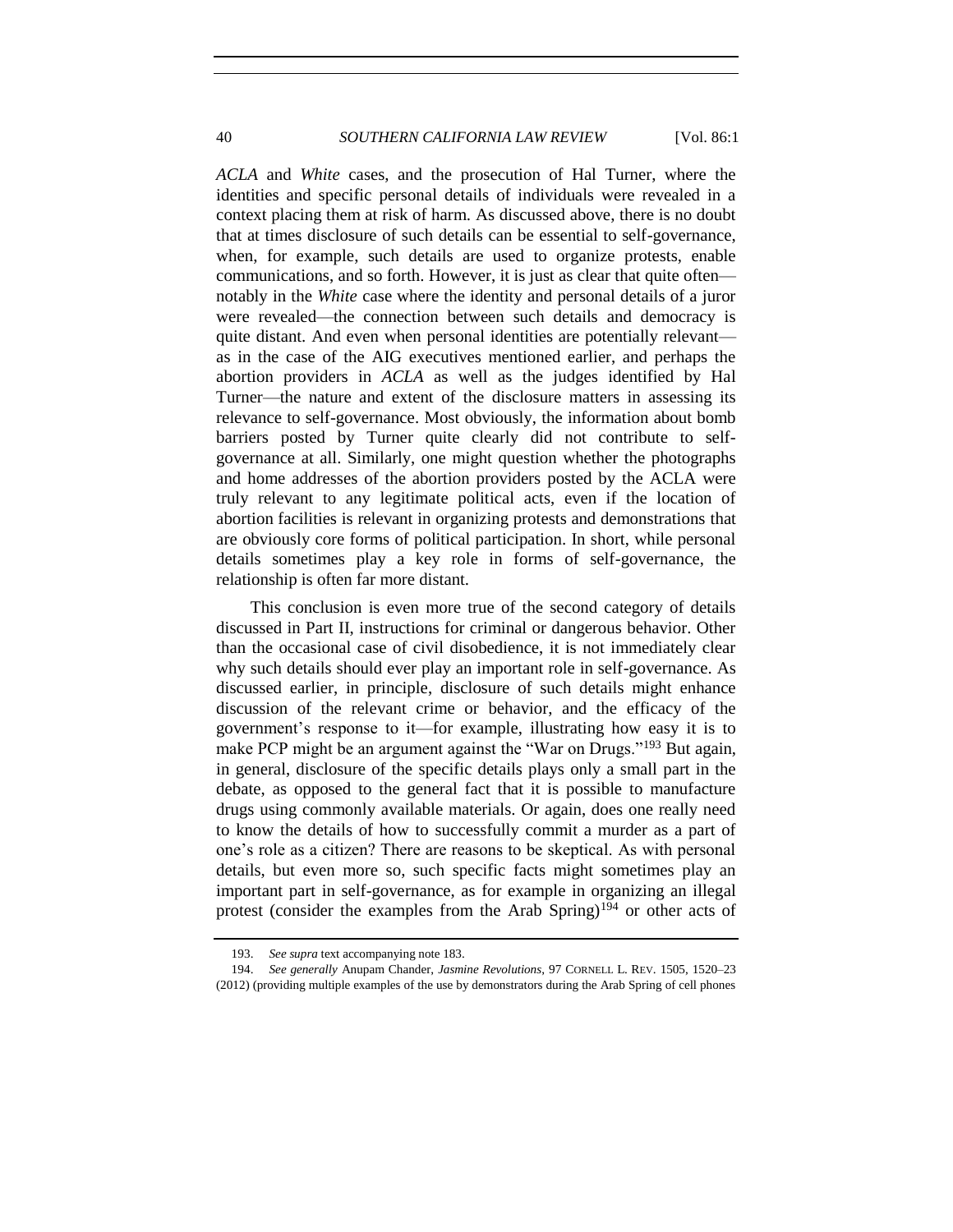civil disobedience; but in most instances, the democratic value of such information is trivial or nil.

The situation with respect to scientific and technical details is somewhat more nuanced. As discussed earlier, some forms of scientific and technical speech, such as detailed climate science studies, can play an absolutely central role in self-governance.<sup>195</sup> And indeed, in principle any such speech, including the details of how to build a hydrogen bomb, might become relevant to public debate. But for reasons already discussed, it will often be the case that specific technical details themselves play a relatively limited role in public debate or other forms of self-governance, even if the general fact that such details exist might be crucial.<sup>196</sup> In other words, it is impossible to draw any broad generalizations about the relationship between scientific and technical speech and self-governance, and so contextual assessment of specific speech becomes unavoidable.

Finally, when one considers military or diplomatic secrets, a similar uncertainty emerges. On the one hand, details about the ongoing activities of the government (as were revealed in the Pentagon Papers and the WikiLeaks cables) can play a central role in self-governance by providing citizens with knowledge essential to assessing and holding their government accountable. On the other hand, one might seriously question whether Agee's disclosure of the names of CIA operatives, or the disclosure by WikiLeaks of the names of individuals who collaborated with the United States in Afghanistan, really contributed significantly toward self-governance, even if general knowledge of the existence and actions of such individuals might. And again, to use the *Near* hypothetical, even if the public needs to know that troop ships are sailing to distant lands, and perhaps even needs to generally know the scale of troop deployments, does disclosure of the "sailing dates of transports"<sup>197</sup> really advance selfgovernance significantly? Quite clearly it does not.

In short, the relationship between details and self-governance is a complex one. There are times when disclosure of details contributes directly and substantially to self-governance, in which instances full First Amendment protection is essential. At times, disclosure has little or no tangible relationship to self-governance, as in domestic gossip and (perhaps) the identities of rape victims, in which case substantially reduced

to instigate and organize demonstrations by sharing information).

<sup>195.</sup> *See supra* text accompanying notes [180–](#page-35-0)[82.](#page-35-1)

<sup>196.</sup> *See supra* text accompanying notes [191–](#page-38-0)[92.](#page-38-1)

<sup>197.</sup> Near v. Minnesota *ex rel*. Olson, 283 U.S. 697, 716 (1931).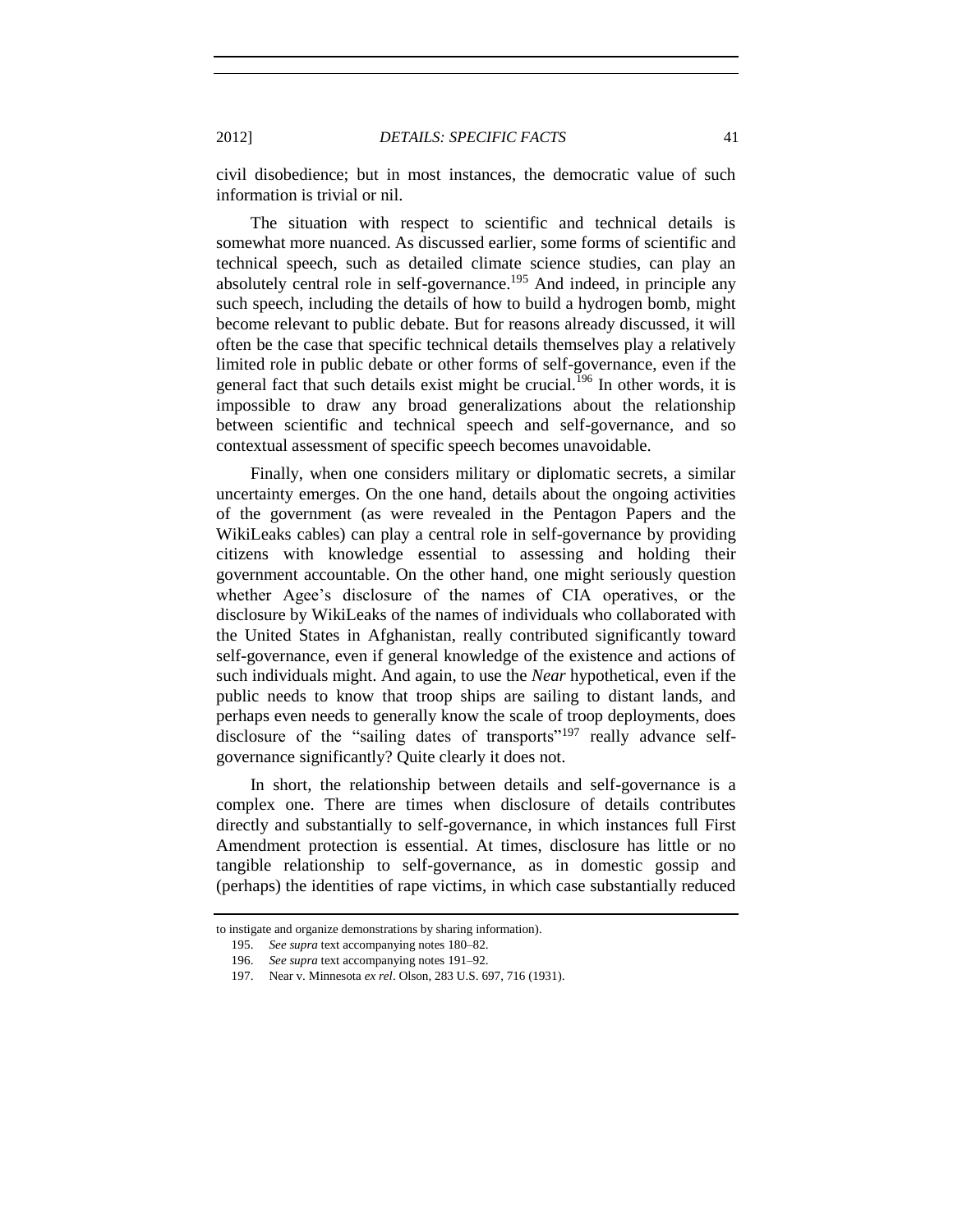scrutiny is arguably in order. And at yet other times, details do contribute somewhat to activities related to self-governance, including public debate, but they do so less directly and less centrally than other forms of speech, including notably abstract ideas and more general facts. In these situations, a more nuanced and calibrated approach seems called for.

Of course, this analysis is built on the assumption that the primary, if not the only, value underlying the First Amendment's Speech Clause is the furthering of democratic self-governance. Adopting an approach to free speech that emphasizes the search for truth or individual self-fulfillment and autonomy, or perhaps both, however, does not necessarily change my conclusions fundamentally. This is because, even under those approaches, much (though not all) speech constituting specific, detailed facts is still likely to advance the underlying purposes of the First Amendment less clearly and directly than speech conveying ideas or cultural values. As such, even under these approaches, details should be considered to often lie outside the core of the First Amendment's protections.

<span id="page-41-1"></span><span id="page-41-0"></span>Consider, for example, the "search for truth" as a theory of the First Amendment. At first glance, one might think that truthful, factual speech must always advance the search for truth, since after all what are facts but "truth." In fact, however, a closer look suggests some nuance. The most famous historical defenses of this approach are undoubtedly John Milton's critique of press licensing in the *Areopagitica*, <sup>198</sup> John Stuart Mill's defense of free speech in *On Liberty*, <sup>199</sup> and Justice Holmes's dissent in *Abrams v. United States*. <sup>200</sup> A closer look at these arguments, however, reveals an interesting point, which is that when describing "truth," each of these iconic writers is in fact not talking about factual truth, but rather true ideas. Thus Milton laments the effect of censorship on "the discovery that might be yet further made both in religious and civil wisdom."<sup>201</sup> Mill similarly calls for "freedom of opinion, and freedom of expression of opinion," arguing that both "true" and "false" opinions are worthy of protection, the former for obvious reasons and the latter because it forces believers in the "received opinion" to reexamine their beliefs.<sup>202</sup> And Holmes, in his *Abrams* dissent, is crystal-clear that what he is discussing (and deploring) is

<sup>198.</sup> *See* JOHN MILTON, AREOPAGITICA 48 (J.C. Suffolk ed., Univ. Tutorial Press 1968) (1644).

<sup>199.</sup> *See* JOHN STUART MILL, *On Liberty*, *in* THE BASIC WRITINGS OF JOHN STUART MILL: ON LIBERTY, THE SUBJECTION OF WOMEN AND UTILITARIANISM 2, 58–59 (Classic Books Am. 2009) (1859).

<sup>200.</sup> *See* Abrams v. United States, 250 U.S. 616, 630 (1919) (Holmes, J., dissenting) (arguing that the truth is best tested through the "free trade in ideas").

<sup>201.</sup> MILTON, *supra* not[e 198,](#page-41-0) at 48.

<sup>202.</sup> MILL, *supra* not[e 199,](#page-41-1) at 58–59.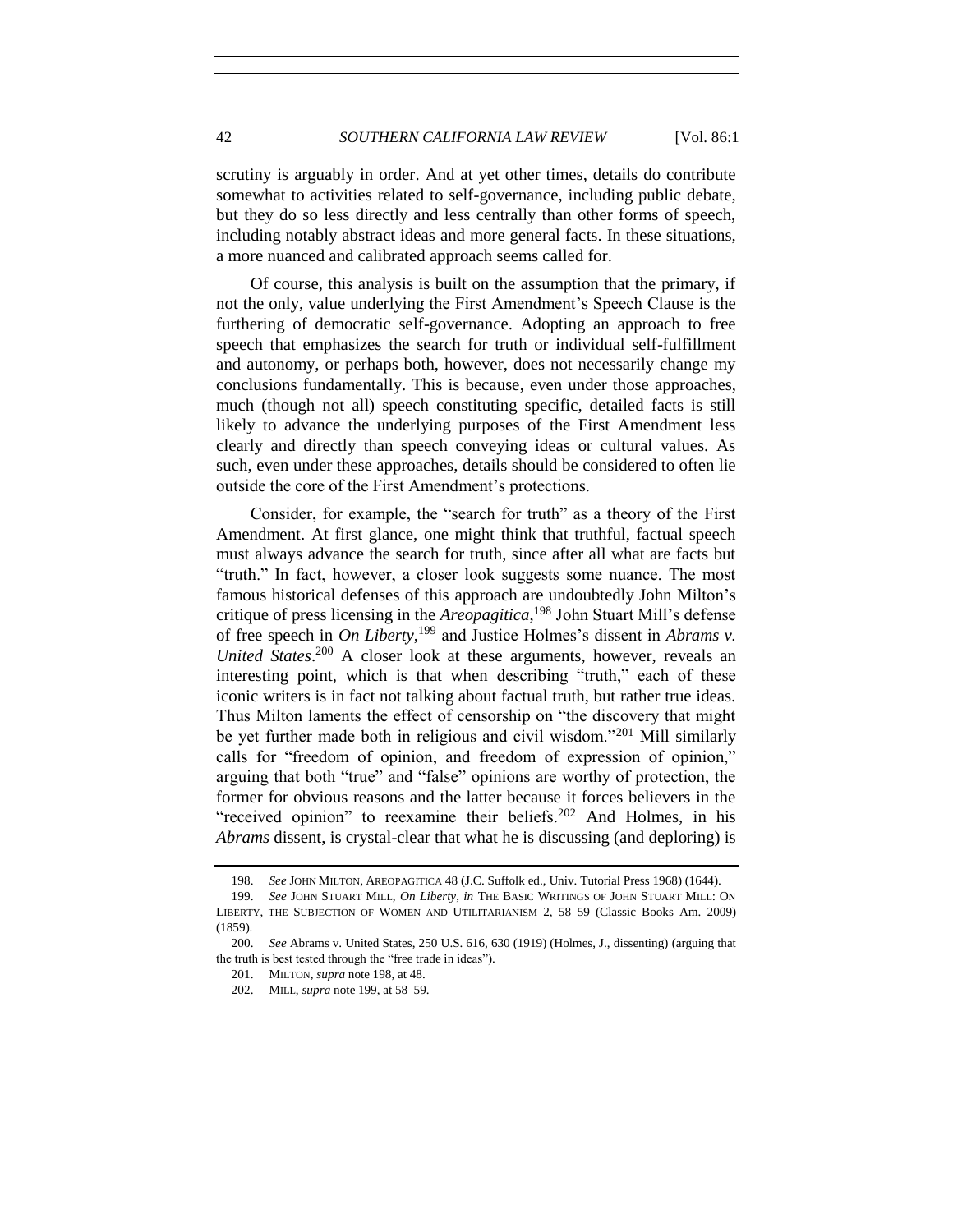"[p]ersecution for the expression of opinions," while calling for "a free trade in ideas."<sup>203</sup> What all of this suggests is that the marketplace of ideas and "search for truth" metaphors are not referencing factual truth at all, they are referencing ideological truth. And this in turn suggests that the core protection provided by the First Amendment is for opinions, whether false or true. Of course, factual speech will often have relevance, even central relevance, to the marketplace of ideas, just as it does for selfgovernance (consider for example the ideological debate over global warming). But it seems just as clear that some details are unlikely to advance ideological debate much. And finally, it also seems likely that many of the same kinds of factual speech that are least relevant to selfgovernance, such as domestic gossip and dangerous, highly technical information, are also least likely to be relevant to the marketplace of ideas.

What then of autonomy and self-fulfillment? This rationale for protecting speech is harder to generalize about because of its somewhat slippery nature. After all, in principle for some individuals any kind of speech, from obscenity to the disclosure of dangerous, personal information, might greatly advance their autonomy and sense of self-worth (consider in this regard Philip Agee's campaign to reveal the identities of CIA operatives, or the ACLA's desire to publicize the personal details of abortion providers). Even here, however, it does seem likely that for most individuals, most of the time, speech constituting specific, dry facts is less likely to be central to their self-identity and desires than ideological or cultural speech. People get passionate about politics, about culture, and about beauty. How many people are passionate about chemical formulae or people's home addresses? Admittedly, however, there is some uncertainty here—after all, for better or for worse many people are passionate about domestic gossip.<sup>204</sup> The most that can be said is that even autonomy-based theorists are unlikely to argue that speech must be protected whenever it is personally highly valued by the speaker (or for that matter listener), because this would denude essentially all modern free speech law. Some limits are necessary, and it seems likely that under any such restricted approach many kinds of purely factual speech are unlikely to be seen as lying within the core of the constitutional values advanced by the First Amendment. To take just one example, one prominent recent proposal to

<sup>203.</sup> *Abrams*, 250 U.S. at 630 (Holmes, J., dissenting).

<sup>204.</sup> *See, e.g.*, A.G. Sulzberger, *In Small Towns, Gossip Moves to the Web, and Turns Vicious*, N.Y. TIMES, Sept. 19, 2011, *available at* http://www.nytimes.com/2011/09/20/us/small-town-gossipmoves-to-the-web-anonymous-and-vicious.html?scp=1&sq=internet%20gossip%20small%20town&st= cse.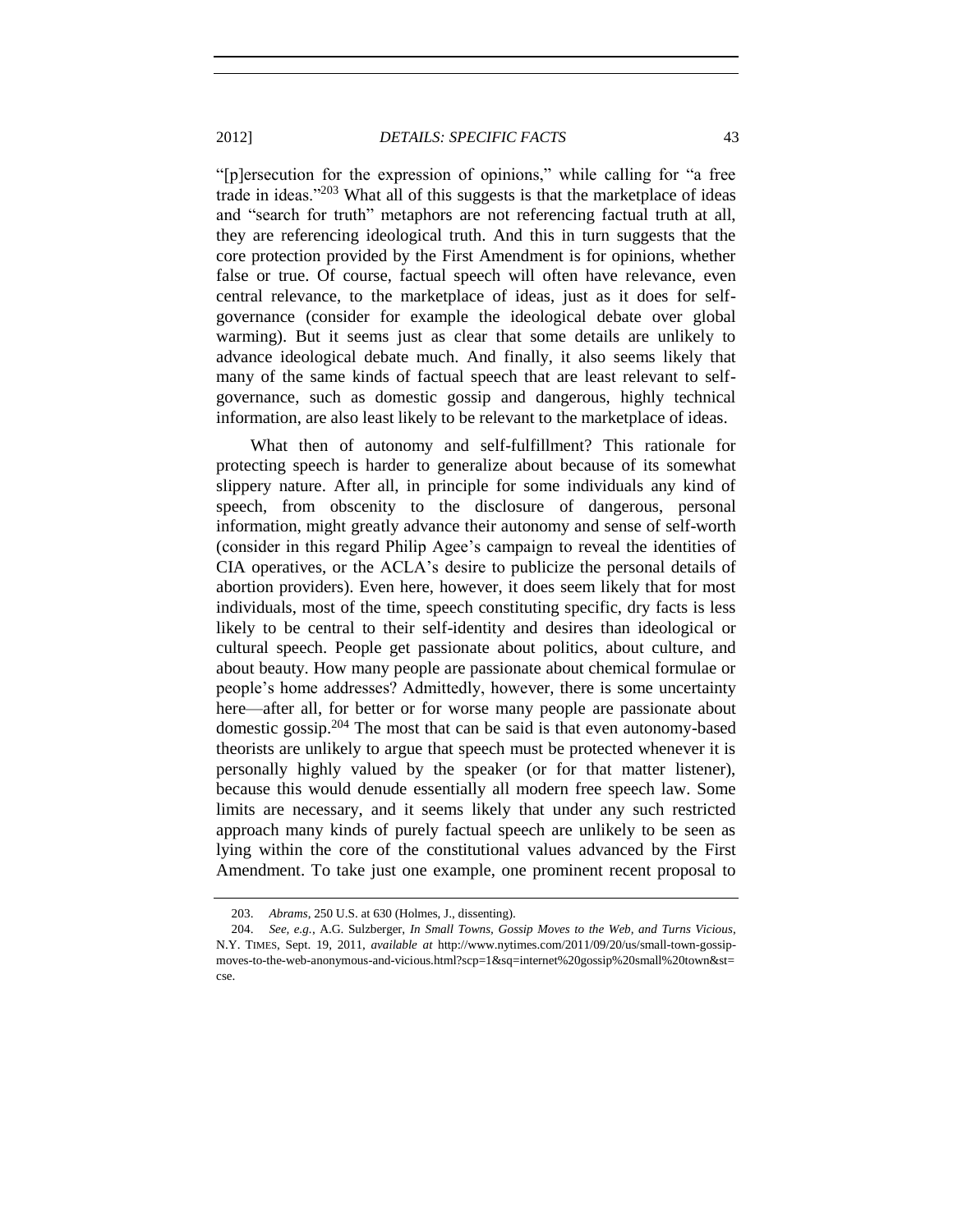<span id="page-43-1"></span>restrict autonomy theory is Seana Shiffrin's "thinker-based approach."<sup>205</sup> Pure facts, however, surely fall far from the core in such an approach since they do not reflect thought much, if at all. Indeed, an autonomy-based approach to speech that emphasizes thinking or other intellectual functioning is likely, in the end, to merge in substantial ways with the marketplace-of-ideas understanding of the search for truth, and in turn with self-governance. This suggests that the choice of First Amendment theory may be less critical to the analysis of factual speech, or for that matter of free speech generally, than might seem to be the case.

For all of these reasons, it seems clear that specific, factual details are often more peripheral to First Amendment values than ideas or more general facts. Details, however, often do have some relevance to selfgovernance (as well as the search for truth and autonomy, though I will henceforth emphasize self-governance, both because it is in my view the strongest free speech theory, and because of the great overlap, noted above, between the three theories). For this reason, it seems clear that details cannot be placed entirely outside the purview of the First Amendment, raising the question of why their relative value matters. The reason, in short, is that whatever their value, details can often cause very substantial social harm. As the cases discussed in Part II illustrate, details can compromise privacy, create fear, facilitate crime, harm national security, and so on. Such harms, moreover, are far more likely to flow from details than from either ideas or general facts, which might lead indirectly to socially harmful behavior but are far less likely to have a direct link to concrete harm. It is this combination of greater risk of harm and lesser value that suggests that a more modulated and nuanced approach is needed toward the regulation of detailed speech than the blunderbuss and confusion of current doctrine. In the next part, I outline the beginnings of a possible such approach.

## <span id="page-43-0"></span>IV. REGULATION OF DETAILS: FINDING THE BALANCE

Current First Amendment doctrine, as enunciated by the Supreme Court, suggests that attempts to regulate factual speech usually should receive quite searching judicial scrutiny, and so should generally be invalidated. This conclusion follows from the shape of modern doctrine. First of all, the Court has never explicitly drawn a doctrinal distinction between factual speech and ideas, or held that factual details are of lower

<sup>205.</sup> *See generally* Seana Valentine Shiffrin, *A Thinker-Based Approach to Freedom of Speech*, 27 CONST. COMMENT. 283 (2011) (developing a "thinker-based" autonomy theory for freedom of speech).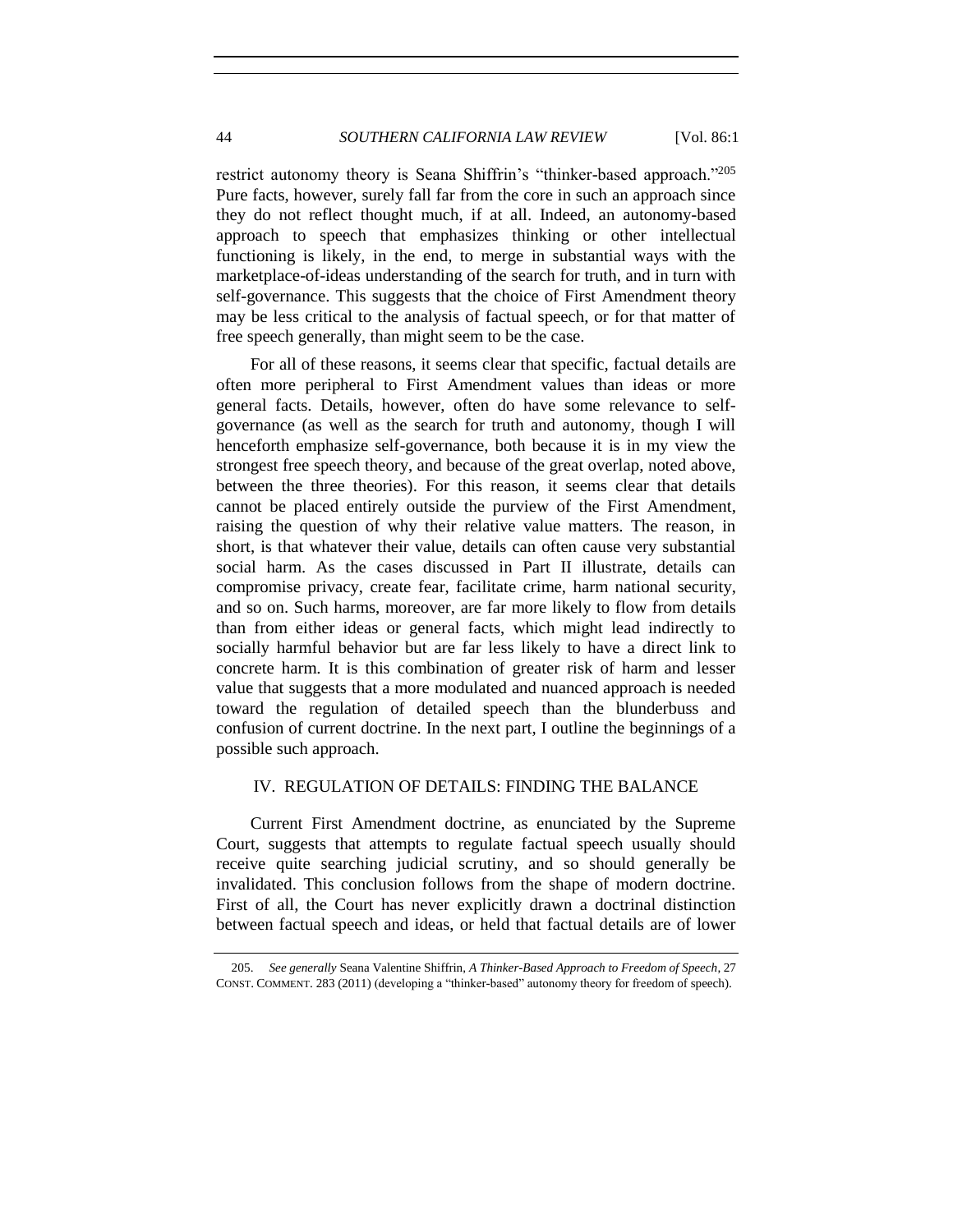First Amendment value than ideas or general facts.<sup>206</sup> As a result, the same doctrinal rules that apply to regulations of ideas apply to the regulation of details. Under that doctrine, laws seeking to directly suppress details will almost always be content-based regulations of speech since they must specify which factual details may not be disclosed, and so will generally be subject to strict scrutiny<sup>207</sup>—a standard which is almost always fatal.<sup>208</sup> If instead regulation is targeted at details whose disclosure, it is feared, will incite criminal activity or violence by third parties, then doctrinally the proper standard of review would be the *Brandenburg* rule, under which speech may not be punished as unprotected incitement "except where such advocacy is directed to inciting or producing imminent lawless action and is likely to incite or produce such action."<sup>209</sup> This test has never been found to have been satisfied by the Supreme Court. Finally, if details, or at least details involving matters of public concern, are sought to be suppressed because of concerns about invasion of privacy or other social harms short of violence, the test the Court has applied appears to have been (though, as noted above, the Court has been far from clear on this) a form of heavily weighted balancing which has inevitably resulted in protecting the speech at issue.<sup>210</sup> Under any of these tests, the strong assumption would seem to be that regulations of details are invalid absent an extremely high showing of harm and lack of regulatory alternatives. It is only in the unusual circumstances when regulation of details is triggered by some neutral, nonspeech-related factor, such as illegality in the original release of the details<sup>211</sup> or the functional aspects of software,<sup>212</sup> that regulation will be

<sup>206.</sup> It is true that in *Feist Publications, Inc. v. Rural Telephone Service, Co.*, 499 U.S. 340, 363– 64 (1991), the Court did hold that, as a matter of copyright law, facts alone and compilations of facts lacking originality may not be copyrighted, thereby suggesting that facts are perhaps of less value than original ideas; but this is of course not the same thing as holding that facts are less protected by the First Amendment.

<sup>207.</sup> *See* Brown v. Entm't Merchs. Ass'n, 131 S. Ct. 2729, 2738 (2011) (holding that a California law restricting the sale or rental of violent videogames to minors failed to pass the strict scrutiny standard).

<sup>208.</sup> As Gerald Gunther memorably put it (albeit in the context of equal protection), strict scrutiny is "'strict' in theory and fatal in fact." Gerald Gunther, *Foreword: In Search of Evolving Doctrine on a Changing Court: A Model for a Newer Equal Protection*, 86 HARV. L. REV. 1, 8 (1972). *See also Brown*, 131 S. Ct. at 2738 ("It is rare that a regulation restricting speech because of its content will ever be permissible.") (quoting United States v. Playboy Entm't Grp., Inc., 529 U.S. 803, 818 (2000)) (internal quotation marks omitted).

<sup>209.</sup> Brandenburg v. Ohio, 395 U.S. 444, 447 (1969) (per curiam).

<sup>210.</sup> *See supra* notes [25](#page-6-2)[–33](#page-8-0) and accompanying text.

<sup>211.</sup> *See* DVD Copy Control Ass'n v. Bunner, 75 P.3d 1, 10–12 (upholding an injunction against a website operator's posting of "DeCSS" because it misappropriated the plaintiff's trade secret in violation of California law).

<sup>212.</sup> *See* Universal City Studios, Inc. v. Corley, 273 F.3d 429, 453–58 (2d Cir. 2001) (upholding an injunction against website owner's posting of "DeCSS" because it applied to the prorgam's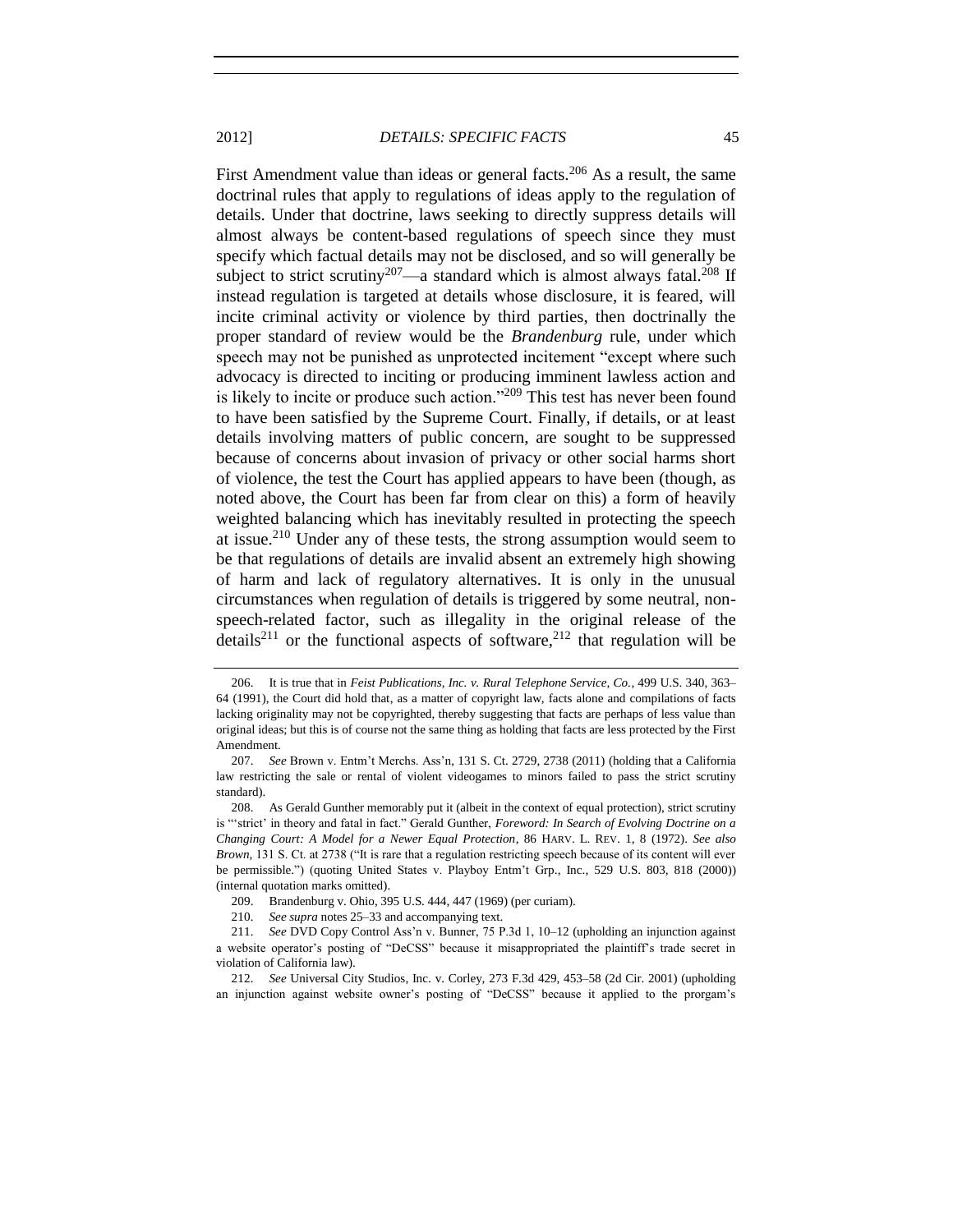46 *SOUTHERN CALIFORNIA LAW REVIEW* [Vol. 86:1

subject to a more forgiving constitutional standard of review under current doctrine.

Although modern doctrine would seem to be extremely hostile to attempted regulation of factual details, as the discussion in Part II reveals, lower courts, and even at times the Supreme Court, have in fact been far more lenient than doctrine would seem to permit. The reason for this, however, is because when faced with such regulations, courts have tended to twist or even ignore that doctrine. Thus in the *ACLA* case, the Ninth Circuit labeled the speech at issue a "true threat"<sup>213</sup> even though, as the dissent pointed out, a more honest application of doctrine would seem to call for the *Brandenburg* test,<sup>214</sup> and the Hal Turner prosecution followed a similar path.<sup>215</sup> In *White*, on the other hand, the Seventh Circuit treated essentially identical speech as unprotected "solicitation."<sup>216</sup> In none of these cases did the court explain why it is that calls for violence were unprotected, even though in *Brandenburg* itself and in *Claiborne Hardware*, calls for violence were granted protection under a very strict legal standard. In fact, however, the distinction, though not acknowledged by the courts, was almost certainly the existence of details. Is it possible that the *ACLA* court would have found unprotected a general call to murder abortion doctors, without the addition of the providers' names, photographs, and personal information on ACLA's website?<sup>217</sup> And similarly, would Hal Turner have been prosecuted if he had not added personal details about the judges he opposed, along with the map of the courthouse?<sup>218</sup> In *White*, in fact, the defendant's website had for a time called for the assassination of individuals involved with the Matthew Hale trial (and indeed named a few of them), but he was only prosecuted when he added personal details regarding a specific juror to the site.<sup>219</sup> Thus, in each case, the existence of details was critical, but current doctrine provides no means to recognize this factor. Similarly in the *Agee* case, the Supreme Court avoided the obvious implication of its doctrine (that Agee was being punished for the content of his speech) by announcing by fiat that Agee's disclosure of details was not speech at all, but rather conduct.<sup>220</sup> This

functional capability to "instruct a computer to decrypt CSS").

<sup>213.</sup> Planned Parenthood of the Columbia/Willamette, Inc. v. Am. Coal. of Life Activists, 290 F.3d 1058, 1085 (9th Cir. 2002) (en banc).

<sup>214.</sup> *See supra* note[s 35](#page-8-1)[–43](#page-9-0) and accompanying text.

<sup>215.</sup> *See supra* note[s 50](#page-10-0)[–53](#page-11-0) and accompanying text.

<sup>216.</sup> United States v. White, 610 F.3d 956, 960 (7th Cir. 2010).

<sup>217.</sup> *See Planned Parenthood*, 290 F.3d at 1063–65.

<sup>218.</sup> *See* Slevin, *supra* not[e 15.](#page-3-0)

<sup>219.</sup> *White*, 610 F.3d 957–58.

<sup>220.</sup> Haig v. Agee, 453 U.S. 280, 309 (1981).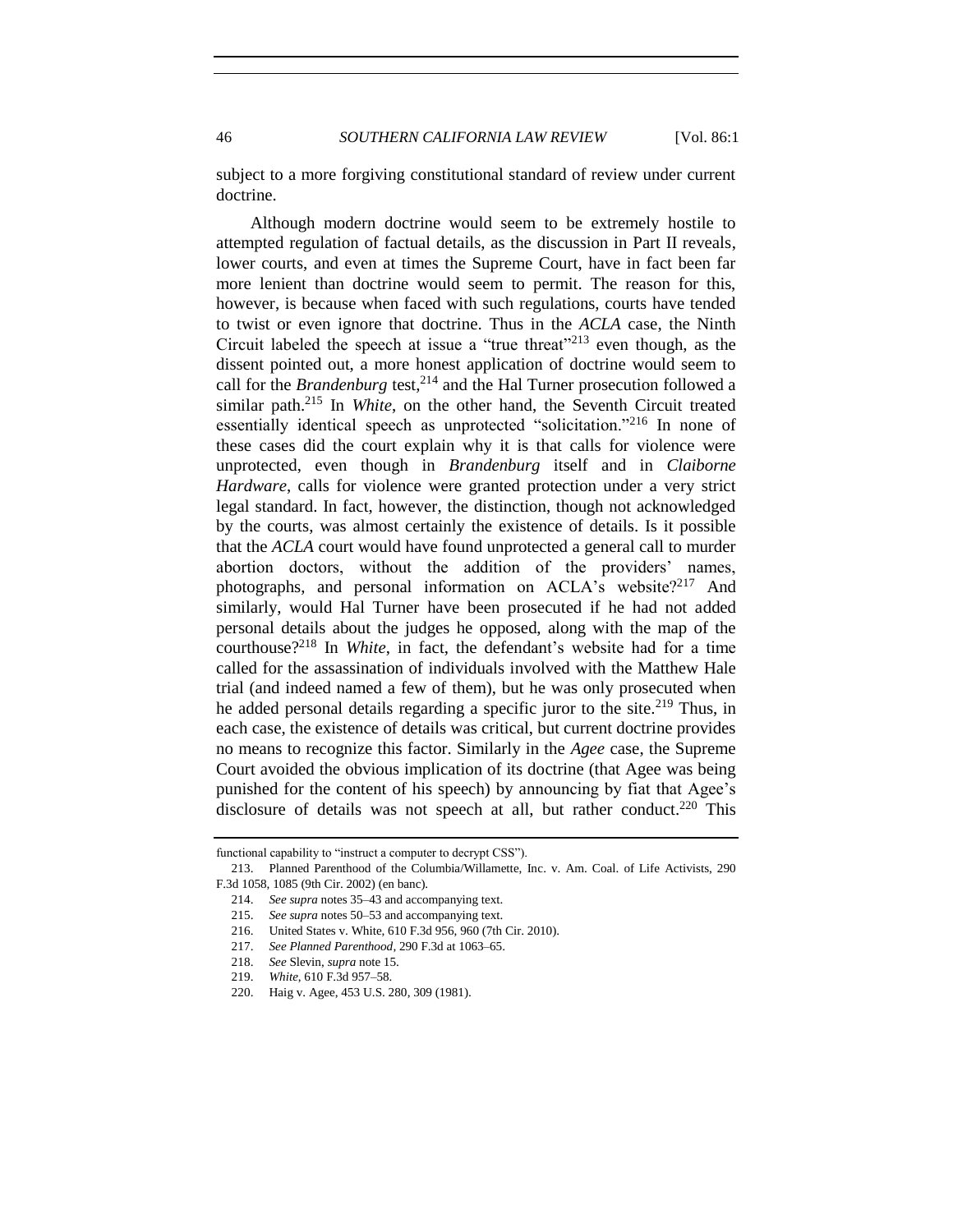pattern continues with respect to other sorts of details.

Thus in *Rice v. Paladin Enterprises*, the court avoided application of *Brandenburg* to the book *Hit Man* by drawing two distinctions: First, that *Brandenburg* protected only "abstract advocacy," not speech which "urges concrete violations" of law and provides instructions on how to violate the law of the sort in *Hit Man*. <sup>221</sup> Second, because the publishers of *Hit Man* specifically intended that their speech be used to commit crimes.<sup>222</sup> Neither of these distinctions, however, has any basis in *Brandenburg* or any other Supreme Court opinion, and neither makes much sense as a matter of policy. The line between abstract and concrete urges to action seems a very malleable one, and it is not at all clear why a speaker's motive should be relevant to whether speech is protected, especially given the difficulty of proving that sort of motive. In truth, what bothered the court about *Hit Man* was the specificity of the instructions provided in the book—that is, the details—but it had no clear doctrinal basis to emphasize that factor as the distinguishing one.<sup>223</sup> And in a slew of other cases discussed earlier,  $2^{24}$ courts have permitted regulation of instructions on how to commit crimes by holding that such speech is unprotected, without explaining how such an exception can be reconciled with *Brandenburg*, since the core problem with such instructions is that they incite illegal behavior by third parties. Finally, in *Corley*, the best known of the DeCSS cases, the court avoided *Brandenburg* or strict scrutiny by holding that the DMCA regulates only the functional, nonspeech elements of code, even though the act (and the injunction in that case) banned not only posting DeCSS code, but also including links to other (foreign) websites that posted the code.<sup>225</sup> Even if the court's conclusion with respect to DeCSS itself may be defensible, it is difficult to see how a link is anything more than pure speech, informing readers where sought-after information is available.

Two points emerge from the above discussion. First, it is clear that courts in recent years have been struggling to avoid what they see as the unacceptable consequences of applying modern First Amendment doctrine

225. Universal City Studios, Inc. v. Corley, 273 F.3d 429, 451 (2d Cir. 2001).

<sup>221.</sup> Rice v. Paladin Enters., 128 F.3d 233, 263–65.

<sup>222.</sup> *Id.* at 265–66.

<sup>223.</sup> Arguably, the court was searching for such a distinction between facts and advocacy when it emphasized the instructional nature of *Hit Man*. If so, my analysis suggests a clarification of the *Rice* court's holding, which should be extended to future cases. *See* Rodney A. Smolla, *Should the*  Brandenburg v. Ohio *Incitement Test Apply in Media Violence Tort Cases*, 27 N. KY. L. REV. 1, 43 (2000) (suggesting that it was the detailed nature of the instructions in *Rice* that led the court to weaken the imminence requirement of *Brandenburg*).

<sup>224.</sup> *See supra* notes [71](#page-14-1)[–95](#page-18-1) and accompanying text.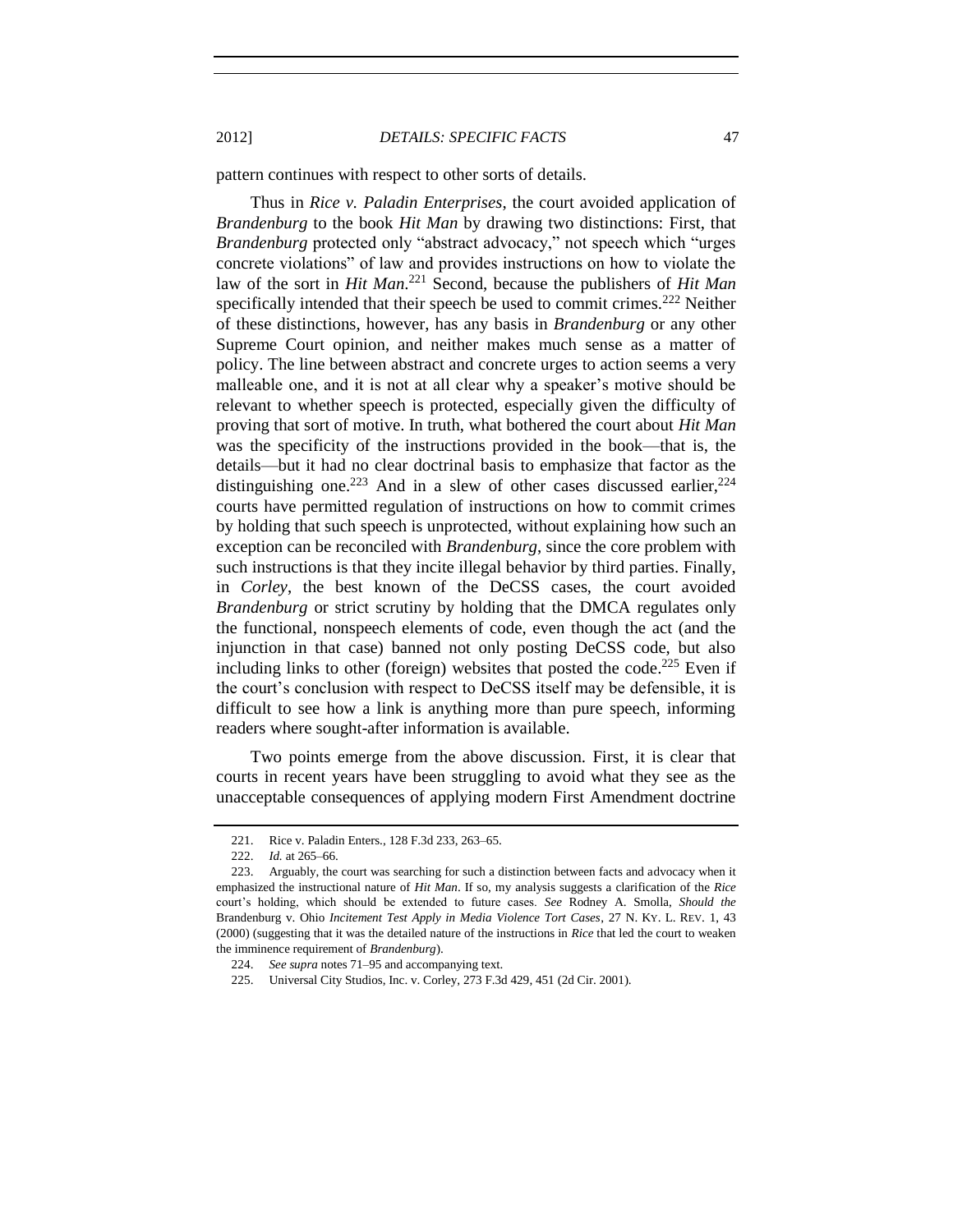faithfully to speech constituting factual details. Second, it is also clear that while current doctrine did not permit those courts to speak in these terms, the driving force behind their decisions to deny protection to speech was not the general facts and abstract ideas expressed in the relevant speech (no matter how reprehensible they might have been), it was the inclusion of specific details. All of this suggests that the time has come to reformulate extant doctrine in this area, including in particular the full application of *Brandenburg* and other highly speech-protective tests to speech constituting factual details.

It would seem logical to begin our reconsideration by recognizing the fundamental point developed above, which is that from the point of the First Amendment, not all details are created equal. Some factual speech is central to the process of self-government, $^{226}$  and so deserving of the highest constitutional solicitude, while other such speech is far more peripheral. First Amendment doctrine must take this distinction into account if it is to balance the fundamental need to ensure that no interference is permitted into the processes of self-governance against the social needs which have driven courts to the convolutions laid out earlier. The question, of course, is how. I begin by considering the feasibility of simply adopting one of the two most prominent, extant approaches toward incorporating the selfgovernance insight into First Amendment law, and then proceed to propose a third way.

For almost a quarter century, Robert Post has championed an approach to free speech which emphasizes "public discourse" as the key forum within which the process of self-governance occurs, and so the core of what the First Amendment should protect.<sup>227</sup> In his seminal 1990 article on the concept of public discourse, Post defended his approach both for its explanatory power with respect to the Court's doctrine and for its superiority to the Court's own preferred "public concern" test, which Post attacked as incoherent.<sup>228</sup> Perhaps then, the concept of public discourse can provide a basis to assess regulation of detailed speech: details expressed as a part of public discourse receive close to complete First Amendment protection, while details expressed elsewhere are subject to far greater

<sup>226.</sup> If instead of self-governance, one grounded one's analysis in the search for truth, or individual autonomy, some small adjustments would have to be made regarding which details are more or less protected by the First Amendment, though those adjustments are likely to be minor given the great overlap, noted earlier, between these theories; in any event, the basic analysis remains the same.

<sup>227.</sup> *See* Post, *Participatory Democracy*, *supra* not[e 161,](#page-32-0) at 482 ("[T]he best possible explanation of the shape of First Amendment doctrine is the value of democratic self-governance"); Post, *Constitutional Concept*, *supra* not[e 161,](#page-32-0) at 667–79.

<sup>228.</sup> Post, *Constitutional Concept*, *supra* not[e 161,](#page-32-0) at 667–79.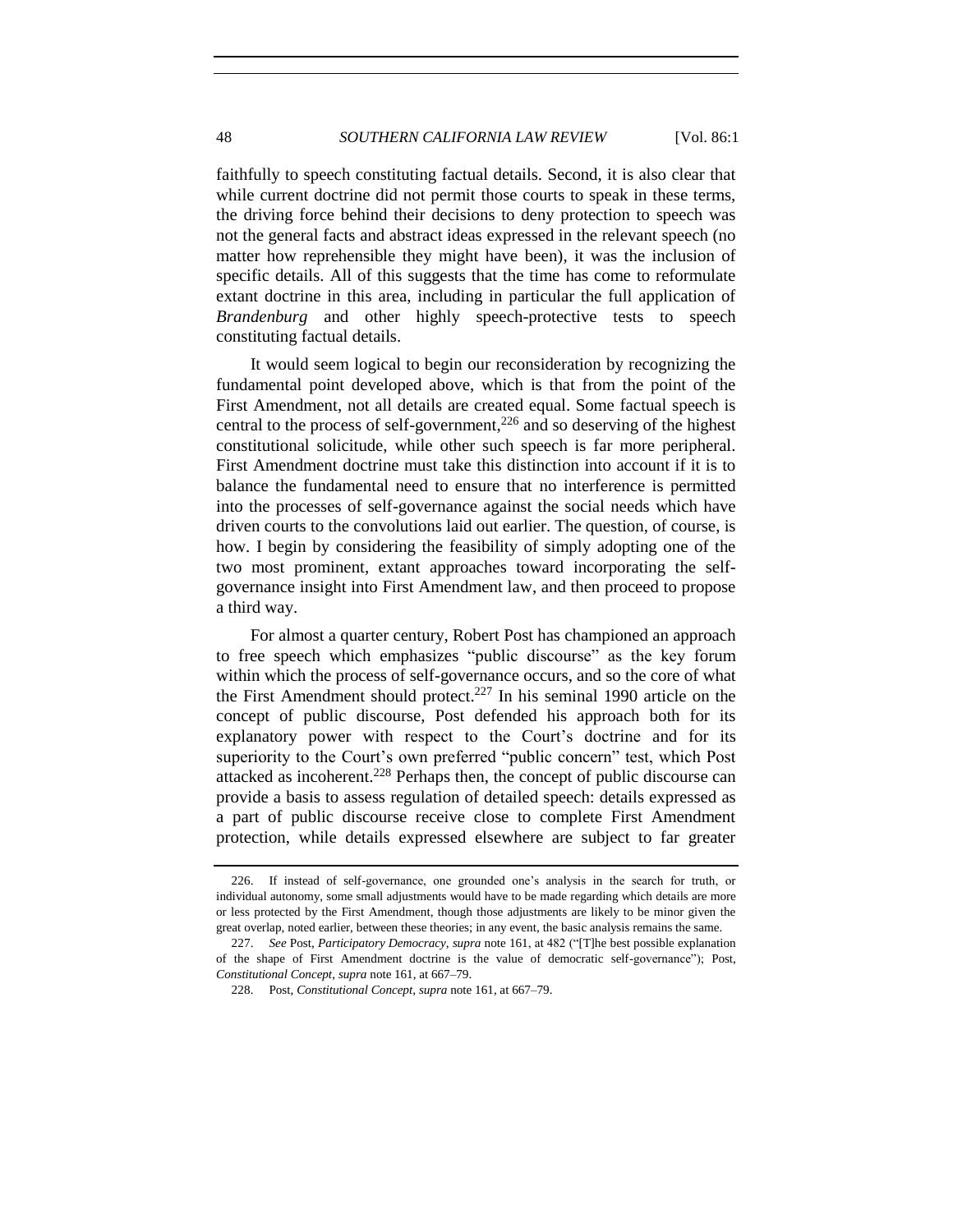regulation if their dissemination poses the risk of significant social harm.

<span id="page-48-0"></span>In fact, however, this approach would substantially both underprotect and overprotect speech constituting factual details. As Eugene Volokh has recently and convincingly argued, limiting protection to public discourse leaves unprotected many forms of speech which are, by any definition, central to self-governance, including teacher-student speech and political discussions among friends.<sup>229</sup> I have also argued elsewhere that much of the core work of self-governance occurs in the context of private, sometimes intimate, associations of citizens and that speech within those associations must therefore receive the highest level of First Amendment protection.<sup>230</sup> The sharing and assessment of factual details will inevitably be a significant part of such exchanges since as discussed above, such details can often play a pivotal role in speech enabling self-governance. Consider, for example, a closed meeting of scientists discussing their recent findings on climate change, or some other topic intimately linked to public policy. Yet the public discourse approach would seem to provide little or no protection to such speech, leaving the self-governance theory in a shambles. The only way to avoid this result would seem to be to expand the definition of "public discourse" to cover all such communications, but that expansion would deprive the concept of all analytic capacity, eliminating its usefulness. Under any sensible definition of public discourse, then, an approach emphasizing public discourse as the heart of the First Amendment's scope underprotects speech.

It also, paradoxically, overprotects speech, a problem that has been greatly exacerbated by the rise of the Internet as the dominant modern mode of communication. Consider, for example, the *ACLA* and *White* cases, and the Hal Turner prosecution. In each of these cases, the critical fact that made the First Amendment issues so difficult was that there was no evidence that the speaker intended to engage in violence, or had any direct association with potential perpetrators of violence. If such evidence had existed, the cases would have been trivial because the defendants would have been subject to direct prosecution for making threats, or conspiring to make threats, and any speech would have clearly been unprotected either as "true threats," or as speech "used as an integral part of conduct in violation of a valid criminal statute."<sup>231</sup> The fear raised by the

<sup>229.</sup> Eugene Volokh, *The Trouble with "Public Discourse" as a Limitation on Free Speech Rights*, 97 VA. L. REV. 567, 571–74 (2011).

<sup>230.</sup> Bhagwat, *supra* not[e 180,](#page-35-0) at 981.

<sup>231.</sup> United States v. Stevens, 130 S. Ct. 1577, 1586 (2010) (quoting New York v. Ferber, 458 U.S. 747, 761–62 (1982)) (internal quotation marks omitted).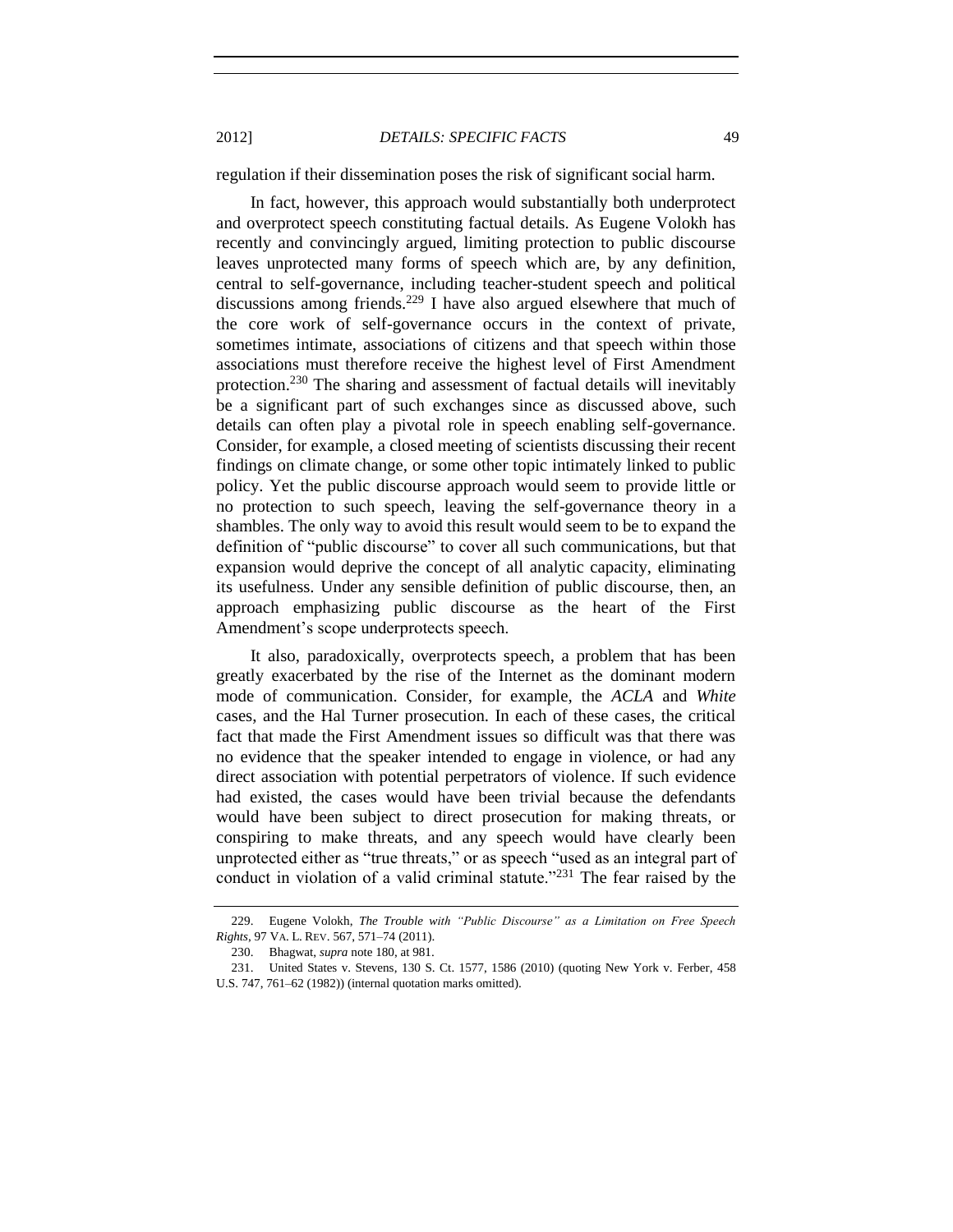speech was that it would instigate violence by unknown third parties hence why under current law the speech should probably be analyzed under *Brandenburg*. <sup>232</sup> There seems little doubt, however, that each of the three websites at issue in these cases was a part of public discourse, albeit of a distasteful variety. They were, after all, making political communications directed at a broad and dispersed public audience. But in this context, the risk raised by such speech clearly rises in direct proportion to its public nature because as the audience grows, more potential bad actors are provided the dangerous details. This inverts the general presumption, underlying Post's analysis: that public discourse is more valuable, and poses fewer risks, than private speech.<sup>233</sup> Consider also the WikiLeaks scandal, or for that matter (to use a pre-Internet example) the *Pentagon Papers* case. In each of those instances, but especially with respect to WikiLeaks, the harm caused by the disclosure of military and diplomatic secrets is enormous precisely because of the public nature of the disclosure. And again, the greater the scope of the disclosure, and the greater the public discussions elicited by the disclosures, the greater the harm. Indeed, the same is true of facts of little relevance to self-governance, such as domestic gossip or the identity of rape victims; in each case, it is the very public nature of the disclosure that intensifies the harm. And in the age of the Internet, such disclosure can very quickly become almost universal. Any sensible doctrine must, it would seem, take this fact into account, and so cannot provide across-the-board protection to public statements.

What then of the Supreme Court's own favored test, focusing on whether the speech is on a "matter of public concern"?<sup>234</sup> The Court has developed a complex, multi-factored, and highly open-ended definition of such speech, and clearly held that such speech receives a higher level of protection than speech "on purely private matters"<sup>235</sup>—though it has also emphasized that speech not "of public concern" is not entirely unprotected.<sup>236</sup> Since this test is already a part of existing doctrine in areas such as speech by government employees and speech constituting a tort, it could fairly easily be imported into a test addressing regulation of factual details. This is a quite plausible solution to the conundrum posed here, and there is nothing inherently wrong with relying on the phrase "public

<sup>232.</sup> *See* Brandenburg v. Ohio, 395 U.S. 444, 447 (1969) (per curiam).

<sup>233.</sup> *See* Post, *Participatory Democracy*, *supra* note [161,](#page-32-0) at 482; Post, *Constitutional Concept*, *supra* not[e 161,](#page-32-0) at 667–79.

<sup>234.</sup> *See, e.g.*, Borough of Duryea, Pa. v. Guarnieri, 131 S. Ct. 2488, 2493 (2011) (describing the "matter of public concern" test); Snyder v. Phelps, 131 S. Ct. 1207, 1215-16 (2011) (same).

<sup>235.</sup> *Snyder*, 131 S. Ct. at 1215.

<sup>236.</sup> *See supra* not[e 190](#page-37-0) and accompanying text.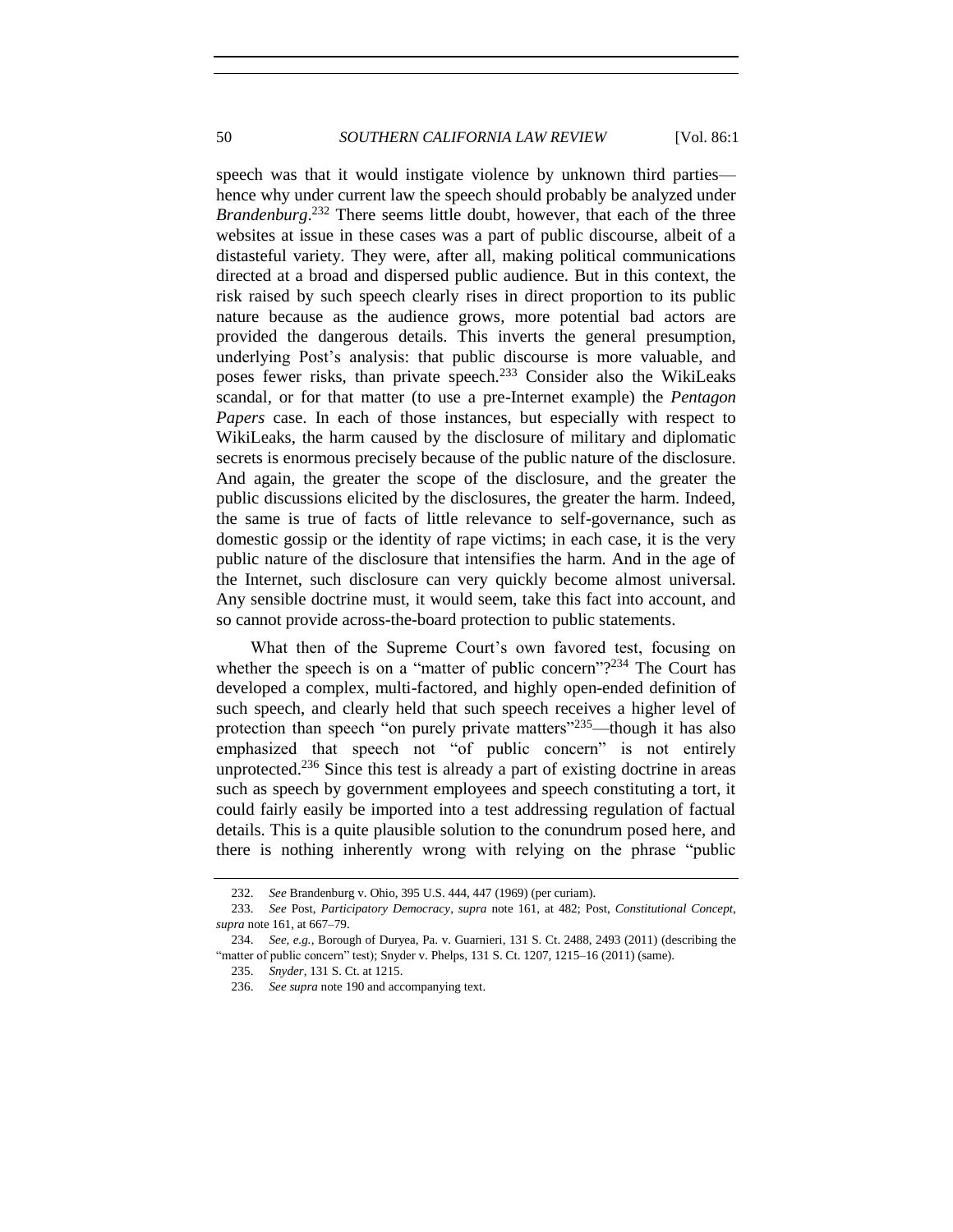concern" as a gage of constitutional value. The difficulty, however, is that there are many serious weaknesses in the way in which the Court has formulated its modern public concern doctrine, making reliance on that phrase as currently understood highly problematic. Most significantly, because the Court has failed to clearly define the meaning of public concern, it has created a test of abiding vagueness.<sup>237</sup> Indeed, Robert Post points out that vagueness and incoherence may be intrinsic in the concept of public concern because the phrase incorporates two quite distinct ideas: First, a "normative" concept which focuses on whether the speech "refers to matters that are substantively relevant to the processes of democratic self-governance."<sup>238</sup> Second, a "descriptive" concept that focuses on whether the speech is "about issues that happen actually to interest the 'public.'"<sup>239</sup> The Court has consistently failed to choose between these alternatives, even though in specific circumstances they can point in very different directions.

Another problem is that in defining public concern, the Court has made the motivation of the speaker a relevant consideration, so that selfishly motivated speech is less likely to be found of public concern.<sup>240</sup> As Eugene Volokh has pointed out, however, this is a dubious approach.<sup>241</sup> It is far from clear why the value of speech should turn on the motives of a specific speaker, or even how to determine such motives. Certainly from the perspective of self-governance, speech uttered with completely selfcentered motives might substantially advance democratic goals, by educating citizens or otherwise. Moreover, this is especially true of factual details. One could easily imagine factual speech that is published with selfish motives—scientists who wish to advance their careers, or a newspaper or website which wishes to attract advertising—which may nonetheless contribute centrally to self-governance. Similarly, surely the regulatory treatment of WikiLeaks should not turn on whether it is a forprofit or nonprofit organization.

Finally, insofar as the public concern test emphasizes its "descriptive" element and focuses on the actual interests of the public, there is a deep circularity to the test. While private speech—such as the intraoffice

<sup>237.</sup> *See* Volokh, *supra* note [6,](#page-2-1) at 1166–73 (exploring uncertainties surrounding public concern test).

<sup>238.</sup> Post, *Constitutional Concept*, *supra* not[e 161,](#page-32-0) at 670.

<sup>239.</sup> *Id.* at 672 (citation omitted).

<sup>240.</sup> *See* Connick v. Myers, 461 U.S. 138, 148 n.8 (1983) (holding that a questionnaire distributed by an employee to an office coworkers that expressed the employee's dissatisfaction with her proposed transfer was not a matter of public concern).

<sup>241.</sup> Volokh, *supra* not[e 6,](#page-2-1) at 1170 & n.279, 1192–93.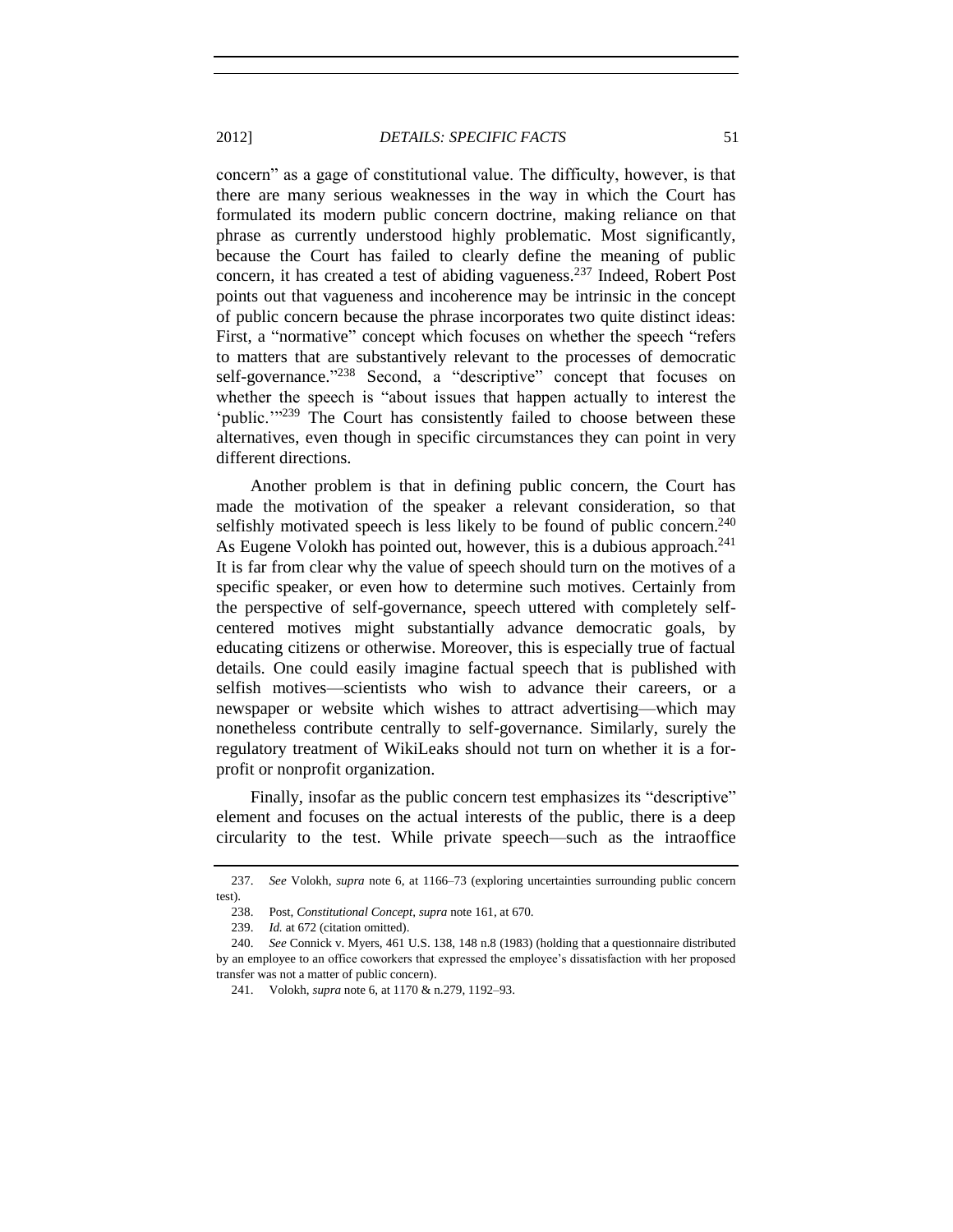communications in *Connick v. Myers*<sup>242</sup> or the credit report in *Dun & Bradstreet, Inc. v. Greenmoss Builders, Inc.*<sup>243</sup>—might be found to be not of public concern, almost by definition when speech is addressed broadly (and finds a broad audience) it would seem to be of public concern. Yet as discussed earlier, it is often the case that details cause the most harm when disseminated broadly. The public concern test, at least as currently formulated, would seem to lead to high levels of protection, even for speech quite tangential to self-governance, in exactly those situations where regulation is most desperately needed.

Ultimately then, what is needed is a direct focus on self-governance. Factual details should receive protection in proportion to their contribution to self-governance. This approach could be stated as a reformation of the public concern test, focusing on what Post calls the normative rather than the descriptive aspects of that test. Or it could be stated as a new test. Regardless, under this approach, factors such as whether the speech was a part of public discourse and the extent of the public interest in the speech would be relevant to the ultimate determination, but they would be neither sufficient nor necessary. Of course, this raises the question of what speech is relevant to self-governance. A full exploration of that question is not possible here; indeed, there are reasons to doubt if we could ever completely define the sphere of speech relevant to self-governance. But some preliminary thoughts seem in order. First and foremost, the scope of protection must reflect the broad scope of the concept of self-governance that the First Amendment envisions, which moves far beyond electoral politics or even public policy as such, but rather includes such things as value formation, education, and organization.<sup>244</sup> As a consequence, protection cannot be restricted to speech regarding governments, as Robert Bork recommended,  $245$  or even to speech touching on matters of public policy more generally. On the other hand, just because a subject is of interest to the public does not make it relevant to self-governance celebrity gossip, for example, seems very far removed from the concerns driving the First Amendment, unless the celebrity is also a political or

<sup>242.</sup> *Connick*, 461 U.S. at 138.

<sup>243.</sup> Dun & Bradstreet, Inc. v. Greenmoss Builders, Inc., 472 U.S. 749, 761 (1985).

<sup>244.</sup> *See* Bhagwat, *supra* note [180,](#page-35-0) at 997–98 (describing the role of the First Amendment in protecting forms of democratic participation such as petitioning, assembly, association, and education); Post, *Constitutional Concept*, *supra* note [161,](#page-32-0) at 671-72 ("[T]he first amendment safeguards public discourse not merely because it informs government decisionmaking, but also because it enables a culturally heterogeneous society to forge a common democratic will.").

<sup>245.</sup> *See* Post, *Constitutional Concept*, *supra* note [161,](#page-32-0) at 671–72 (discussing and rejecting argument made by Robert Bork in *Neutral Principles*, *supra* not[e 158,](#page-31-1) at 27).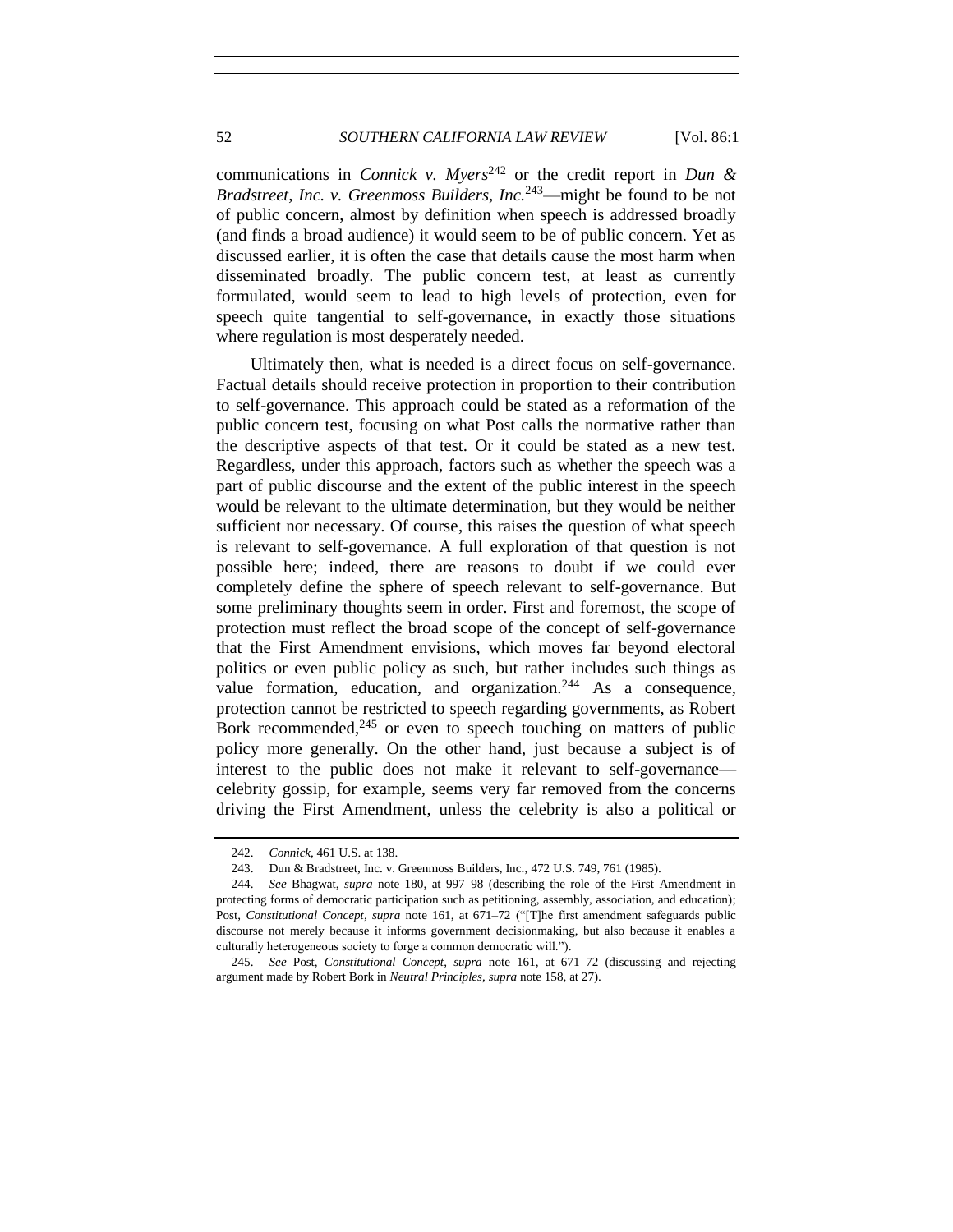opinion leader. Finally, emphasis must be put on the collective nature of self-governance. This means not only that speech constituting public discourse is presumptively relevant to self-governance, but also that the courts must focus, in assessing speech, on whether the speech is part of a collective project of value formation or directed at forming associations with and / or shaping the values of fellow citizens. When that is the case, even when the subject matter is far from governmental policies, as narrowly defined, self-governance is very much in play.

Even with this broad approach, however, there will be many instances of factual speech that have no, or only a distant relationship to selfgovernance. And there will also be close cases, where the relationship is uncertain, or is indirect but real. Clearly some difficult judgments will be necessary, and certainly there should be a presumption that public discourse and matters of interest to the public are relevant to selfgovernance. Nor am I suggesting that relevance to self-governance become a general First Amendment test used to assess the value of all speech. But with respect to factual details, as opposed to opinions, ideas, or general facts, some distinctions must be drawn if the social harms associated with such details are to be controlled.

The shape of a new doctrine, recognizing the distinct issues and problems associated with regulation of speech constituting factual details, begins to emerge from the above discussion. First and foremost, the Court's current, highly protective doctrine must remain in place and must be faithfully followed (a bigger challenge, seemingly) with respect to factual details which are directly related to self-governance, and so fall within the core of the First Amendment's protections. The history of the past century of First Amendment doctrine has led to a broad social consensus that, in general, we as a society are will to risk the harms threatened by such speech because that risk is greatly outweighed by the threat to our system of government posed by regulation in this area. Nothing in the discussion here challenges that conclusion.

The more difficult, and interesting, question is how to treat factual details outside that core. Here, a clarification is necessary. It may well be (indeed it is very likely to be the case) that a particular speech, publication, or website will contain elements of both highly protected and less protected speech, including details. Thus ACLA's website, insofar as it condemned abortion, and even insofar as it identified the location of abortion clinics,  $246$ 

<sup>246.</sup> Planned Parenthood of the Columbia/Willamette, Inc. v. Am. Coal. of Life Activists, 290 F.3d 1058, 1085 (9th Cir. 2002) (en banc).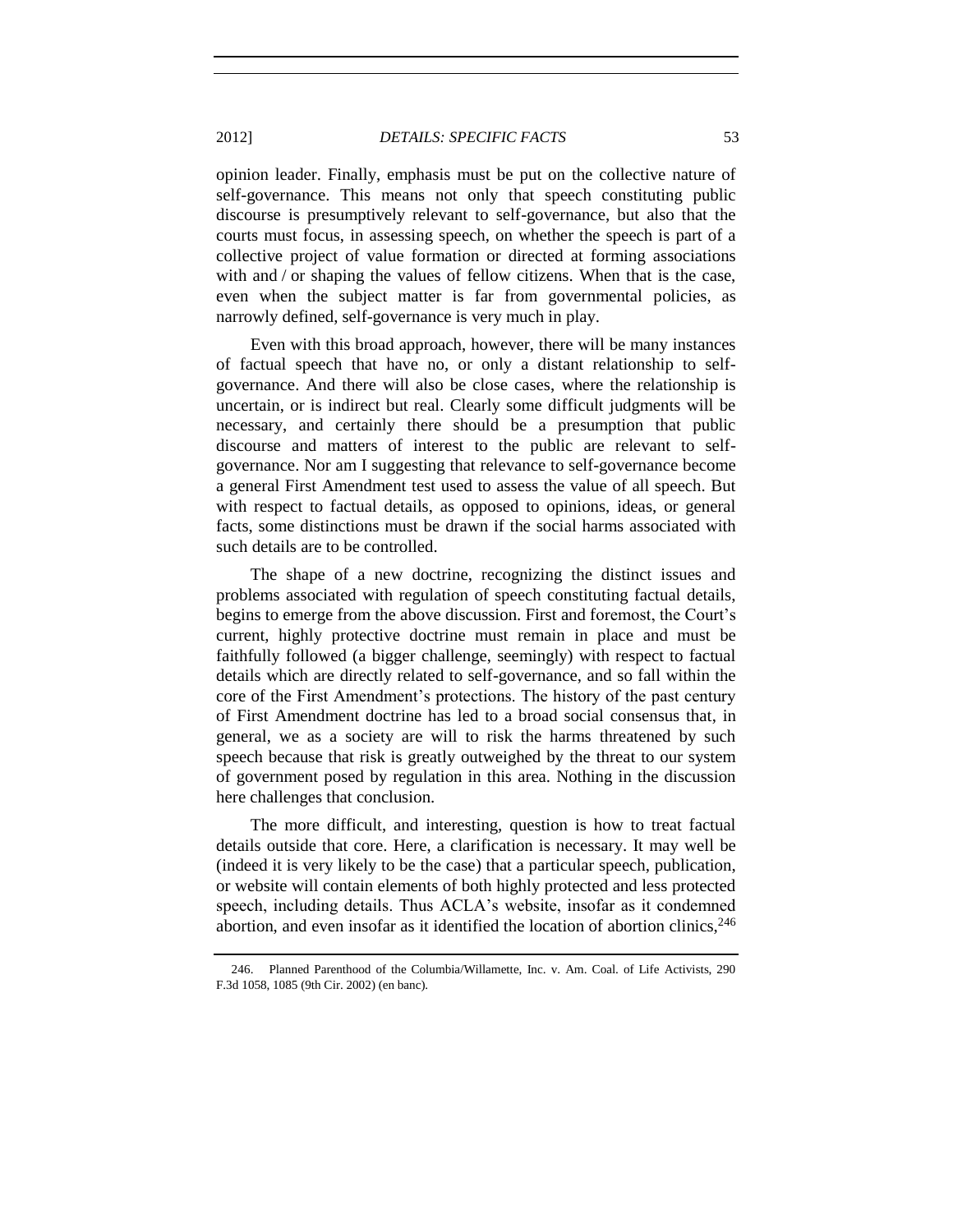undoubtedly constituted speech at the core of the First Amendment, and similarly for Hal Turner's condemnation of the Seventh Circuit judges.<sup>247</sup> However, the addition of peripheral, personal details, and in Turner's case the location of bomb barriers, was almost certainly outside that core protection. When that is so, the government must retain the power to regulate, and punish, those dangerous details, even when it cannot touch the rest of the speech, just as the inclusion of opinion within otherwise defamatory speech does not shield the defamation from liability. Otherwise, restrictions on dangerous details would be too easy to evade.

So now the following question arises: How should courts evaluate regulation of those noncore factual details? Here, some modesty is in order. The reality is that no single standard can capture the vast variety of situations in which the government might seek to regulate details to avert real or perceived social harms. First of all, the types of details that are potentially subject to regulation vary enormously in character and value. Such details include everything from celebrity gossip (with little or no relationship to self-governance) to personal details such as those in *ACLA* or *White* (with some potential relevance) to the types of diplomatic and military secrets at issue in the WikiLeaks scandal (which have a great deal of relevance to public policy)—even if some of the specific details (such as the names of individuals working with the United States) might be considered outside the "core" of First Amendment protection. Furthermore, there is also huge variation in the types of social harms threatened by disclosure of details. Again these run the gamut from potential death, in contexts such as *ACLA* and WikiLeaks, to substantial financial losses in situations such as disclosure of DeCSS, to mere embarrassment in the case of gossip. Any sensible approach in this area must calibrate the degree of First Amendment protection to variations in both the value of the regulated speech, and the strength of the government's interest in regulating that speech. What seems clear is that neither the extremely speech-protective approach employed toward ideas (which I have argued should be retained only for factual details directly related to self-governance), nor the extreme deference that the Court employs with respect to regulation of nonexpressive conduct, $248$  (and in practice applies to noncontent-based regulations even of expressive conduct),  $249$  seem appropriate here. Instead,

<span id="page-53-0"></span><sup>247.</sup> *See* United States v. Turner, No. 09-542, 2009 U.S. Dist. LEXIS 81135, at \*1–2 (N.D. Ill. Sept. 8, 2009).

<sup>248.</sup> *See, e.g.*, United States v. Carolene Products Co., 304 U.S. 144, 152 n.4 (1938) (applying rational basis review to Congress's Filled Milk Act).

<sup>249.</sup> *See* Ashutosh Bhagwat, *The Test that Ate Everything: Intermediate Scrutiny in First Amendment Jurisprudence*, 2007 U. ILL. L. REV. 783, 792 (documenting the weakness of the *O'Brien*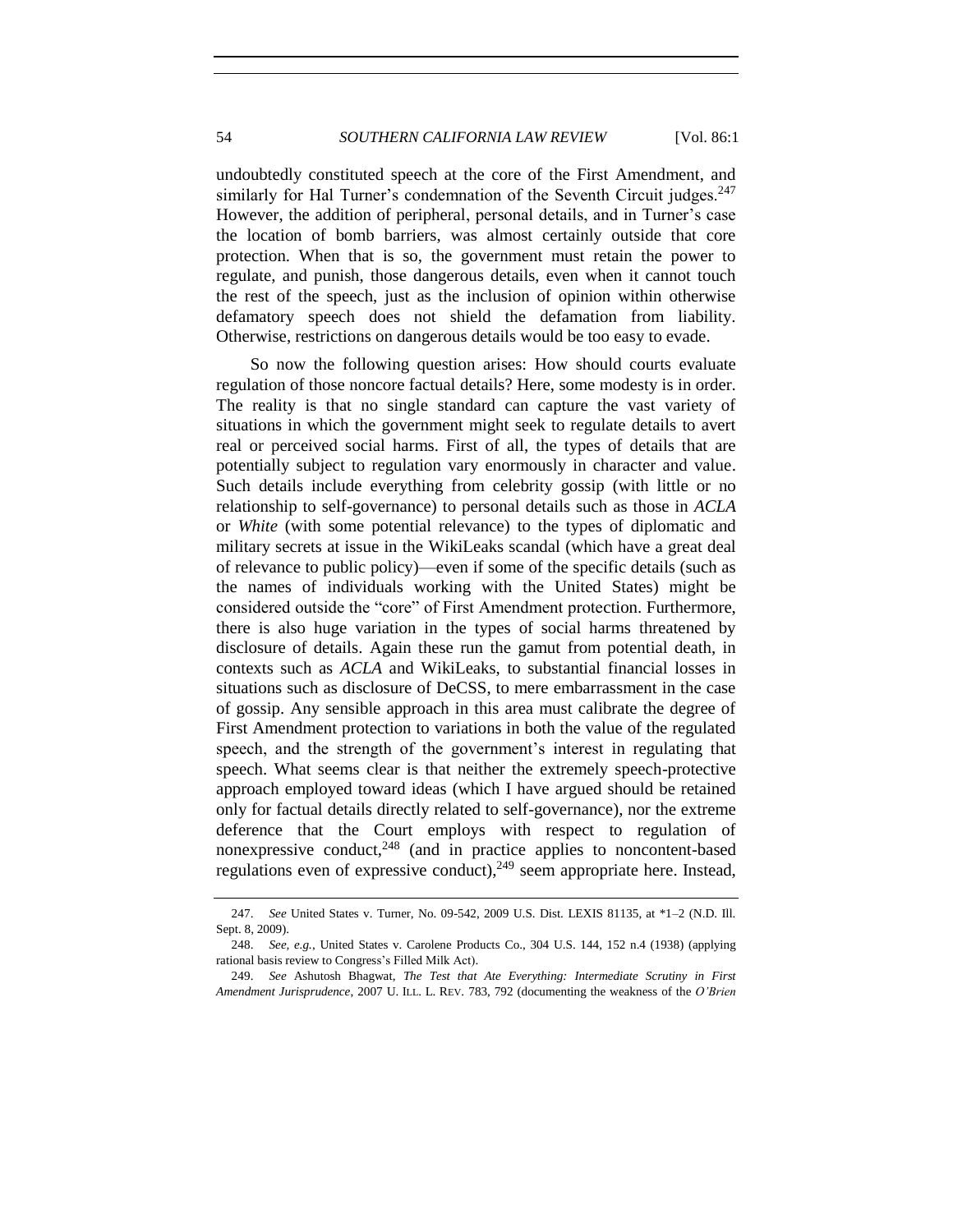something in-between is needed, a sliding-scale / balancing approach that varies the burden placed on the government to justify its regulation. This balancing should depend not only on the value of the regulated speech and the impact of the regulation on that speech, but also should clarify that all true facts are presumptively protected, and so the government bears the burden of justifying their suppression.

Building on current doctrine, that approach is probably best encapsulated in the test the Court currently applies to truthful, nonmisleading commercial speech, which I understand to incorporate a substantial element of balancing, albeit weighted balancing.<sup>250</sup> Under current law, in order to justify a regulation of commercial speech, "the State must show at least that the statute directly advances a substantial governmental interest and that the measure is drawn to achieve that interest. . . . [that is, t]here must be a 'fit between the legislature's ends and the means chosen to accomplish those ends.'"<sup>251</sup> This test, a form of intermediate scrutiny, has been applied with a fair bit of vigor in recent years,<sup>252</sup> but retains enough nuance to "ensure not only that the State's interests are proportional to the resulting burdens placed on speech but also that the law does not seek to suppress a disfavored message. $^{253}$  Logically, importing the commercial speech doctrine to the regulation of details not directly relevant to self-governance makes some sense because in both instances, the courts are being asked to analyze regulations of speech that has some substantial value, but which clearly falls outside the core of the First Amendment's protections. This test, a fairly demanding form of intermediate scrutiny, is best read to permit regulation of speech when serious harms are threatened and the regulation directly mitigates the risk of such harms, but not for trivial purposes. It also would appear to permit greater regulation by placing fewer demands on the government (that is, ensuring that regulation is "proportional" to need and value), as the speech

test applied to such regulations).

<sup>250.</sup> Those who do not share this understanding of the test should read my proposal as one for weighted balancing, however such a test may be titled.

<sup>251.</sup> Sorrell v. IMS Health, Inc., 131 S. Ct. 2653, 2667–68 (2011) (quoting Bd. of Trs. of State Univ. of N.Y. v. Fox, 492 U.S. 469, 480–81 (1989)).

<sup>252.</sup> *See, e.g.*, *id.* (holding that a Vermont statute restricting the sale, use and disclosure of pharmacy records that showed individual prescribing practices of doctors did not survive this form of intermediate scrutiny); Thompson v. W. States Med. Ctr., 535 U.S. 357, 366–77 (2002) (holding that speech-related provisions of the Food and Drug Administration Modernization Act of 1997 did not survive this form of intermediate scrutiny); Lorillard Tobacco Co. v. Reilly, 533 U.S. 525, 553-71 (2001) (holding that certain regulations restricting tobacco advertising promulgated by the Attorney General of Massachusetts did not survive this form of strict scrutiny).

<sup>253.</sup> *Sorrell*, 131 S. Ct. at 2668.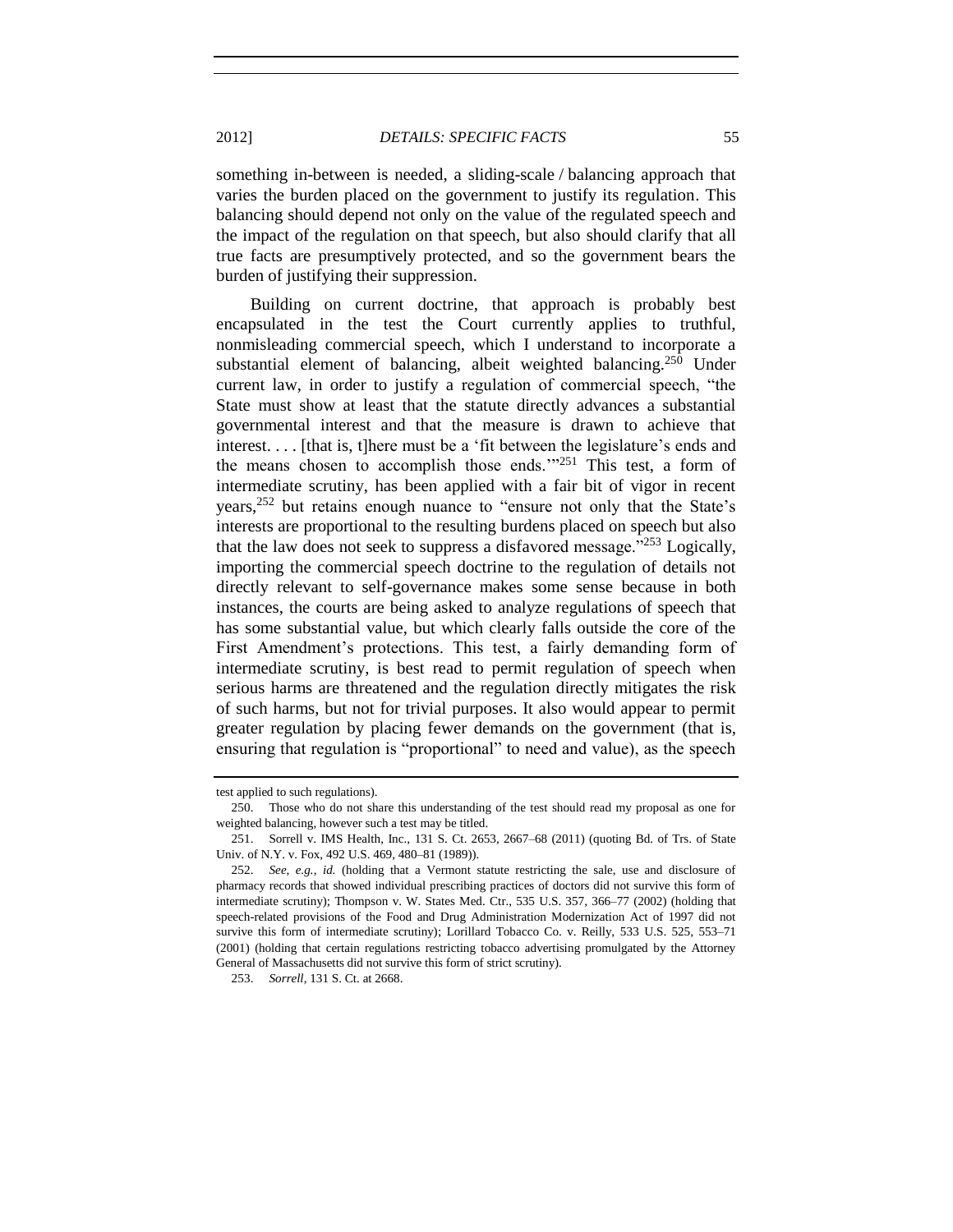being regulated becomes more and more distant from the processes of selfgovernance. And, most importantly, this approach abandons the very strict imminence and probability requirements of the *Brandenburg* test, reducing the burden on the government to merely demonstrating that there is a significant likelihood that the regulation will abate a substantial social harm.

There are two substantial, though linked, objections to this approach: that the test I advocate is excessively vague and indeterminate, and that consequently, judges will not be able to consistently administer the test. There is no doubt that the commercial speech test, like any standard that incorporates an element of balancing, is inevitably open-ended and asks a lot of judges. In particular, it entrusts judges with the concededly difficult task of assessing how direct the relationship is between specific factual speech and the processes of self-governance, and it also requires judges to assess the magnitude of social harm threatened by that speech. Neither are easy tasks, and there will inevitably be difficult value judgments needed. Finally, in determining if any particular regulation should be upheld, some degree of comparison of the value of speech and social harm becomes necessary, inevitably raising incommensurability problems.<sup>254</sup> These are all real concerns, and undoubtedly will introduce an element of uncertainty to the law. They are not, however, fatal in my view. One important mitigating factor is that under my proposed approach to regulation of factual speech, details that are even arguably at the core of the First Amendment's protections—because they relate directly to self-governance—continue to receive extremely high protection free of any balancing test. Intermediate scrutiny, and an element of balancing, will enter the picture only after a determination has been made that the regulated speech is not in that core, thereby substantially decreasing the stakes if judges fail at times to provide sufficient protection for speech or are inconsistent in doing so. Second, some solace can be found in the fact that courts have applied intermediate scrutiny-type tests for many decades, in many areas of law including free speech<sup>255</sup> and equal protection,<sup>256</sup> and certainly have not done so in such a

<sup>254.</sup> *See generally* Hastings Law Journal Editorial Board*, Foreword* to Symposium, *When Is a Line as Long as a Rock Is Heavy?: Reconciling Public Values and Individual Rights in Constitutional Adjudication*, 45 HASTINGS L.J. xvii, xvii (1994) ("The Symposium addresse[s] the various methods the Supreme Court does and should use in constitutional decision making.").

<sup>255.</sup> *See generally* Bhagwat, *supra* note [249](#page-53-0) (providing a comprehensive assessment of intermediate scrutiny).

<sup>256.</sup> *See, e.g.*, United States v. Virginia, 518 U.S. 515, 515–18 (1996) (involving the admission of women to Virginia Military Institute); Craig v. Boren, 429 U.S. 190, 197–98 (1976) (involving an Oklahoma law allowing the sale of certain alcoholic beverages to women at age eighteen but only allowing men to do so at age twenty-one).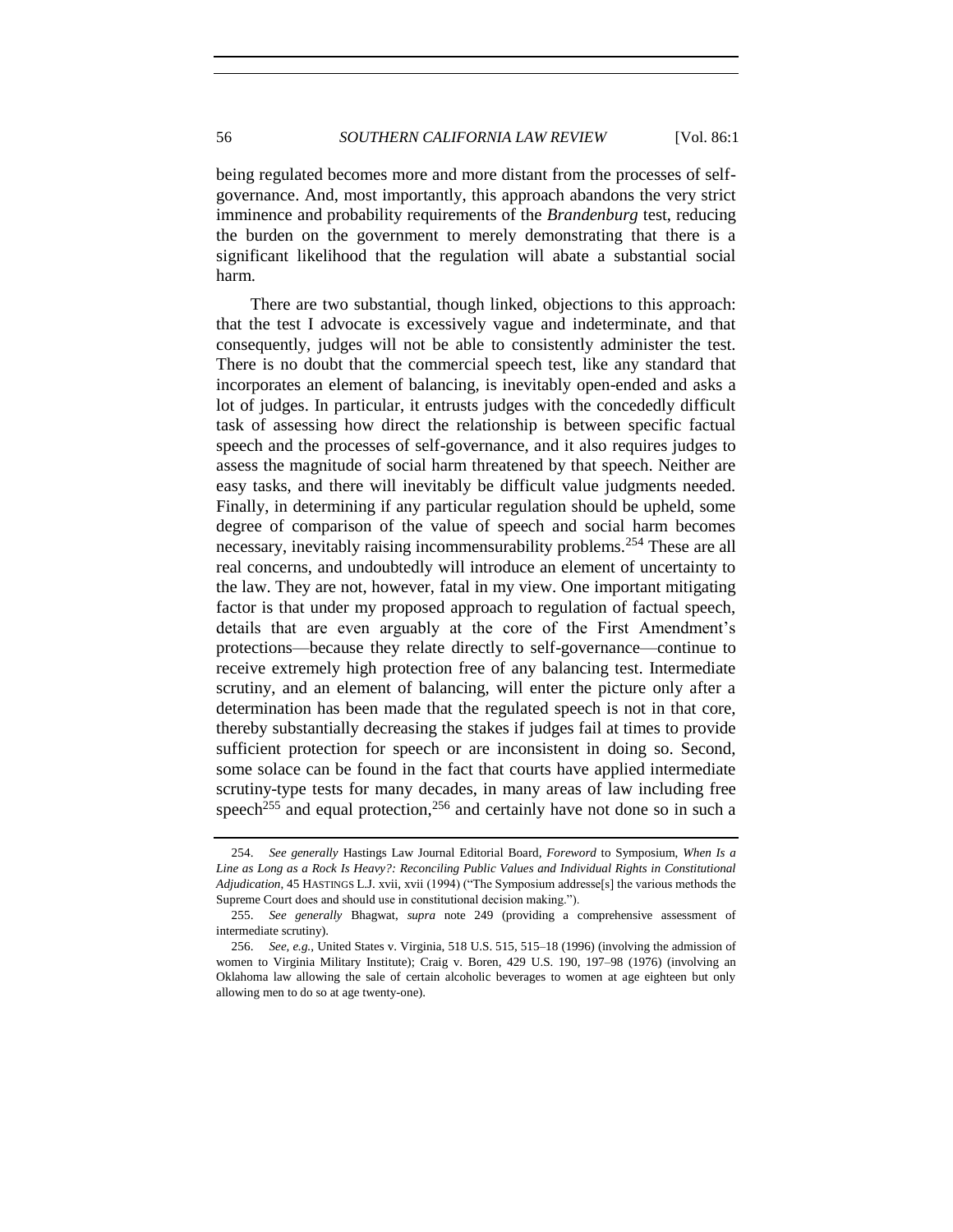manner as to eviscerate constitutional protections. Finally, it may well be that some degree of uncertainty in this area is inevitable. The cases and situations discussed in this Article raise fundamental questions about how to reconcile social needs with our constitutional commitment to free expression. When speech directly relevant to the basic purposes of the First Amendment is at issue, our modern practice has been to protect speech, even at the cost of substantial social harm. As we move toward more peripheral speech, however, some element of compromise is inevitable, and so some degree of variability is inevitable. Indeed, as the discussion of cases in Part II illustrates, judges are clearly already making these judgments, albeit sub rosa and perhaps even unconsciously. The path I propose would require judges to make those judgments explicit and to defend them in the course of announcing their decisions. That seems, at the least, a substantial improvement over the current state of affairs, even if the solution is not ideal from the point of view of predictability.

Under my proposed approach, most (though by no means all) of the cases discussed earlier would probably have been decided the same way, but without the distortion (or at times simply ignoring) of doctrine that courts have in the past engaged in to justify their results. Thus, in situations like the *ACLA* and *White* cases and the Hal Turner prosecution, there seems little doubt that given the magnitude of the social harm posed by the disclosures of personal details there—immediate, severe fear of harm, and a meaningful risk of actual harm on the part of the victims—and given the rather peripheral link between self-governance and those details, prosecution of such speech is certainly warranted.<sup>257</sup> Similarly, there seems little doubt that the government was justified in acting against Philip Agee in response to his disclosure of the names of CIA agents.<sup>258</sup> Again, the harm (there not merely theoretical) was very high, and the link between self-governance and the identities of specific operatives seems small. On the other hand, in *Claiborne Hardware* the Court was almost certainly correct to protect the speech. The speech punished there was uttered in the context of organizing a political protest and boycott, so sat at the very heart of the First Amendment's protections, and the identification of the names of boycott violators was itself a central part of those activities,  $259$  unlike in

<sup>257.</sup> The question of what particular criminal charge that should be laid against such speech is outside the scope of this paper, though I am inclined to think that the solicitation approach adopted in *White* is probably the best fit. My point is that any First Amendment defense to such a prosecution should be rejected, on the grounds that the factual details contained in the speech are unprotected, and so may be punished.

<sup>258.</sup> *See* Haig v. Agee, 453 U.S. 280, 283–84 (1981).

<sup>259.</sup> NAACP v. Claiborne Hardware Co., 458 U.S. 886, 889–90 (1982).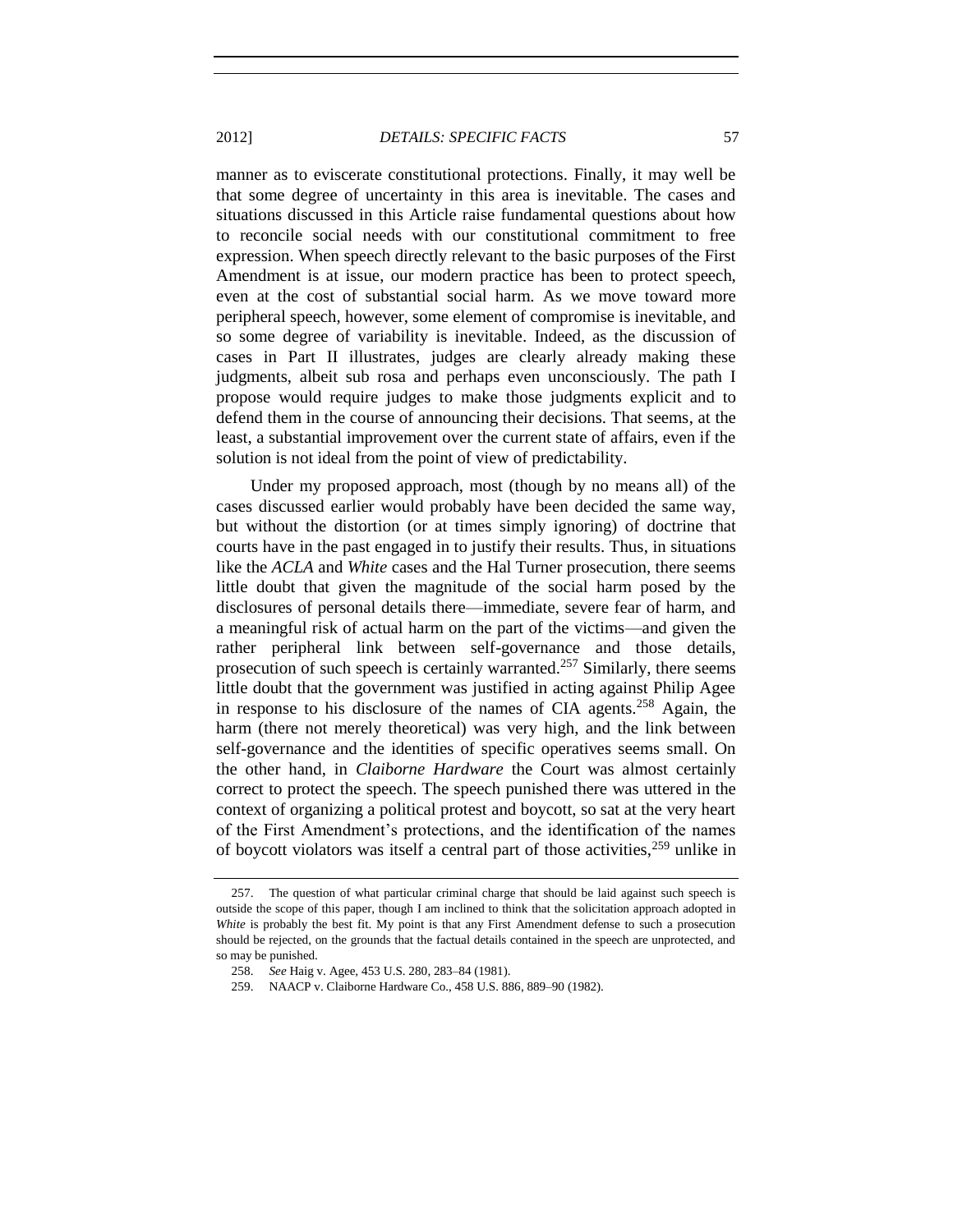the other cases. Furthermore, the link between the speech and actual harm was much more tangential there than in the other cases discussed.

Finally, while *Rice v. Paladin Enterprises* poses a more difficult question, the court probably also decided that case correctly. The strongest factor favoring the court's decision to deny protection was, of course that the contents of the book *Hit Man* were extremely far removed from selfgovernance, especially the details regarding how to plan a murder. On the other hand, the link between the book and actual harm is also rather distant, suggesting that the harm side of the ledger weighs in favor of protection. It should be noted, however, that for the purposes of the summary judgment motion being reviewed in *Rice*, the defendant had actually stipulated that "through publishing and selling *Hit Man*, it assisted [the murderer] in particular in the perpetration of the" murders at issue.<sup>260</sup> Given this concession, the link between the speech and the harm was probably sufficiently close to justify denying protection to the speech. If, however, the defendants had been able subsequently to raise serious questions about whether the murder that triggered that lawsuit was really caused by the book, then that conclusion should have been subject to reconsideration.

This is not to say that all of the cases were correctly decided. For example, the Court was probably wrong to prevent newspapers from being prosecuted for the disclosure of the names of rape victims.<sup>261</sup> Those are cases where the harm posed to the privacy of those victims is quite substantial, and again the relevance to self-governance of the names of those victims seems remote. Similarly, in cases other than *Rice* involving instructions to engage in crime, where defendants were directly providing specific instructions to potential criminals, the value of the speech remains low,<sup>262</sup> but the link to social harm is much more direct than in *Rice*. As a consequence, decisions, such as *Dahlstrom*, <sup>263</sup> *Freeman*, <sup>264</sup> and *McCoy*, 265 granting substantial constitutional protection to such speech seem clearly wrong.

<sup>260.</sup> Rice v. Paladin Enters., 128 F.3d 233, 241 (4th Cir. 1997).

<sup>261.</sup> *See* Florida Star v. B.J.F., 491 U.S. 524, 524 (1989).

<sup>262.</sup> I do not mean to suggest that the speech in *Rice* and the other criminal instruction cases had no value. Certainly, there is an ideological element to *Hit Man*'s advocacy of a criminal lifestyle, *see Rice*, 128 F.3d at 241, just as in tax evasion cases there is a clear ideological element to defendant tax protestors' speech, *see e.g.*, United States v. Freeman, 761 F.2d 549, 551–52 (9th Cir. 1985) (though it is hard to find much value in the recipe to manufacture PCP at issue in *United States v. Barnett*, 667 F.2d 835, 842–44 (9th Cir. 1982)). My point is simply that the inclusion of specific, detailed instructions in the speech did not much advance those ideological elements of the speech.

<sup>263.</sup> United States v. Dahlstrom, 713 F.2d 1423, 1423–28 (9th Cir. 1983).

<sup>264.</sup> *Freeman*, 761 F.2d at 551–52.

<sup>265.</sup> McCoy v. Stewart, 282 F.3d 626, 631–33 (9th Cir. 2002).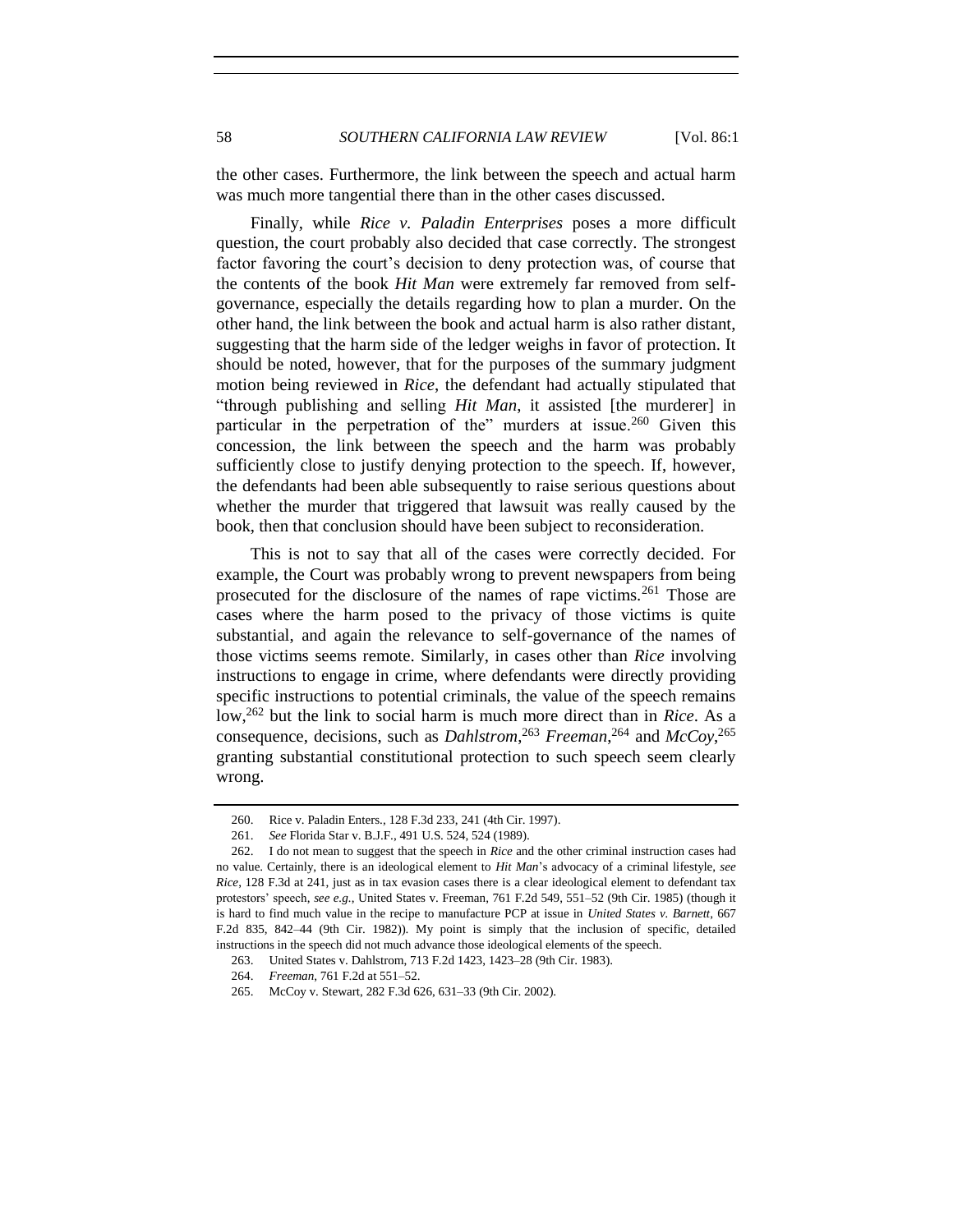Moving to the scientific and technical speech cases, courts were similarly probably correct to deny coverage to speech, such as the specific code constituting  $DeCSS<sub>1</sub><sup>266</sup>$  where the link to crime is close and the tie between that specific code and self-governance is distant (the same would be true of the other cases involving software directly connected to crime). On the other hand, the courts were probably also correct to conclude that a situation such as that posed by the *Bernstein* litigation is quite different. The encryption algorithm Bernstein sought to publish had clear scientific value which might well have been relevant to public policy debates regarding privacy and secrecy, albeit the specific algorithm probably does not sit within the "core" of speech relating to self-governance. But more importantly, there was a far less direct link between the government's censorship efforts directed at Bernstein and any identifiable social harm.<sup>267</sup>

The final category of details identified earlier, diplomatic and military secrets, unsurprisingly poses the most difficult set of problems. These cases typically involve speech which is in general highly relevant to selfgovernance, since it provides citizens with crucial information about the actions and failings of their government, even if some of the specific details contained in the speech (such as the identities of named individuals in the WikiLeaks cables) do not fall within the core of protected speech. On the other hand, disclosures of specific military and diplomatic facts, of course, also threaten extremely serious harms to national security, and to the lives of individual soldiers and others. Some care is therefore essential in resolving these cases.

Some conclusions do seem clear, however. First, most such information must receive the highest level of protection, even when some harm to national interests is threatened. That is the abiding lesson of the *Pentagon Papers* litigation,<sup>268</sup> and more recent disputes such as the *New York Times*'s disclosure of the Bush Administration's warrantless wiretapping program, which elicited a controversial threat of prosecution from then Attorney General Alberto Gonzales.<sup>269</sup> Second, though, it also seems essential to provide less protection to the disclosure of very detailed and sensitive military or intelligence-related facts, such as the sailing times of troop ships, the specifics of which add little to public debate or other

<sup>266.</sup> *See e.g.*, Universal City Studios, Inc. v. Corley, 273 F.3d 429, 434–36 (2d Cir. 2001).

<sup>267.</sup> *See* Bernstein v. U.S. Dep't of State, 922 F. Supp. 1426, 1426–36 (N.D. Cal. 1996).

<sup>268.</sup> N.Y. Times Co. v. United States (*Pentagon Papers*), 403 U.S. 713 (1971) (per curiam).

<sup>269.</sup> Walter Pincus, *Prosecution of Journalists Is Possible in NSA Leaks*, WASH. POST, May 22, 2006, *available at* http://www.washingtonpost.com/wp-dyn/content/article/2006/05/21/AR200605210 0348.html.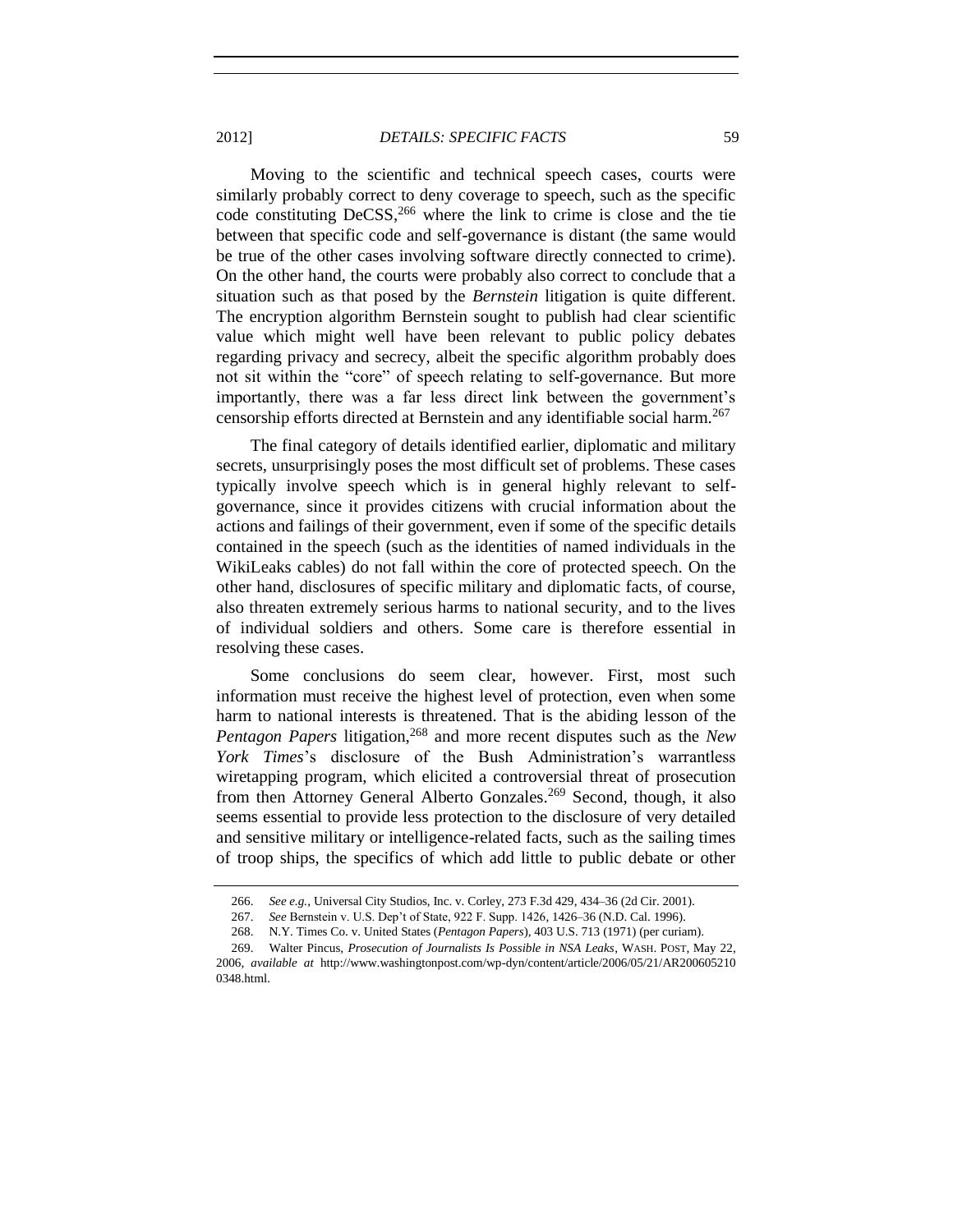forms of self-governance. Thus the *Progressive* court's decision to deny protection to detailed explanations of how to construct a hydrogen bomb<sup>270</sup> seems correct, as does the narrow result in the *Edler Industries* case.<sup>271</sup> WikiLeaks is a much more difficult problem, involving as it does speech of generally great value, but which threatens great harm. Ultimately, it seems relatively clear that most of the contents of the WikiLeaks cables are at the core of the First Amendment, and so their disclosure cannot be punished without satisfying the *Brandenburg* test. However, certain specific details, such as the identities of individuals cooperating with the United States in hostile states, are a very different matter. Those details contribute little or nothing to self-governance, and obviously cause great harm to the named individuals and to the national interests of the United States.<sup>272</sup> As such, punishment for disclosure of those details seems entirely consistent with the First Amendment.

#### V. CONCLUSION

<span id="page-59-0"></span>Currently, First Amendment theory and doctrine are generally characterized by what Jim Weinstein and others call the "all-inclusive approach," under which it is presumed that unless speech can be placed within one of the few, carefully defined categories of "low-value" speech, all speech is presumed to receive equal, and rigorous, constitutional protection.<sup>273</sup> There are strong arguments in favor of this approach,  $274$  but it creates a serious problem. The reality is that in adjudicating individual cases, judges cannot help but implicitly recognize that not all speech is created equal. Some speech—for example, advocating political opinions, no matter how objectionable—is clearly entitled to well-neigh absolute constitutional protection. But at other times, when serious social harm is threatened and the speech seems more peripheral, some accommodation of constitutional values and social needs seems necessary. The difficulty is that outside of the low-value categories, current doctrine and theory do not provide judges with the tools needed to make those judgments, resulting in the distortion of doctrine and outcomes arrived at by fiat. None of this is conducive to a predictable body of law or to the development of law in a consistent and logical manner.

<sup>270.</sup> United States v. Progressive, Inc., 467 F. Supp. 990, 990–96 (W.D. Wis. 1979).

<sup>271.</sup> United States v. Elder Indus., Inc., 579 F.2d 516, 518–21 (9th Cir. 1978).

<sup>272.</sup> *See* text accompanying note[s 151](#page-28-0)[–54.](#page-29-1)

<sup>273.</sup> Weinstein, *supra* not[e 161,](#page-32-0) at 491–92.

<sup>274.</sup> *See* Volokh, *supra* note [229,](#page-48-0) at 584–94 (nicely summarizing the arguments in favor of the approach).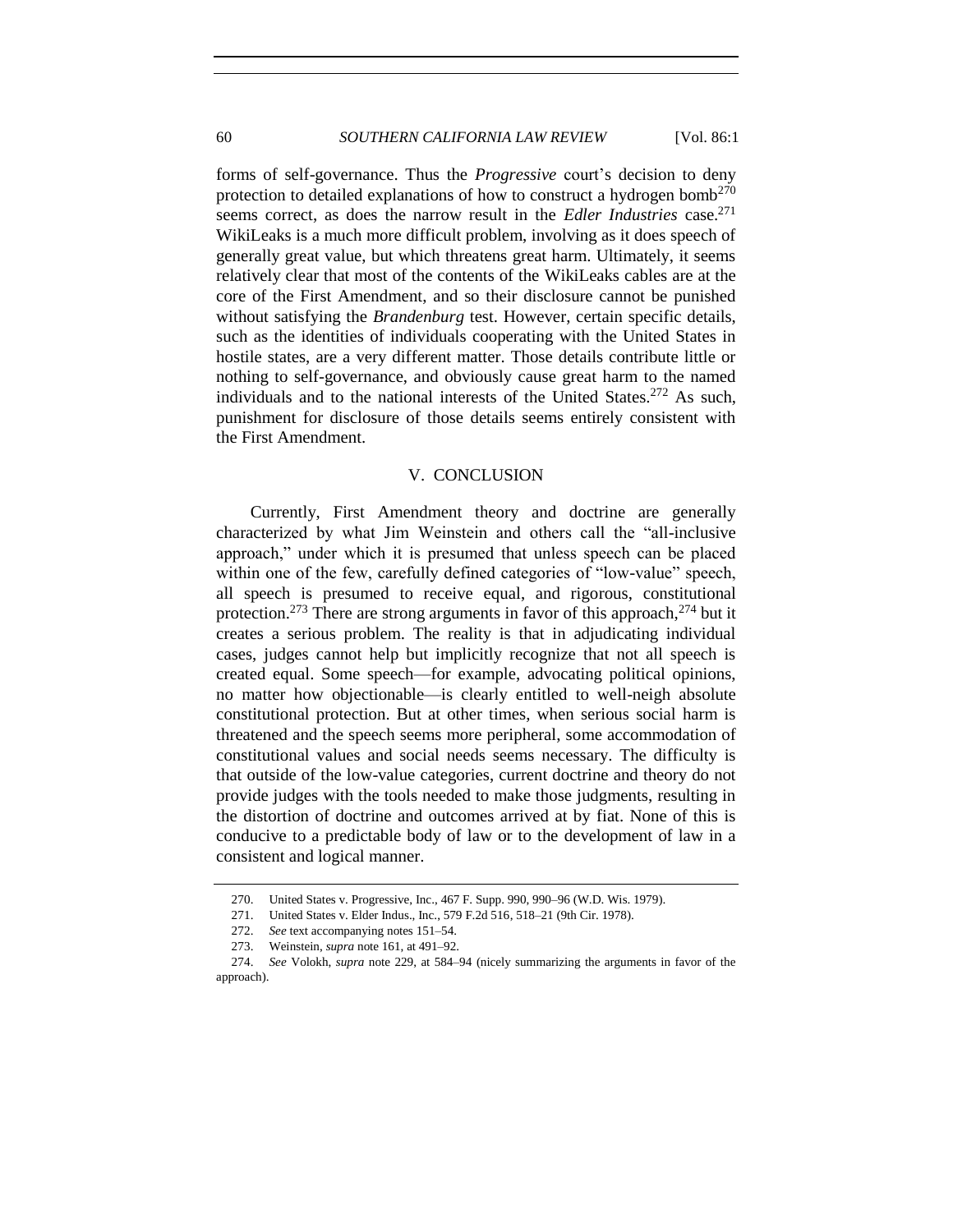In this Article, I have argued that regulation of speech constituting specific, factual details is an area of law which suffers from these faults. Details, I have argued, are meaningfully different from opinions, ideas, and even general facts, in their relationship to the values underlying the First Amendment. Some details, such as certain kinds of science, some sorts of personal details (especially concerning political or social leaders), and some kinds of military or diplomatic secrets, are central to the process of democratic self-governance and so are deserving of the highest levels of First Amendment protection. Other details, however, such as domestic gossip and certain kinds of technical facts, are quite peripheral to selfgovernance, and so occupy a lower place in the First Amendment hierarchy. Furthermore, as the cases discussed in this Article illustrate, disclosure of details can cause or risk great social harm, including harms to privacy, harms to national security, and even violence against individuals. This is an area of free speech law, therefore, in which a more nuanced approach than the absolutism of the all-inclusive approach is needed.

I have proposed here one possible doctrinal route to reconciling the important, competing interests that come into play when the government seeks to suppress details, a route which aims to preserve the core democratic values of the First Amendment while also permitting courts to guard against serious social harms when these values are less directly implicated. In particular, I propose to continue to provide the highest level of constitutional protection to details directly relevant to the process of selfgovernance, but apply a more forgiving test, drawn from the modern commercial speech doctrine, to details less central to the First Amendment. It may be that my particular proposal is imperfect, and fails to adequately protect either free speech interests or society, or perhaps both. Be that as it may, what does seem clear is that some change in the law is necessary here, in order to reintroduce coherence and honesty, and provide some guidance to courts as they struggle to resolve these extremely difficult cases. This Article seeks, therefore, to begin a dialogue, both about the appropriate analysis of factual speech, and more generally about the long-term viability of the all-inclusive approach to free speech in the era of the Internet.